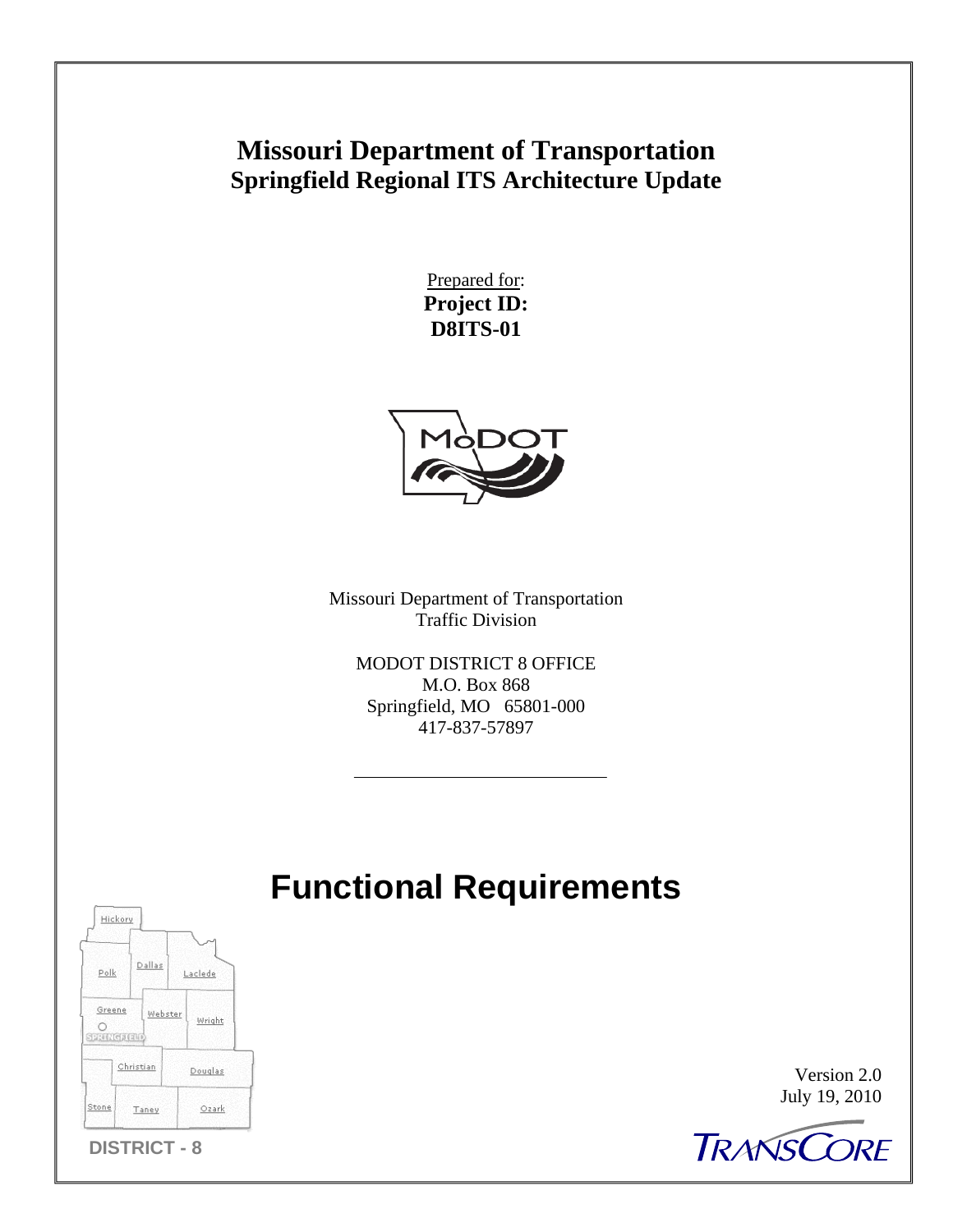# **Missouri Department of Transportation Springfield Regional ITS Architecture Update**

"Functional Requirements"

July 19, 2010

**TRANSCORE** 

408 East Bannister Road Kansas City, MO 64131-3010 816.444.3345 tell 816.363.0556 fax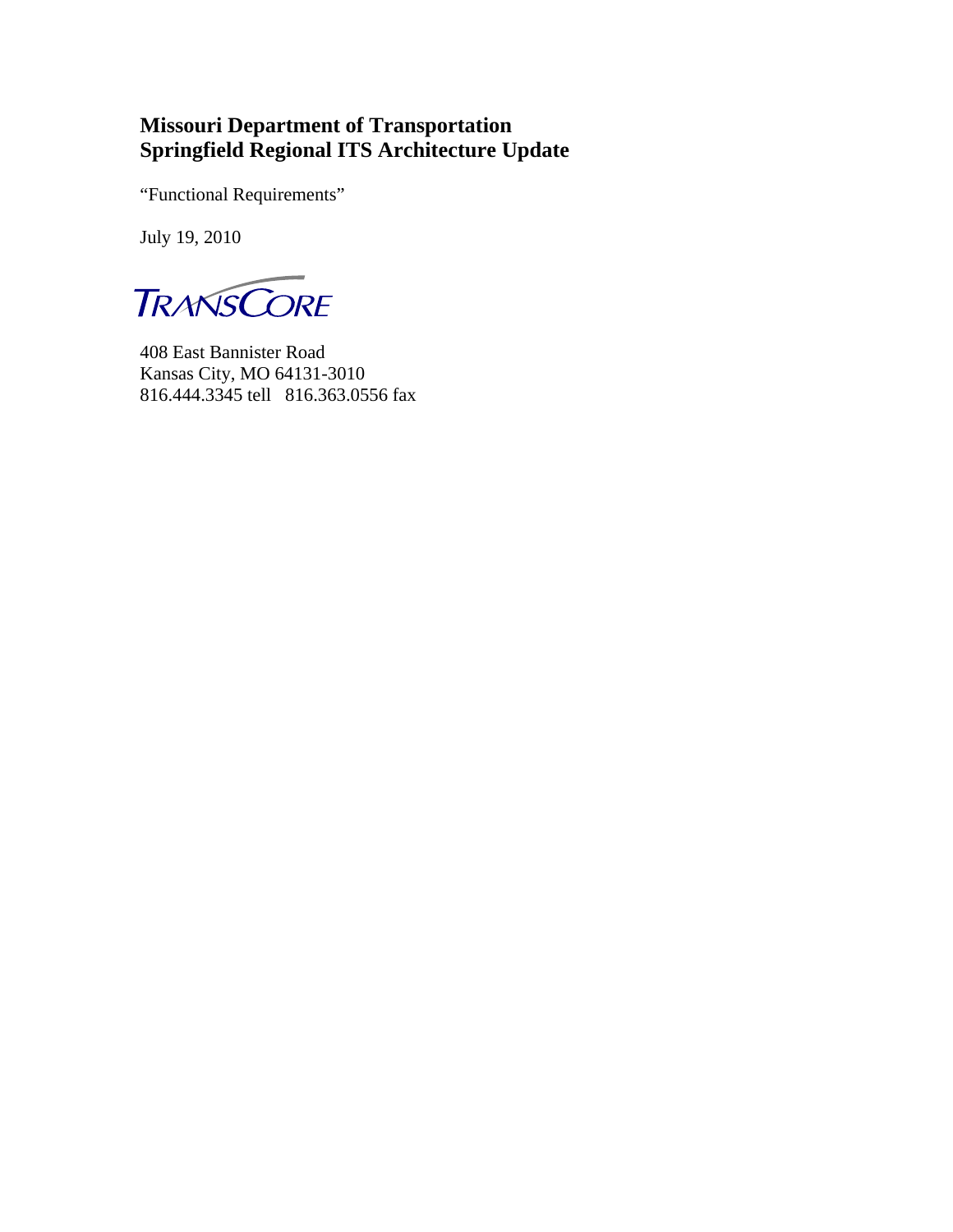

# **Table of Contents**

| 1            |              |                                                               |  |  |  |  |
|--------------|--------------|---------------------------------------------------------------|--|--|--|--|
| $\mathbf{2}$ |              |                                                               |  |  |  |  |
| 3            |              |                                                               |  |  |  |  |
|              |              |                                                               |  |  |  |  |
|              | 3.1          |                                                               |  |  |  |  |
|              | 3.2          |                                                               |  |  |  |  |
|              | 3.3          |                                                               |  |  |  |  |
|              | 3.4          |                                                               |  |  |  |  |
|              | 3.5          |                                                               |  |  |  |  |
|              | 3.6<br>3.7   |                                                               |  |  |  |  |
|              | 3.8          |                                                               |  |  |  |  |
|              | 3.9          |                                                               |  |  |  |  |
|              | 3.10         | CITY OF SPRINGFIELD DEPARTMENT OF PUBLIC WORKS  17            |  |  |  |  |
|              | 3.11         |                                                               |  |  |  |  |
|              | 3.12         |                                                               |  |  |  |  |
|              | 3.13         |                                                               |  |  |  |  |
|              | 3.14         |                                                               |  |  |  |  |
|              | 3.15         |                                                               |  |  |  |  |
|              | 3.16         |                                                               |  |  |  |  |
|              | 3.17         |                                                               |  |  |  |  |
|              | 3.18         |                                                               |  |  |  |  |
|              | 3.19         |                                                               |  |  |  |  |
|              | 3.20         |                                                               |  |  |  |  |
|              | 3.21         | MISSOURI DEPARTMENT OF TRANSPORTATION -TRAFFIC DIVISION 26    |  |  |  |  |
|              | 3.22         | MISSOURI DEPARTMENT OF TRANSPORTATION - INCIDENT RESPONSE  28 |  |  |  |  |
|              | 3.23         |                                                               |  |  |  |  |
|              | 3.24         |                                                               |  |  |  |  |
|              | 3.25         |                                                               |  |  |  |  |
|              | 3.26         |                                                               |  |  |  |  |
|              | 3.27         | SOUTHWEST MISSOURI COUNCIL OF GOVERNMENTS (SMCOG) 33          |  |  |  |  |
|              | 3.28         |                                                               |  |  |  |  |
|              | 3.29         |                                                               |  |  |  |  |
|              | 3.30         |                                                               |  |  |  |  |
|              | 3.31         | SPRINGFIELD/OZARKTRAFFIC TRAFFIC MANAGEMENT CENTER  36        |  |  |  |  |
|              | 3.32         |                                                               |  |  |  |  |
|              | 3.33<br>3.34 | SPRINGFIELD/GREENE COUNTY OFFICE OF EMERGENCY MANAGEMENT 40   |  |  |  |  |
|              | 3.35         |                                                               |  |  |  |  |
|              | 3.36         |                                                               |  |  |  |  |
|              | 3.37         |                                                               |  |  |  |  |
|              |              |                                                               |  |  |  |  |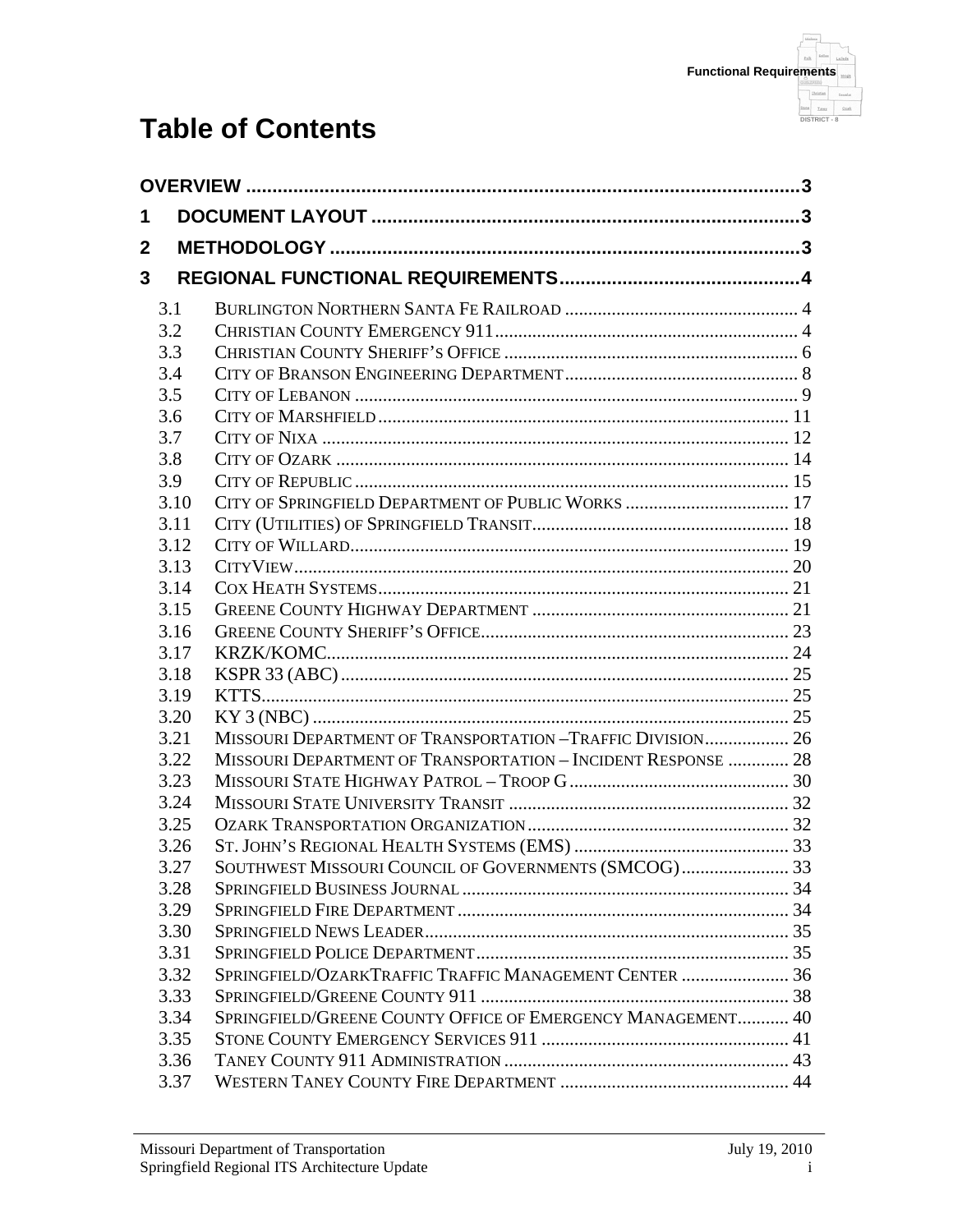

## Document Revision History

| <b>Date</b> | Version | <b>Description</b>                 |
|-------------|---------|------------------------------------|
| 6-11-2010   | 1.0     | Initial document release           |
| 7-5-2010    | 2.0     | Incorporated feedback and comments |
| 7-19-2010   | 2.0     | Final release                      |
|             |         |                                    |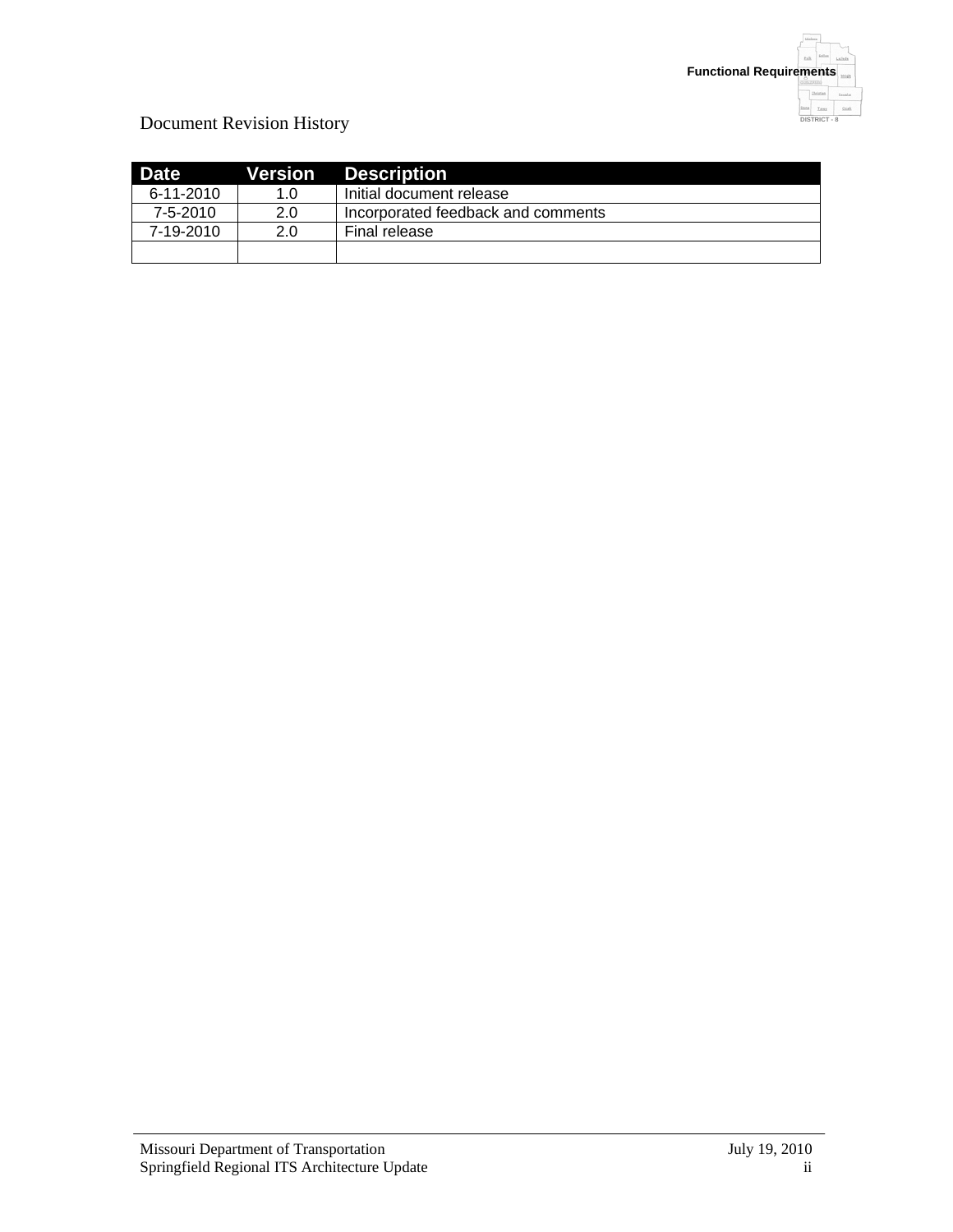# **Overview**

The following document details regional functional requirements for the Springfield Region ITS Architecture. These requirements form the basis of the functions specific centers and subsystems will perform as part of an integrated regional ITS vision. The document will serve as a preliminary list of roles each agency and its systems will perform as the region continues with upcoming and future ITS deployments. Understanding and documenting these functions are a needed to generating an updated ITS architectures, as well as a tool that further assist agencies with understanding each other's roles in the region.

# **1 Document Layout**

The document is structured by regional stakeholders. Each stakeholder has the ITS system listed and then the functions that system is seen to perform in the region at this time or within the next five years. The functions are broken down by additional categories and into smaller subsections.

# **2 Methodology**

The work in this section draws heavily from the National ITS Architecture. It is the foundation for many of the functions listed. Using the National Architecture make it easier to later develop a customized regional architecture and document it with the Turbo Database software package.

The region currently has a number of stakeholders, as well as established market packages that highlight local agency needs and objectives. Examining those files, and using the National ITS Architecture as a guide, provided a way to establish baseline functional requirements for each agency. The final product is a list of each agency, its system, and a series of statements that identify what functions that system "shall" perform within the region. These baseline functional requirements are a way of bridging the established regional packages with logical requirements to bring about stronger ITS integration.

By establishing these baseline requirements stakeholders can, if needed, be engaged in discussions on likely roles each will perform as the region move forward with planned ITS deployments. The document breaks those requirements into stakeholder and system specific tables that make the review process more effective and future input more easy to obtain.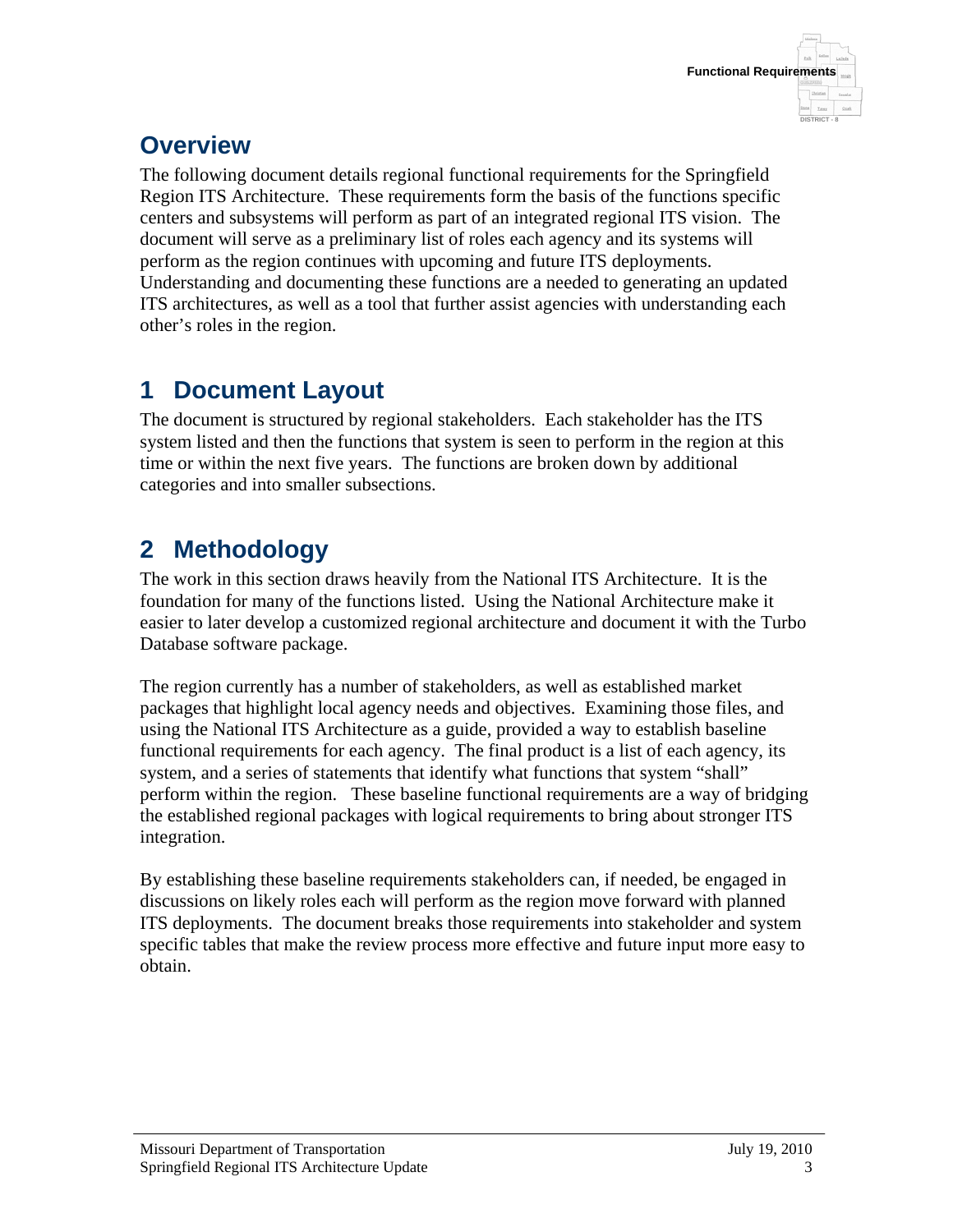

# **3 Regional Functional Requirements**

The following provides a list of preliminary functional requirements for stakeholders whose jurisdictions are within the District 8, Springfield Region. Each stakeholder has the stakeholder name highlighted along with the specific systems that interact with other stakeholders within the area.

# *3.1 Burlington Northern Santa Fe Railroad*

Stakeholder: **Burlington Northern Santa Fe Railroad** System: **Traffic Management –Railroad Operations**

\_\_\_\_\_\_\_\_\_\_\_\_\_\_\_\_\_\_\_\_\_\_\_\_\_\_\_\_\_\_\_\_\_\_\_\_\_\_\_\_\_\_\_\_\_\_\_\_\_\_\_\_\_\_\_\_\_\_\_\_\_\_\_\_\_\_\_\_\_\_\_\_ This system shall:

### **HRI Traffic Management**

- 1. Remotely control highway-rail intersection (HRI) equipment located in the field.
- 2. Collect highway-rail intersection (HRI) equipment operational status and compare against the control information sent by the center.
- 3. Provide the highway-rail intersection (HRI) equipment operational status to rail operation centers.

### **Rail Operations Coordination**

- 1. Exchange highway-rail intersection (HRI) information with rail operation centers. This information may include event schedules, requests for information for the Rail Operators, incident notification based on rail operations messages, and priority messages like notifications of a HAZMAT spill, equipment failure, or an intersection blockage.
- 2. Receive highway-rail intersection (HRI) maintenance schedules, train schedules, and incident notifications from rail operations centers.
- 3. Use the rail operations information to develop forecast HRI closure times and durations, which may be, applied in advance traffic control strategies for delivered as enhanced traveler information.

# *3.2 Christian County Emergency 911*

Stakeholder: **Christian County Emergency 911** System: **Emergency Management**

\_\_\_\_\_\_\_\_\_\_\_\_\_\_\_\_\_\_\_\_\_\_\_\_\_\_\_\_\_\_\_\_\_\_\_\_\_\_\_\_\_\_\_\_\_\_\_\_\_\_\_\_\_\_\_\_\_\_\_\_\_\_\_\_\_\_\_\_\_\_\_\_ This system shall:

### **Emergency Call-Taking**

- 1. Support the interface to the Emergency Telecommunications System (e.g. 911 or 7-digit call routing) to receive emergency notification information and provide it to the emergency system operator.
- 2. Receive emergency call information from 911 services and present the possible incident information to the emergency system operator.
- 3. Receive emergency notification information from other public safety agencies and present the possible incident information to the emergency system operator.
- 4. Receive emergency notification information from public transit systems and present the possible incident information to the emergency system operator.
- 5. Coordinate, correlate, and verify all emergency inputs, including those identified based on external calls and internal analysis of security sensor and surveillance data, and assign each a level of confidence.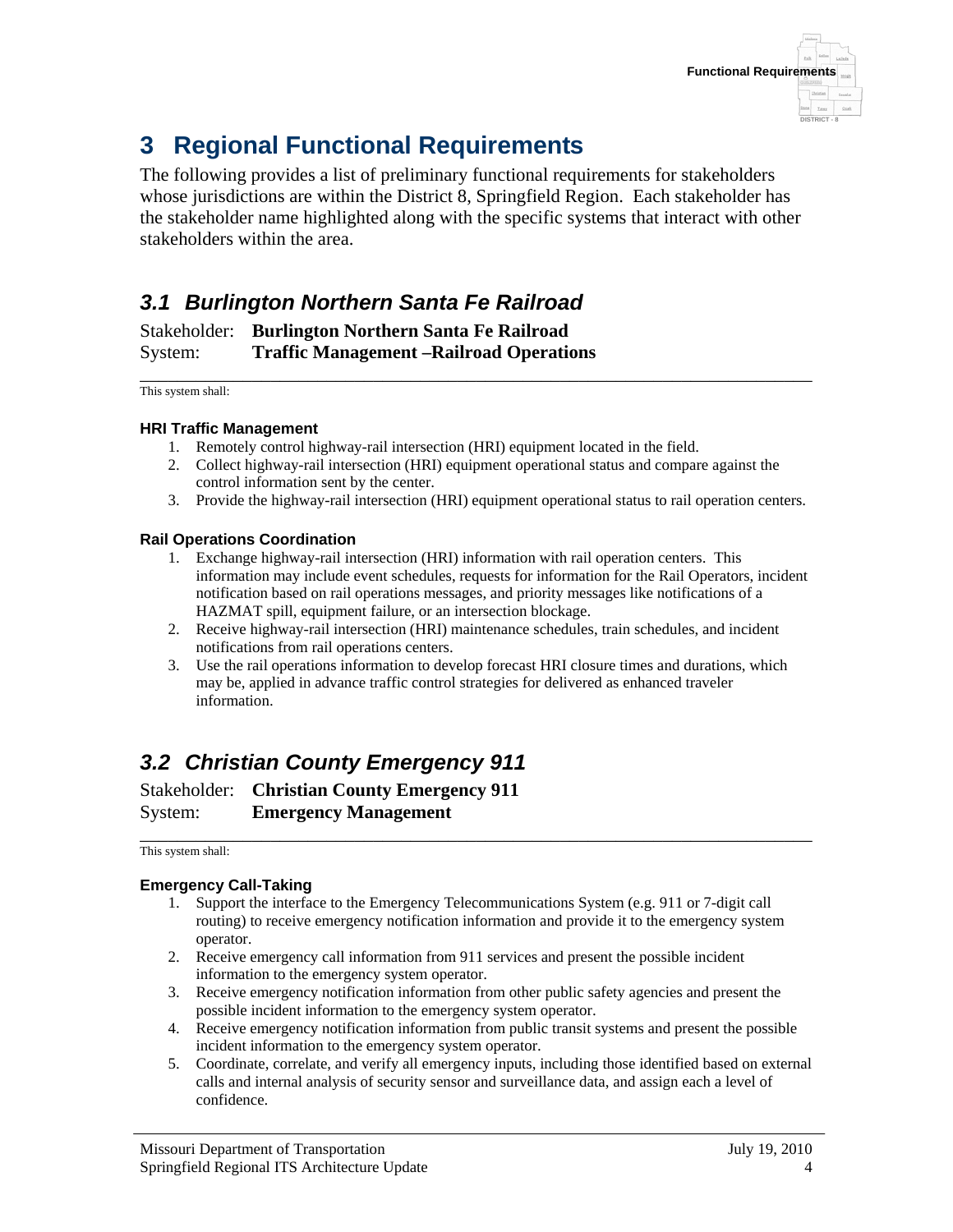- 6. Forward the verified emergency information to the responding agency based on the location and **DISTRICT-8** nature of the emergency.
- 7. Update the incident information log once the emergency system operator has verified the incident.

### **Emergency Dispatch**

- 1. Dispatch emergency vehicles to respond to verified emergencies under center personnel control.
- 2. Relay location and incident details to the responding vehicles.
- 3. Track the location and status of emergency vehicles responding to an emergency based on information from the emergency vehicle.
- 4. Store and maintain the emergency service responses in an action log.
- 5. Receive traffic images to support dispatch of emergency vehicles.
- 6. Coordinate response to incidents with other Emergency Management centers to ensure appropriate resources are dispatched and utilized.

### **Emergency Early Warning System**

- 1. Monitor information from Alerting and Advisory Systems such as the Information Sharing and Analysis Centers (ISACs), the National Infrastructure Protection Center (NIPC), the Homeland Security Advisory System (HSAS), etc. The information may include assessments (general incident and vulnerability awareness information), advisories (identification of threats or recommendations to increase preparedness levels), or alerts (information on imminent or inprogress emergencies).
- 2. Coordinate the broadcast of wide-area alerts and advisories with other emergency management centers.
- 3. Receive incident information from other transportation management centers to support the early warning system.
- 4. Present the alert and advisory information and the status of the actions taken in response to the alert by the other centers to the emergency system operator as received from other system inputs.

### **Emergency Evacuation Support**

- 1. Manage inter-agency coordination of evacuation operations, from initial planning through the evacuation process and reentry.
- 2. Develop and exchange evacuation plans with allied agencies prior to the occurrence of a disaster.
- 3. Provide evacuation information to traffic, transit, maintenance and construction, rail operations, and other emergency management centers as needed.
- 4. Request traffic management agencies to implement special traffic control strategies and to control evacuation traffic, including traffic on local streets and arterials as well as the major evacuation routes.
- 5. Monitor the progress of the reentry process.

### **Emergency Response Management**

- 1. Provide the capability to implement response plans and track progress through the incident by exchanging incident information and distributing response status to allied agencies.
- 2. Develop, coordinate with other agencies, and store emergency response plans.
- 3. Track the availability of resources and coordinate resource sharing with allied agency centers including traffic, maintenance, or other emergency centers.
- 4. Allocate the appropriate emergency services, resources, and vehicle (s) to respond to incidents, and shall provide the capability to override the current allocation to suit the special needs of a current incident.
- 5. Receive event scheduling information from Event Promoters.
- 6. Provide information to the media concerning the status of an emergency response.

### **Emergency Routing**

- 1. Collect current traffic and road condition information for emergency vehicle route calculation.
- 2. Receive information on the location and status of traffic control equipment and work zones along potential emergency routes.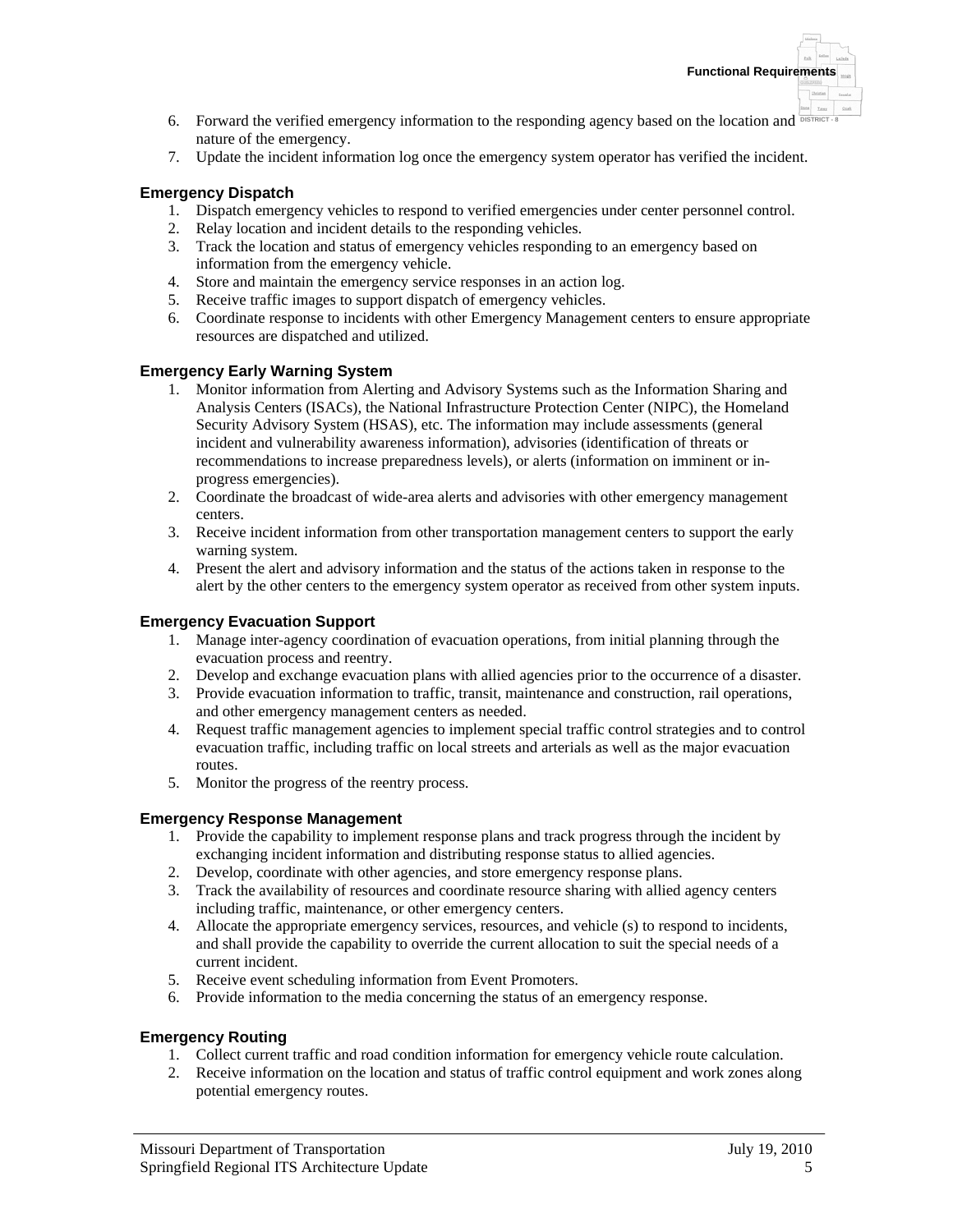- 3. Calculate emergency vehicle routes, under center personnel control, based on the collected traffic<sup>osnect s</sup> and road conditions information.
- 4. Request and receive ingress and egress routes or other specialized emergency access routes from the traffic management center.

### **Incident Command**

- 1. Provide tactical decision support, resource coordination, and communications integration for Incident Commands that are established by first responders to support local management of an incident.
- 2. Provide incident command communications with public safety, emergency management, transportation, and other allied response agency centers.
- 3. Track and maintain resource information and action plans pertaining to the incident command.
- 4. Share incident command information with other public safety agencies including resource deployment status, hazardous material information, rail incident information, evacuation advice as well as traffic, road, and weather conditions.
- 5. Assess the status of responding emergency vehicles as part of an incident command.

### **Service Patrol Management**

- 1. Dispatch roadway service patrol vehicles to identified incident locations.
- 2. Store the current status of all service patrol vehicles available for dispatch and those that have been dispatched.
- 3. Share incident information collected by the service patrol with traffic, maintenance and construction, and traveler information centers for incident management, incident notification to travelers, and incident cleanup.
- 4. Track the location and status of service patrol vehicles.

# *3.3 Christian County Sheriff's Office*

Stakeholder: **Christian County Sheriff's Office** System: **Dispatch Center**

\_\_\_\_\_\_\_\_\_\_\_\_\_\_\_\_\_\_\_\_\_\_\_\_\_\_\_\_\_\_\_\_\_\_\_\_\_\_\_\_\_\_\_\_\_\_\_\_\_\_\_\_\_\_\_\_\_\_\_\_\_\_\_\_\_\_\_\_\_\_\_\_ This system shall:

### **Emergency Call-Taking**

- 1. Support the interface to the Emergency Telecommunications System (e.g. 911 or 7-digit call routing) to receive emergency notification information and provide it to the emergency system operator.
- 2. Receive emergency call information from 911 services and present the possible incident information to the emergency system operator.
- 3. Receive emergency notification information from other public safety agencies and present the possible incident information to the emergency system operator.
- 4. Receive emergency notification information from public transit systems and present the possible incident information to the emergency system operator.
- 5. Coordinate, correlate, and verify all emergency inputs, including those identified based on external calls and internal analysis of security sensor and surveillance data, and assign each a level of confidence.
- 6. Forward the verified emergency information to the responding agency based on the location and nature of the emergency.
- 7. Update the incident information log once the emergency system operator has verified the incident.

### **Emergency Dispatch**

- 1. Dispatch emergency vehicles to respond to verified emergencies under center personnel control.
- 2. Relay location and incident details to the responding vehicles.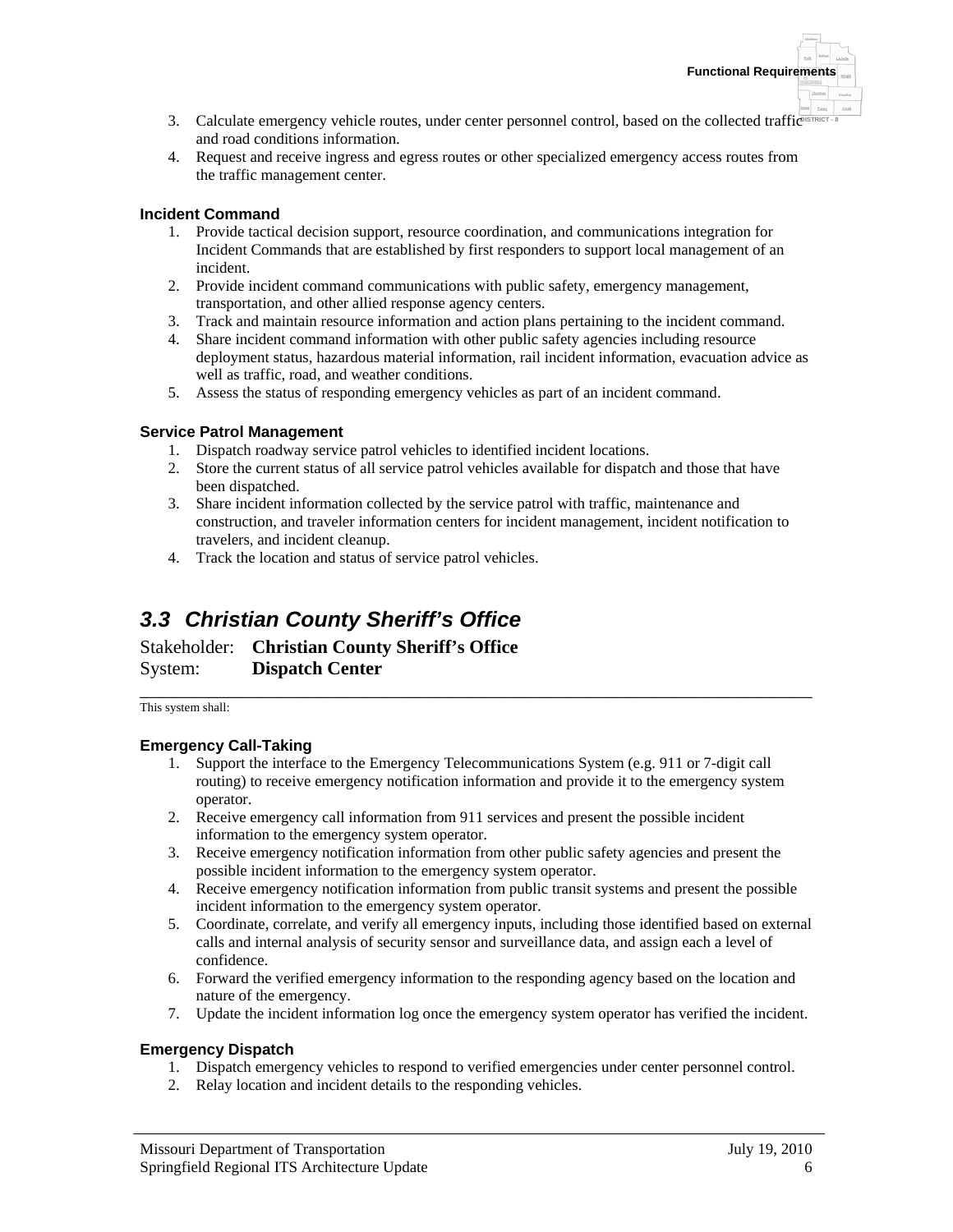- 3. Track the location and status of emergency vehicles responding to an emergency based on information from the emergency vehicle.
- 4. Store and maintain the emergency service responses in an action log.
- 5. Receive traffic images to support dispatch of emergency vehicles.
- 6. Coordinate response to incidents with other Emergency Management centers to ensure appropriate resources are dispatched and utilized.

### **Emergency Evacuation Support**

- 1. Manage inter-agency coordination of evacuation operations, from initial planning through the evacuation process and reentry.
- 2. Develop and exchange evacuation plans with allied agencies prior to the occurrence of a disaster.
- 3. Provide evacuation information to traffic, transit, maintenance and construction, rail operations, and other emergency management centers as needed.
- 4. Request traffic management agencies to implement special traffic control strategies and to control evacuation traffic, including traffic on local streets and arterials as well as the major evacuation routes.
- 5. Monitor the progress of the reentry process.

### **Emergency Response Management**

- 1. Provide the capability to implement response plans and track progress through the incident by exchanging incident information and distributing response status to allied agencies.
- 2. Develop, coordinate with other agencies, and store emergency response plans.
- 3. Track the availability of resources and coordinate resource sharing with allied agency centers including traffic, maintenance, or other emergency centers.
- 4. Allocate the appropriate emergency services, resources, and vehicle (s) to respond to incidents, and shall provide the capability to override the current allocation to suit the special needs of a current incident.
- 5. Receive event scheduling information from Event Promoters.
- 6. Provide information to the media concerning the status of an emergency response.

### **Incident Command**

- 1. Provide tactical decision support, resource coordination, and communications integration for Incident Commands that are established by first responders to support local management of an incident.
- 2. Provide incident command communications with public safety, emergency management, transportation, and other allied response agency centers.
- 3. Track and maintain resource information and action plans pertaining to the incident command.
- 4. Share incident command information with other public safety agencies including resource deployment status, hazardous material information, rail incident information, evacuation advice as well as traffic, road, and weather conditions.
- 5. Assess the status of responding emergency vehicles as part of an incident command.

### **Service Patrol Management**

- 1. Dispatch roadway service patrol vehicles to identified incident locations.
- 2. Store the current status of all service patrol vehicles available for dispatch and those that have been dispatched.
- 3. Share incident information collected by the service patrol with traffic, maintenance and construction, and traveler information centers for incident management, incident notification to travelers, and incident cleanup.
- 4. Track the location and status of service patrol vehicles.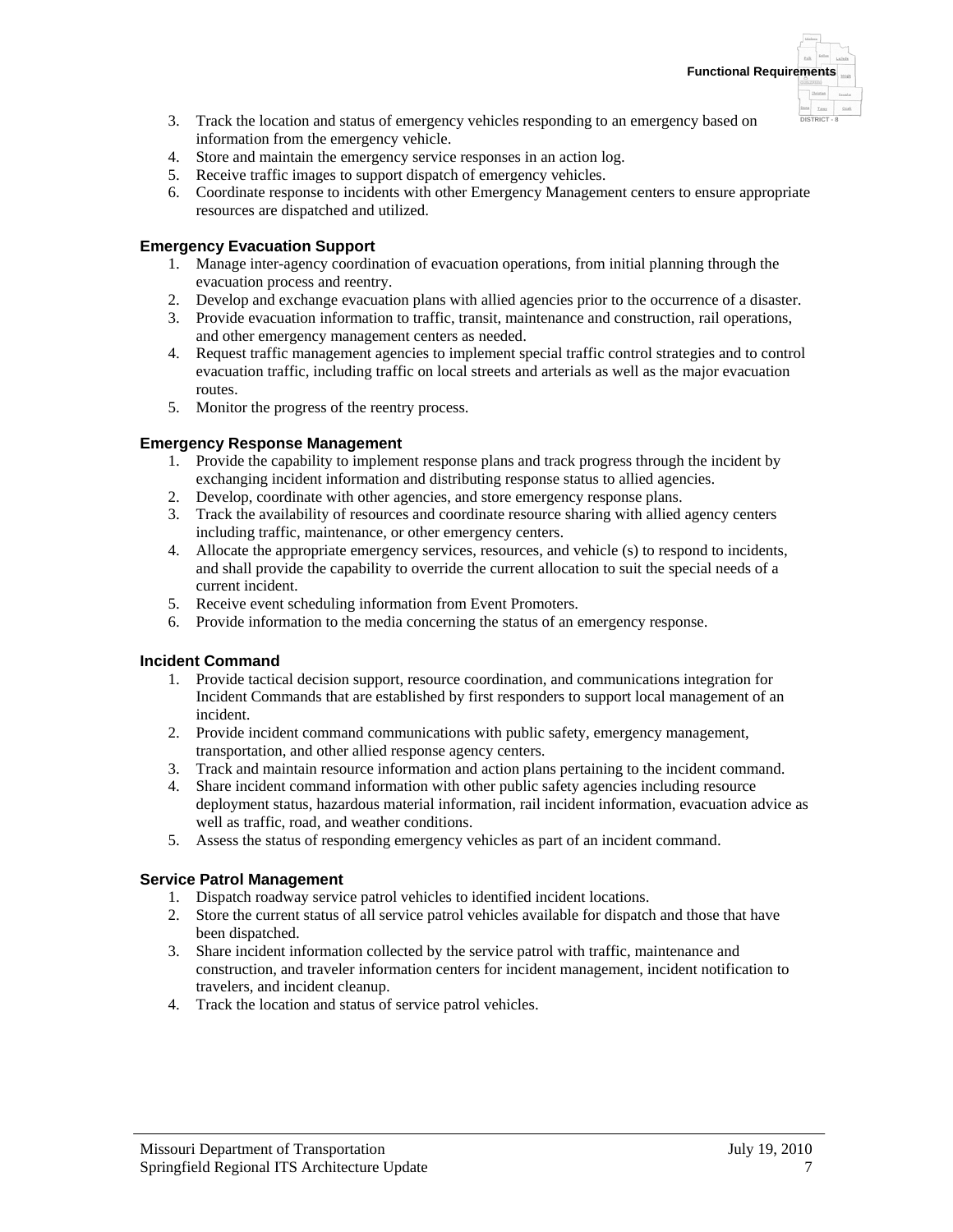

# *3.4 City of Branson Engineering Department*

Stakeholder: **City of Branson Engineering Department** System: **Maintenance and Construction**

\_\_\_\_\_\_\_\_\_\_\_\_\_\_\_\_\_\_\_\_\_\_\_\_\_\_\_\_\_\_\_\_\_\_\_\_\_\_\_\_\_\_\_\_\_\_\_\_\_\_\_\_\_\_\_\_\_\_\_\_\_\_\_\_\_\_\_\_\_\_\_\_ This system shall:

### **Maintenance Decision Support**

- 1. Provide an interface to the center personnel to input control parameters for the decision support process and receive decisions or information presentation.
- 2. Provide dispatch information to maintenance and construction vehicles based on the outputs of the decision support system, including recommended roadway treatment actions.

### **Roadway Maintenance and Construction**

- 1. Respond to requests from emergency management and traffic management centers for hazard removal, field equipment repair, and other roadway maintenance.
- 2. Provide emergency management and traffic management centers with information about scheduled maintenance and construction work activities including anticipated closures and impact to the roadway, alternate routes, anticipated delays, closure times, and durations.
- 3. Receive equipment availability and materials storage status information from storage facilities to support the scheduling of roadway maintenance and construction activities.
- 4. Dispatch and route maintenance and construction vehicle drivers and support them with routespecific environmental, incident, advisory, threat, alert, and traffic congestion information.
- 5. Report the status of field equipment maintenance activities to the centers that operate the equipment.

### **Winter Maintenance Management**

- 1. Respond to requests from emergency management and traffic management centers for hazard removal, field equipment repair, and other winter roadway maintenance.
- 2. Exchange information with administrative systems to support the planning and scheduling of winter maintenance activities. This information includes: equipment and consumables resupply purchase request status, personnel qualifications including training and special certifications, environmental regulations and rules that may impact maintenance activities, and requests and project requirements from contract administration.
- 3. Provide status information about scheduled winter maintenance activities including anticipated closures and impact to the roadway, alternate routes, anticipated delays, closure times, and durations. The information is provided to other management centers such as traffic, emergency, transit, traveler information providers, other maintenance centers, and the media.
- 4. Receive equipment availability and materials storage status information from storage facilities to support the scheduling of winter maintenance activities.
- 5. Determine the need for roadway treatment based on current and forecasted weather information, current usage of treatments and materials, available resources, requests for action from other agencies, and recommendations from the Maintenance Decision Support system, specifically under winter conditions. This supports winter maintenance such as plowing, treating, anti-icing, etc.
- 6. Provide dispatch instructions for vehicle operators based on input parameters from center personnel, specifically for winter conditions. This could include a treatment route, treatment application rates, start and end times, and other treatment instructions.
- 7. Assess the current status of all winter maintenance activities, including actual work activities performed, current locations and operational conditions of vehicles, materials and equipment inventories, field equipment status, environmental information, etc.

#### **Work Activity Coordination**

1. Provide work zone activities affecting the road network including the nature of the maintenance or construction activity, location, impact to the roadway, expected time(s) and duration of impact, anticipated delays, alternate routes, and suggested speed limits. This information may be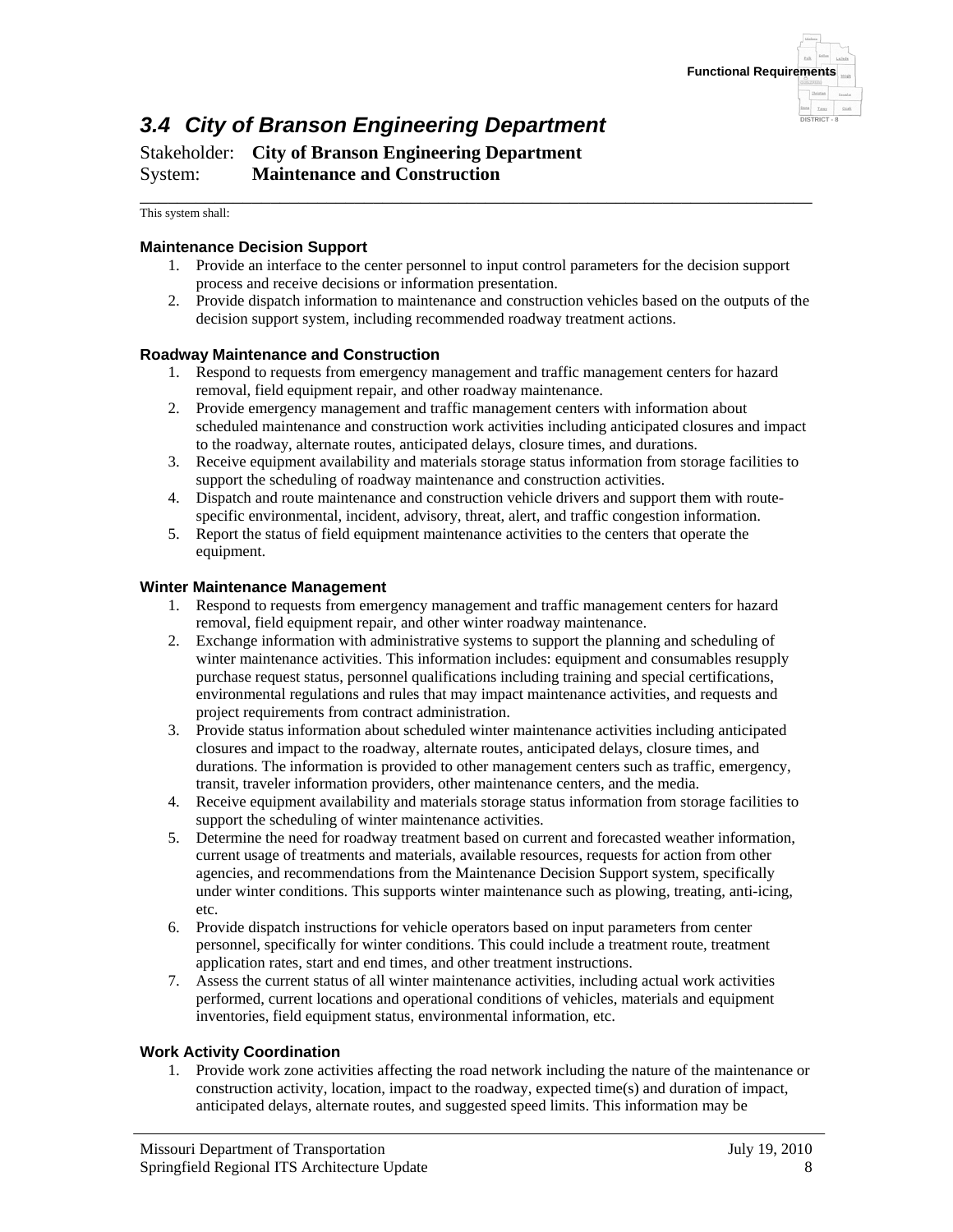augmented with images that provide a visual indication of current work zone status and traffic impacts.

- 2. Provide status information about scheduled maintenance and construction activities including anticipated closures and impact to the roadway, alternate routes, anticipated delays, closure times, and durations. The information is provided to other management centers such as traffic, emergency, transit, traveler information providers, other maintenance centers, multimodal transportation providers, rail operations, and the media.
- 3. Collect and respond to feedback concerning scheduled maintenance and construction activities with other management centers such as traffic, emergency, transit, and rail operations.
- 4. Exchange rail schedules and work plans with rail operation centers.

### **Work Zone Management**

- 1. Generate new work zone activity schedules for use by maintenance and construction vehicles, maintenance and construction operators, and for information coordination purposes.
- 2. Disseminate work zone information to other agencies and centers including traffic, transit, emergency management centers, other maintenance centers, traveler information providers, and the media.
- 3. Exchange information with administrative systems to support the planning and scheduling of work zone activities. This information includes: equipment and consumables resupply purchase request status, personnel qualifications including training and special certifications, environmental regulations and rules that may impact maintenance activities, and requests and project requirements from contract administration.

# *3.5 City of Lebanon*

Stakeholder: **City of Lebanon** System: **Maintenance and Construction**

\_\_\_\_\_\_\_\_\_\_\_\_\_\_\_\_\_\_\_\_\_\_\_\_\_\_\_\_\_\_\_\_\_\_\_\_\_\_\_\_\_\_\_\_\_\_\_\_\_\_\_\_\_\_\_\_\_\_\_\_\_\_\_\_\_\_\_\_\_\_\_\_ This system shall:

### **Maintenance Decision Support**

- 1. Provide an interface to the center personnel to input control parameters for the decision support process and receive decisions or information presentation.
- 2. Provide dispatch information to maintenance and construction vehicles based on the outputs of the decision support system, including recommended roadway treatment actions.

### **Roadway Maintenance and Construction**

- 1. Respond to requests from emergency management and traffic management centers for hazard removal, field equipment repair, and other roadway maintenance.
- 2. Provide emergency management and traffic management centers with information about scheduled maintenance and construction work activities including anticipated closures and impact to the roadway, alternate routes, anticipated delays, closure times, and durations.
- 3. Receive equipment availability and materials storage status information from storage facilities to support the scheduling of roadway maintenance and construction activities.
- 4. Dispatch and route maintenance and construction vehicle drivers and support them with routespecific environmental, incident, advisory, threat, alert, and traffic congestion information.
- 5. Report the status of field equipment maintenance activities to the centers that operate the equipment.

### **Winter Maintenance Management**

- 1. Respond to requests from emergency management and traffic management centers for hazard removal, field equipment repair, and other winter roadway maintenance.
- 2. Exchange information with administrative systems to support the planning and scheduling of winter maintenance activities. This information includes: equipment and consumables resupply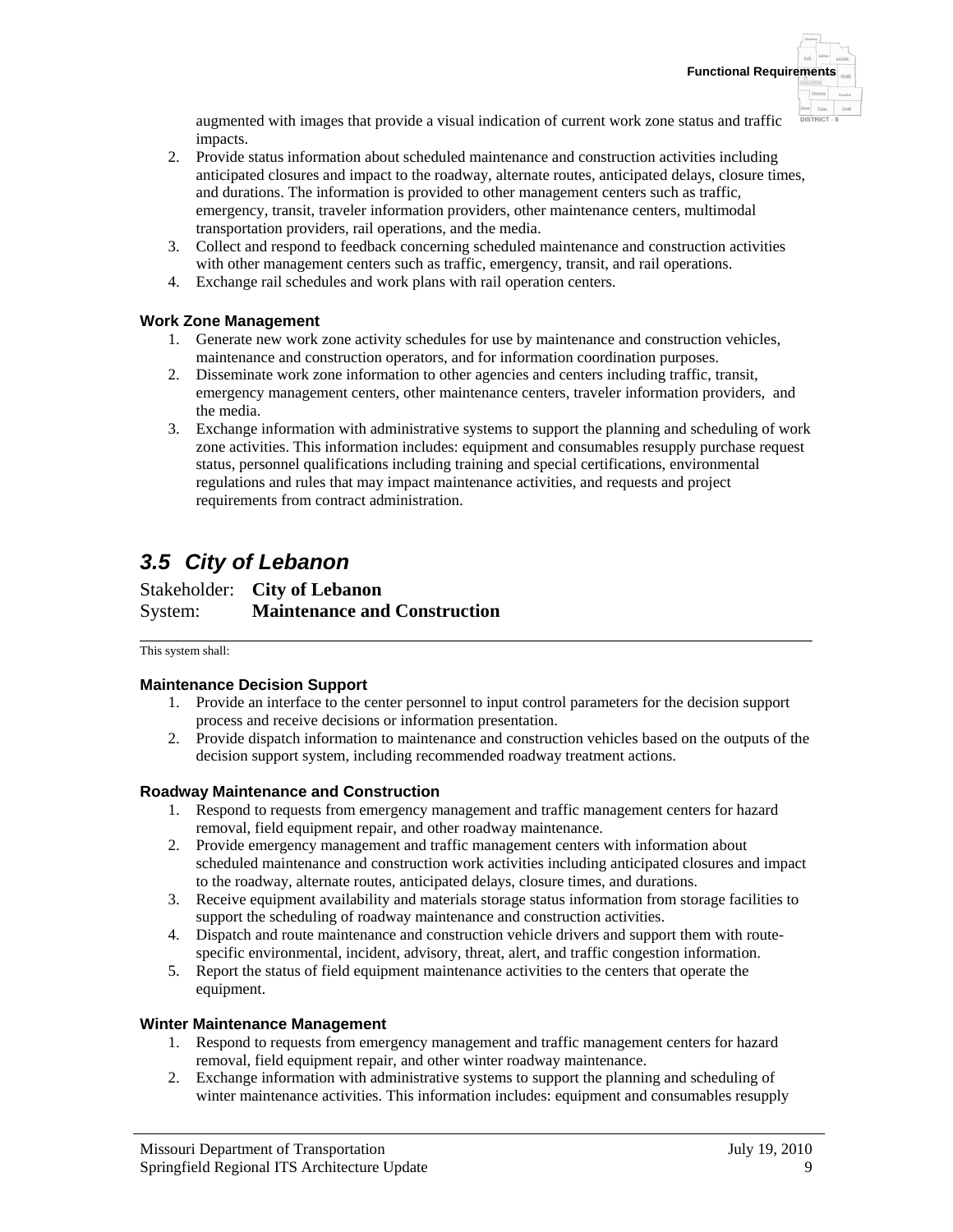**DISTRICT - 8**

purchase request status, personnel qualifications including training and special certifications, environmental regulations and rules that may impact maintenance activities, and requests and project requirements from contract administration.

- 3. Provide status information about scheduled winter maintenance activities including anticipated closures and impact to the roadway, alternate routes, anticipated delays, closure times, and durations. The information is provided to other management centers such as traffic, emergency, transit, traveler information providers, other maintenance centers, and the media.
- 4. Receive equipment availability and materials storage status information from storage facilities to support the scheduling of winter maintenance activities.
- 5. Determine the need for roadway treatment based on current and forecasted weather information, current usage of treatments and materials, available resources, requests for action from other agencies, and recommendations from the Maintenance Decision Support system, specifically under winter conditions. This supports winter maintenance such as plowing, treating, anti-icing, etc.
- 6. Provide dispatch instructions for vehicle operators based on input parameters from center personnel, specifically for winter conditions. This could include a treatment route, treatment application rates, start and end times, and other treatment instructions.
- 7. Assess the current status of all winter maintenance activities, including actual work activities performed, current locations and operational conditions of vehicles, materials and equipment inventories, field equipment status, environmental information, etc.

### **Work Activity Coordination**

- 1. Provide work zone activities affecting the road network including the nature of the maintenance or construction activity, location, impact to the roadway, expected time(s) and duration of impact, anticipated delays, alternate routes, and suggested speed limits. This information may be augmented with images that provide a visual indication of current work zone status and traffic impacts.
- 2. Provide status information about scheduled maintenance and construction activities including anticipated closures and impact to the roadway, alternate routes, anticipated delays, closure times, and durations. The information is provided to other management centers such as traffic, emergency, transit, traveler information providers, other maintenance centers, multimodal transportation providers, rail operations, and the media.
- 3. Collect and respond to feedback concerning scheduled maintenance and construction activities with other management centers such as traffic, emergency, transit, and rail operations.
- 4. Exchange rail schedules and work plans with rail operation centers.

### **Work Zone Management**

- 1. Generate new work zone activity schedules for use by maintenance and construction vehicles, maintenance and construction operators, and for information coordination purposes.
- 2. Disseminate work zone information to other agencies and centers including traffic, transit, emergency management centers, other maintenance centers, traveler information providers, and the media.
- 3. Exchange information with administrative systems to support the planning and scheduling of work zone activities. This information includes: equipment and consumables resupply purchase request status, personnel qualifications including training and special certifications, environmental regulations and rules that may impact maintenance activities, and requests and project requirements from contract administration.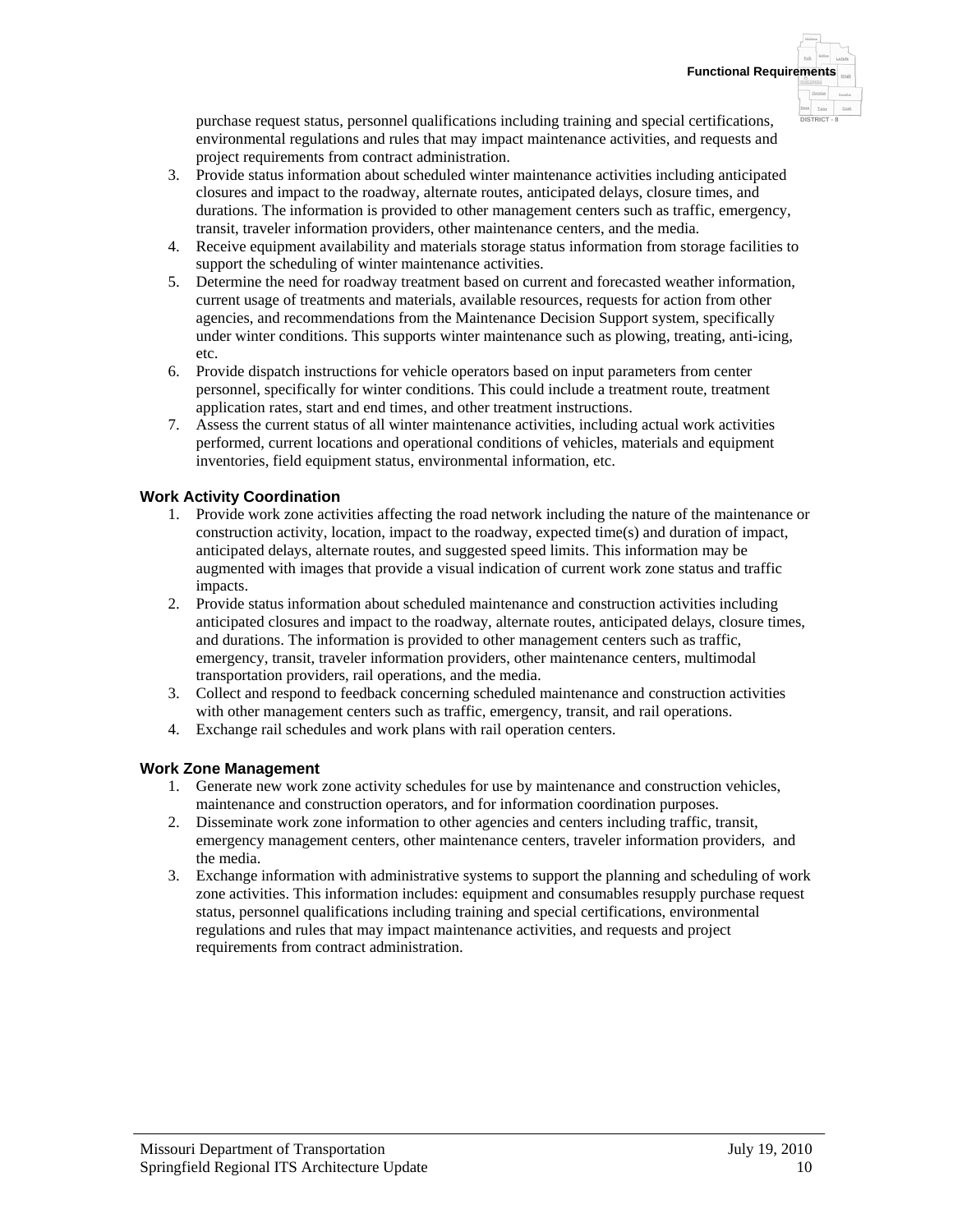

# *3.6 City of Marshfield*

### Stakeholder: **City of Marshfield** System: **Maintenance and Construction** \_\_\_\_\_\_\_\_\_\_\_\_\_\_\_\_\_\_\_\_\_\_\_\_\_\_\_\_\_\_\_\_\_\_\_\_\_\_\_\_\_\_\_\_\_\_\_\_\_\_\_\_\_\_\_\_\_\_\_\_\_\_\_\_\_\_\_\_\_\_\_\_

This system shall:

### **Maintenance Decision Support**

- 1. Provide an interface to the center personnel to input control parameters for the decision support process and receive decisions or information presentation.
- 2. Provide dispatch information to maintenance and construction vehicles based on the outputs of the decision support system, including recommended roadway treatment actions.

### **Roadway Maintenance and Construction**

- 1. Respond to requests from emergency management and traffic management centers for hazard removal, field equipment repair, and other roadway maintenance.
- 2. Provide emergency management and traffic management centers with information about scheduled maintenance and construction work activities including anticipated closures and impact to the roadway, alternate routes, anticipated delays, closure times, and durations.
- 3. Receive equipment availability and materials storage status information from storage facilities to support the scheduling of roadway maintenance and construction activities.
- 4. Dispatch and route maintenance and construction vehicle drivers and support them with routespecific environmental, incident, advisory, threat, alert, and traffic congestion information.
- 5. Report the status of field equipment maintenance activities to the centers that operate the equipment.

#### **Winter Maintenance Management**

- 1. Respond to requests from emergency management and traffic management centers for hazard removal, field equipment repair, and other winter roadway maintenance.
- 2. Exchange information with administrative systems to support the planning and scheduling of winter maintenance activities. This information includes: equipment and consumables resupply purchase request status, personnel qualifications including training and special certifications, environmental regulations and rules that may impact maintenance activities, and requests and project requirements from contract administration.
- 3. Provide status information about scheduled winter maintenance activities including anticipated closures and impact to the roadway, alternate routes, anticipated delays, closure times, and durations. The information is provided to other management centers such as traffic, emergency, transit, traveler information providers, other maintenance centers, and the media.
- 4. Receive equipment availability and materials storage status information from storage facilities to support the scheduling of winter maintenance activities.
- 5. Determine the need for roadway treatment based on current and forecasted weather information, current usage of treatments and materials, available resources, requests for action from other agencies, and recommendations from the Maintenance Decision Support system, specifically under winter conditions. This supports winter maintenance such as plowing, treating, anti-icing, etc.
- 6. Provide dispatch instructions for vehicle operators based on input parameters from center personnel, specifically for winter conditions. This could include a treatment route, treatment application rates, start and end times, and other treatment instructions.
- 7. Assess the current status of all winter maintenance activities, including actual work activities performed, current locations and operational conditions of vehicles, materials and equipment inventories, field equipment status, environmental information, etc.

#### **Work Activity Coordination**

1. Provide work zone activities affecting the road network including the nature of the maintenance or construction activity, location, impact to the roadway, expected time(s) and duration of impact, anticipated delays, alternate routes, and suggested speed limits. This information may be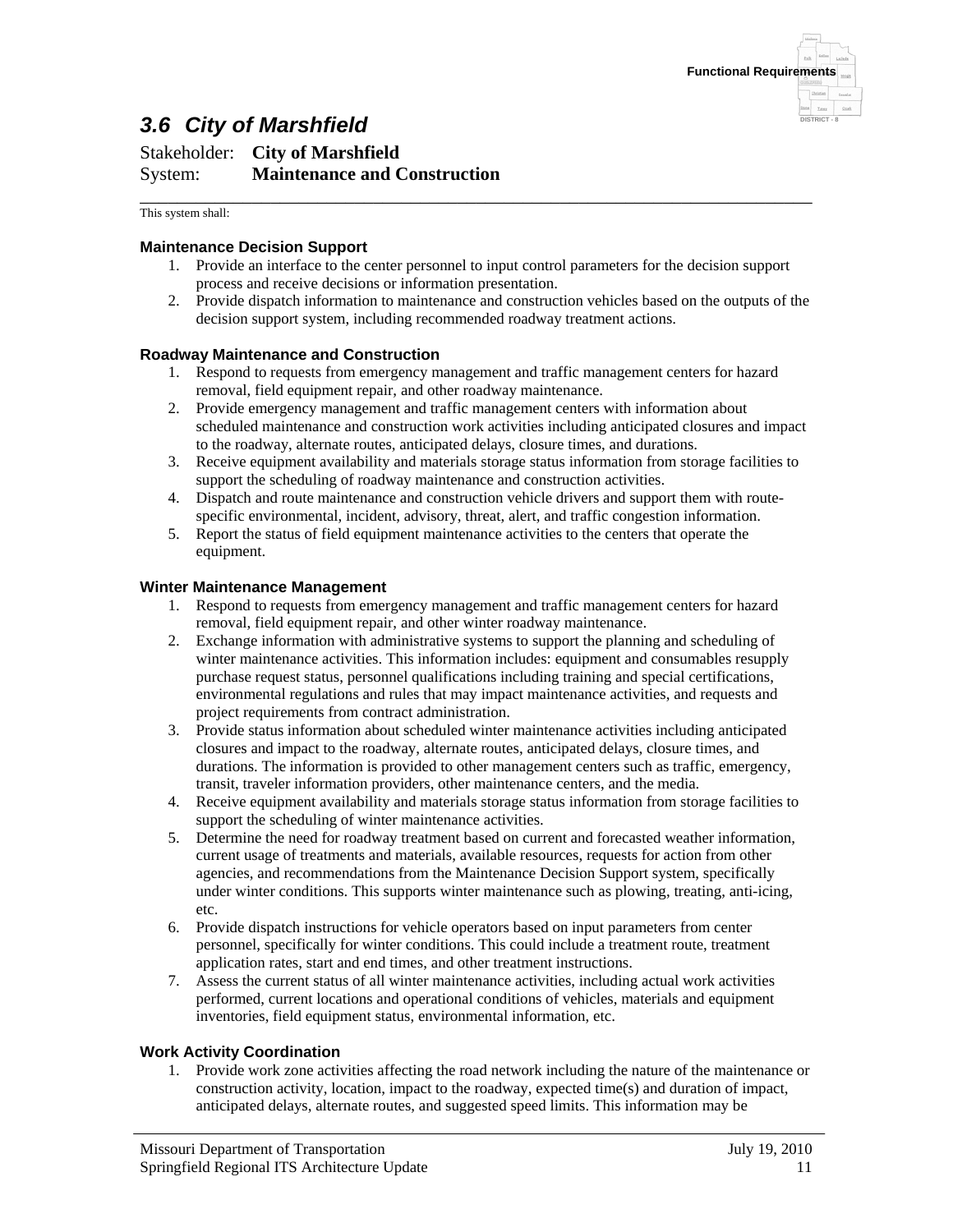augmented with images that provide a visual indication of current work zone status and traffic impacts.

- 2. Provide status information about scheduled maintenance and construction activities including anticipated closures and impact to the roadway, alternate routes, anticipated delays, closure times, and durations. The information is provided to other management centers such as traffic, emergency, transit, traveler information providers, other maintenance centers, multimodal transportation providers, rail operations, and the media.
- 3. Collect and respond to feedback concerning scheduled maintenance and construction activities with other management centers such as traffic, emergency, transit, and rail operations.
- 4. Exchange rail schedules and work plans with rail operation centers.

### **Work Zone Management**

- 1. Generate new work zone activity schedules for use by maintenance and construction vehicles, maintenance and construction operators, and for information coordination purposes.
- 2. Disseminate work zone information to other agencies and centers including traffic, transit, emergency management centers, other maintenance centers, traveler information providers, and the media.
- 3. Exchange information with administrative systems to support the planning and scheduling of work zone activities. This information includes: equipment and consumables resupply purchase request status, personnel qualifications including training and special certifications, environmental regulations and rules that may impact maintenance activities, and requests and project requirements from contract administration.

# *3.7 City of Nixa*

Stakeholder: **City of Nixa** System: **Maintenance and Construction**

\_\_\_\_\_\_\_\_\_\_\_\_\_\_\_\_\_\_\_\_\_\_\_\_\_\_\_\_\_\_\_\_\_\_\_\_\_\_\_\_\_\_\_\_\_\_\_\_\_\_\_\_\_\_\_\_\_\_\_\_\_\_\_\_\_\_\_\_\_\_\_\_ This system shall:

### **Maintenance Decision Support**

- 1. Provide an interface to the center personnel to input control parameters for the decision support process and receive decisions or information presentation.
- 2. Provide dispatch information to maintenance and construction vehicles based on the outputs of the decision support system, including recommended roadway treatment actions.

### **Roadway Maintenance and Construction**

- 1. Respond to requests from emergency management and traffic management centers for hazard removal, field equipment repair, and other roadway maintenance.
- 2. Provide emergency management and traffic management centers with information about scheduled maintenance and construction work activities including anticipated closures and impact to the roadway, alternate routes, anticipated delays, closure times, and durations.
- 3. Receive equipment availability and materials storage status information from storage facilities to support the scheduling of roadway maintenance and construction activities.
- 4. Dispatch and route maintenance and construction vehicle drivers and support them with routespecific environmental, incident, advisory, threat, alert, and traffic congestion information.
- 5. Report the status of field equipment maintenance activities to the centers that operate the equipment.

### **Winter Maintenance Management**

- 1. Respond to requests from emergency management and traffic management centers for hazard removal, field equipment repair, and other winter roadway maintenance.
- 2. Exchange information with administrative systems to support the planning and scheduling of winter maintenance activities. This information includes: equipment and consumables resupply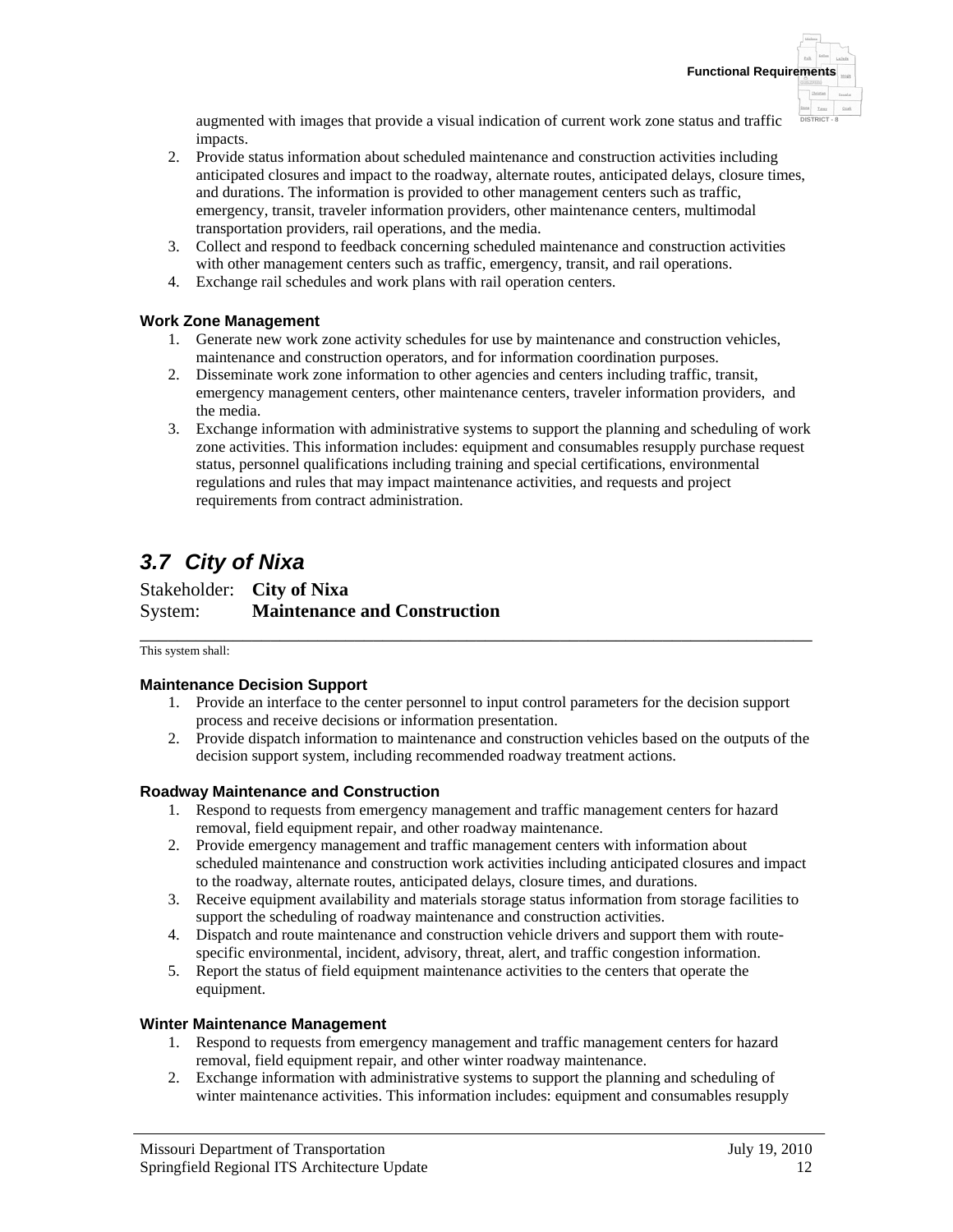**DISTRICT - 8**

purchase request status, personnel qualifications including training and special certifications, environmental regulations and rules that may impact maintenance activities, and requests and project requirements from contract administration.

- 3. Provide status information about scheduled winter maintenance activities including anticipated closures and impact to the roadway, alternate routes, anticipated delays, closure times, and durations. The information is provided to other management centers such as traffic, emergency, transit, traveler information providers, other maintenance centers, and the media.
- 4. Receive equipment availability and materials storage status information from storage facilities to support the scheduling of winter maintenance activities.
- 5. Determine the need for roadway treatment based on current and forecasted weather information, current usage of treatments and materials, available resources, requests for action from other agencies, and recommendations from the Maintenance Decision Support system, specifically under winter conditions. This supports winter maintenance such as plowing, treating, anti-icing, etc.
- 6. Provide dispatch instructions for vehicle operators based on input parameters from center personnel, specifically for winter conditions. This could include a treatment route, treatment application rates, start and end times, and other treatment instructions.
- 7. Assess the current status of all winter maintenance activities, including actual work activities performed, current locations and operational conditions of vehicles, materials and equipment inventories, field equipment status, environmental information, etc.

### **Work Activity Coordination**

- 1. Provide work zone activities affecting the road network including the nature of the maintenance or construction activity, location, impact to the roadway, expected time(s) and duration of impact, anticipated delays, alternate routes, and suggested speed limits. This information may be augmented with images that provide a visual indication of current work zone status and traffic impacts.
- 2. Provide status information about scheduled maintenance and construction activities including anticipated closures and impact to the roadway, alternate routes, anticipated delays, closure times, and durations. The information is provided to other management centers such as traffic, emergency, transit, traveler information providers, other maintenance centers, multimodal transportation providers, rail operations, and the media.
- 3. Collect and respond to feedback concerning scheduled maintenance and construction activities with other management centers such as traffic, emergency, transit, and rail operations.
- 4. Exchange rail schedules and work plans with rail operation centers.

### **Work Zone Management**

- 1. Generate new work zone activity schedules for use by maintenance and construction vehicles, maintenance and construction operators, and for information coordination purposes.
- 2. Disseminate work zone information to other agencies and centers including traffic, transit, emergency management centers, other maintenance centers, traveler information providers, and the media.
- 3. Exchange information with administrative systems to support the planning and scheduling of work zone activities. This information includes: equipment and consumables resupply purchase request status, personnel qualifications including training and special certifications, environmental regulations and rules that may impact maintenance activities, and requests and project requirements from contract administration.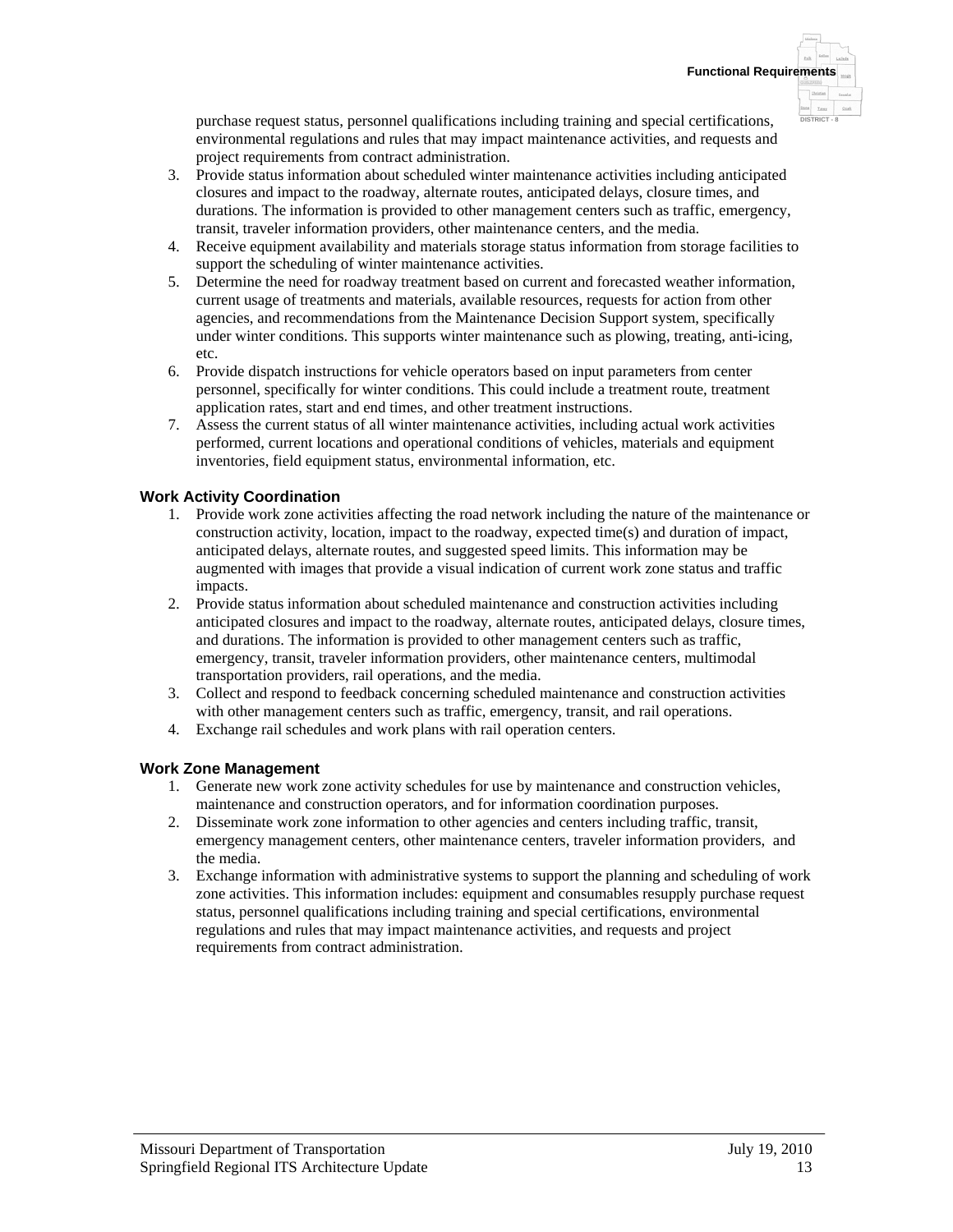

# *3.8 City of Ozark*

### Stakeholder: **City of Ozark** System: **Maintenance and Construction**

\_\_\_\_\_\_\_\_\_\_\_\_\_\_\_\_\_\_\_\_\_\_\_\_\_\_\_\_\_\_\_\_\_\_\_\_\_\_\_\_\_\_\_\_\_\_\_\_\_\_\_\_\_\_\_\_\_\_\_\_\_\_\_\_\_\_\_\_\_\_\_\_ This system shall:

### **Maintenance Decision Support**

- 1. Provide an interface to the center personnel to input control parameters for the decision support process and receive decisions or information presentation.
- 2. Provide dispatch information to maintenance and construction vehicles based on the outputs of the decision support system, including recommended roadway treatment actions.

### **Roadway Maintenance and Construction**

- 1. Respond to requests from emergency management and traffic management centers for hazard removal, field equipment repair, and other roadway maintenance.
- 2. Provide emergency management and traffic management centers with information about scheduled maintenance and construction work activities including anticipated closures and impact to the roadway, alternate routes, anticipated delays, closure times, and durations.
- 3. Receive equipment availability and materials storage status information from storage facilities to support the scheduling of roadway maintenance and construction activities.
- 4. Dispatch and route maintenance and construction vehicle drivers and support them with routespecific environmental, incident, advisory, threat, alert, and traffic congestion information.
- 5. Report the status of field equipment maintenance activities to the centers that operate the equipment.

#### **Winter Maintenance Management**

- 1. Respond to requests from emergency management and traffic management centers for hazard removal, field equipment repair, and other winter roadway maintenance.
- 2. Exchange information with administrative systems to support the planning and scheduling of winter maintenance activities. This information includes: equipment and consumables resupply purchase request status, personnel qualifications including training and special certifications, environmental regulations and rules that may impact maintenance activities, and requests and project requirements from contract administration.
- 3. Provide status information about scheduled winter maintenance activities including anticipated closures and impact to the roadway, alternate routes, anticipated delays, closure times, and durations. The information is provided to other management centers such as traffic, emergency, transit, traveler information providers, other maintenance centers, and the media.
- 4. Receive equipment availability and materials storage status information from storage facilities to support the scheduling of winter maintenance activities.
- 5. Determine the need for roadway treatment based on current and forecasted weather information, current usage of treatments and materials, available resources, requests for action from other agencies, and recommendations from the Maintenance Decision Support system, specifically under winter conditions. This supports winter maintenance such as plowing, treating, anti-icing, etc.
- 6. Provide dispatch instructions for vehicle operators based on input parameters from center personnel, specifically for winter conditions. This could include a treatment route, treatment application rates, start and end times, and other treatment instructions.
- 7. Assess the current status of all winter maintenance activities, including actual work activities performed, current locations and operational conditions of vehicles, materials and equipment inventories, field equipment status, environmental information, etc.

#### **Work Activity Coordination**

1. Provide work zone activities affecting the road network including the nature of the maintenance or construction activity, location, impact to the roadway, expected time(s) and duration of impact, anticipated delays, alternate routes, and suggested speed limits. This information may be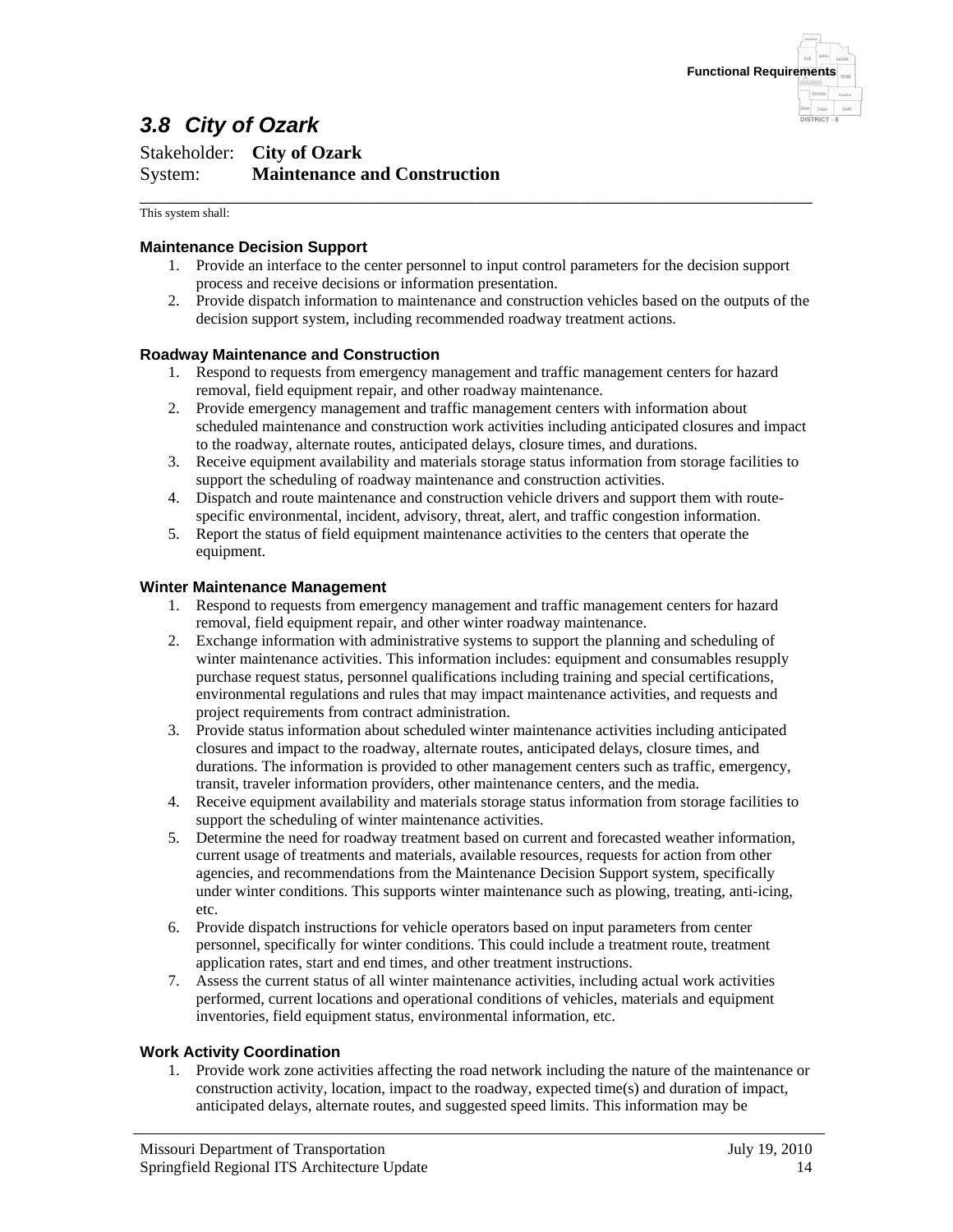augmented with images that provide a visual indication of current work zone status and traffic impacts.

- 2. Provide status information about scheduled maintenance and construction activities including anticipated closures and impact to the roadway, alternate routes, anticipated delays, closure times, and durations. The information is provided to other management centers such as traffic, emergency, transit, traveler information providers, other maintenance centers, multimodal transportation providers, rail operations, and the media.
- 3. Collect and respond to feedback concerning scheduled maintenance and construction activities with other management centers such as traffic, emergency, transit, and rail operations.
- 4. Exchange rail schedules and work plans with rail operation centers.

### **Work Zone Management**

- 1. Generate new work zone activity schedules for use by maintenance and construction vehicles, maintenance and construction operators, and for information coordination purposes.
- 2. Disseminate work zone information to other agencies and centers including traffic, transit, emergency management centers, other maintenance centers, traveler information providers, and the media.
- 3. Exchange information with administrative systems to support the planning and scheduling of work zone activities. This information includes: equipment and consumables resupply purchase request status, personnel qualifications including training and special certifications, environmental regulations and rules that may impact maintenance activities, and requests and project requirements from contract administration.

# *3.9 City of Republic*

Stakeholder: **City of Republic** System: **Maintenance and Construction**

\_\_\_\_\_\_\_\_\_\_\_\_\_\_\_\_\_\_\_\_\_\_\_\_\_\_\_\_\_\_\_\_\_\_\_\_\_\_\_\_\_\_\_\_\_\_\_\_\_\_\_\_\_\_\_\_\_\_\_\_\_\_\_\_\_\_\_\_\_\_\_\_ This system shall:

### **Maintenance Decision Support**

- 1. Provide an interface to the center personnel to input control parameters for the decision support process and receive decisions or information presentation.
- 2. Provide dispatch information to maintenance and construction vehicles based on the outputs of the decision support system, including recommended roadway treatment actions.

### **Roadway Maintenance and Construction**

- 1. Respond to requests from emergency management and traffic management centers for hazard removal, field equipment repair, and other roadway maintenance.
- 2. Provide emergency management and traffic management centers with information about scheduled maintenance and construction work activities including anticipated closures and impact to the roadway, alternate routes, anticipated delays, closure times, and durations.
- 3. Receive equipment availability and materials storage status information from storage facilities to support the scheduling of roadway maintenance and construction activities.
- 4. Dispatch and route maintenance and construction vehicle drivers and support them with routespecific environmental, incident, advisory, threat, alert, and traffic congestion information.
- 5. Report the status of field equipment maintenance activities to the centers that operate the equipment.

### **Winter Maintenance Management**

- 1. Respond to requests from emergency management and traffic management centers for hazard removal, field equipment repair, and other winter roadway maintenance.
- 2. Exchange information with administrative systems to support the planning and scheduling of winter maintenance activities. This information includes: equipment and consumables resupply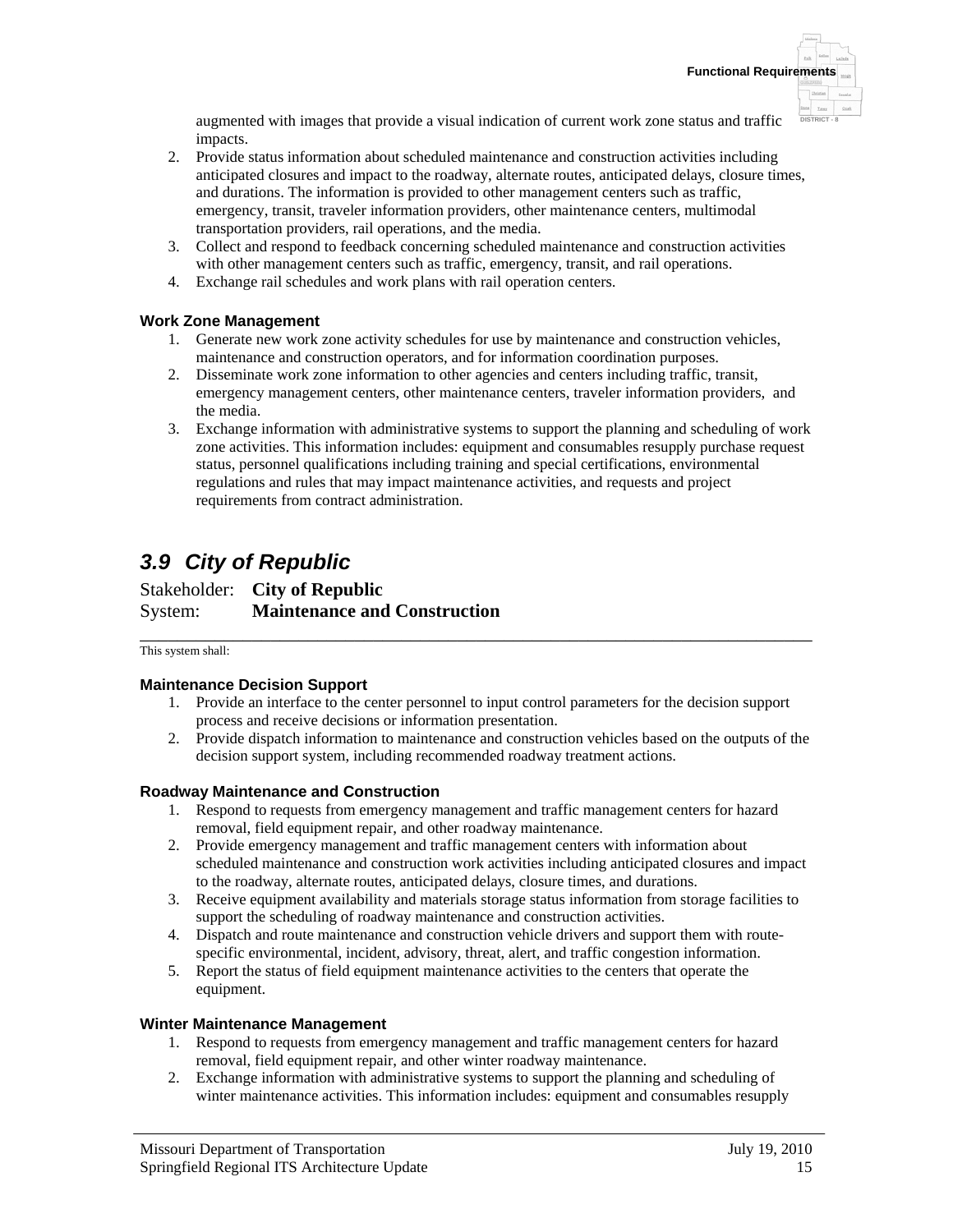**DISTRICT - 8**

purchase request status, personnel qualifications including training and special certifications, environmental regulations and rules that may impact maintenance activities, and requests and project requirements from contract administration.

- 3. Provide status information about scheduled winter maintenance activities including anticipated closures and impact to the roadway, alternate routes, anticipated delays, closure times, and durations. The information is provided to other management centers such as traffic, emergency, transit, traveler information providers, other maintenance centers, and the media.
- 4. Receive equipment availability and materials storage status information from storage facilities to support the scheduling of winter maintenance activities.
- 5. Determine the need for roadway treatment based on current and forecasted weather information, current usage of treatments and materials, available resources, requests for action from other agencies, and recommendations from the Maintenance Decision Support system, specifically under winter conditions. This supports winter maintenance such as plowing, treating, anti-icing, etc.
- 6. Provide dispatch instructions for vehicle operators based on input parameters from center personnel, specifically for winter conditions. This could include a treatment route, treatment application rates, start and end times, and other treatment instructions.
- 7. Assess the current status of all winter maintenance activities, including actual work activities performed, current locations and operational conditions of vehicles, materials and equipment inventories, field equipment status, environmental information, etc.

### **Work Activity Coordination**

- 1. Provide work zone activities affecting the road network including the nature of the maintenance or construction activity, location, impact to the roadway, expected time(s) and duration of impact, anticipated delays, alternate routes, and suggested speed limits. This information may be augmented with images that provide a visual indication of current work zone status and traffic impacts.
- 2. Provide status information about scheduled maintenance and construction activities including anticipated closures and impact to the roadway, alternate routes, anticipated delays, closure times, and durations. The information is provided to other management centers such as traffic, emergency, transit, traveler information providers, other maintenance centers, multimodal transportation providers, rail operations, and the media.
- 3. Collect and respond to feedback concerning scheduled maintenance and construction activities with other management centers such as traffic, emergency, transit, and rail operations.
- 4. Exchange rail schedules and work plans with rail operation centers.

### **Work Zone Management**

- 1. Generate new work zone activity schedules for use by maintenance and construction vehicles, maintenance and construction operators, and for information coordination purposes.
- 2. Disseminate work zone information to other agencies and centers including traffic, transit, emergency management centers, other maintenance centers, traveler information providers, and the media.
- 3. Exchange information with administrative systems to support the planning and scheduling of work zone activities. This information includes: equipment and consumables resupply purchase request status, personnel qualifications including training and special certifications, environmental regulations and rules that may impact maintenance activities, and requests and project requirements from contract administration.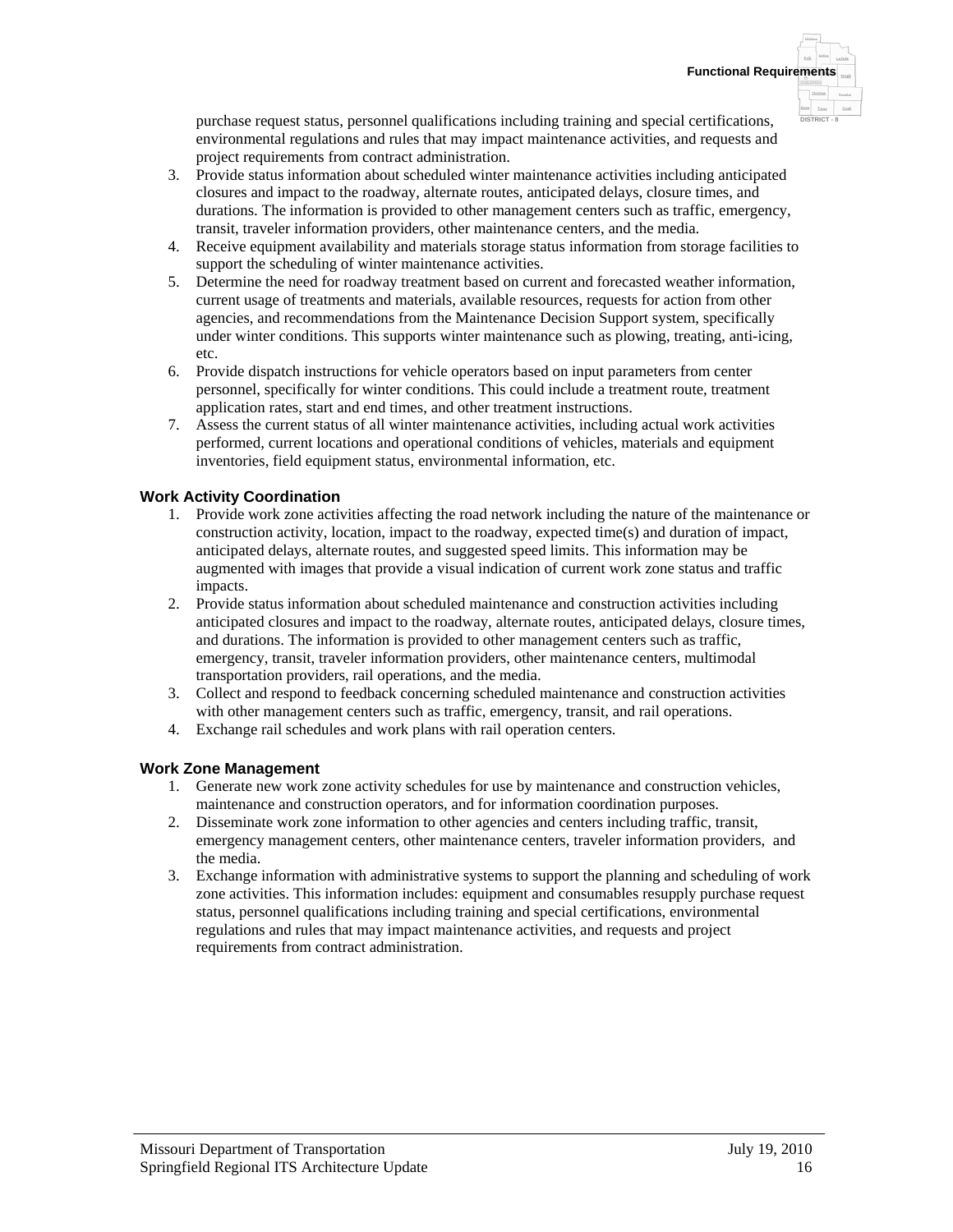

# *3.10 City of Springfield Department of Public Works*

Stakeholder: **City of Springfield Department of Public Works** System: **Traffic and Maintenance**

\_\_\_\_\_\_\_\_\_\_\_\_\_\_\_\_\_\_\_\_\_\_\_\_\_\_\_\_\_\_\_\_\_\_\_\_\_\_\_\_\_\_\_\_\_\_\_\_\_\_\_\_\_\_\_\_\_\_\_\_\_\_\_\_\_\_\_\_\_\_\_\_ This system shall:

### **Maintenance Decision Support**

- 1. Provide an interface to the center personnel to input control parameters for the decision support process and receive decisions or information presentation.
- 2. Provide dispatch information to maintenance and construction vehicles based on the outputs of the decision support system, including recommended roadway treatment actions.

### **Roadway Maintenance and Construction**

- 1. Respond to requests from emergency management and traffic management centers for hazard removal, field equipment repair, and other roadway maintenance.
- 2. Provide emergency management and traffic management centers with information about scheduled maintenance and construction work activities including anticipated closures and impact to the roadway, alternate routes, anticipated delays, closure times, and durations.
- 3. Receive equipment availability and materials storage status information from storage facilities to support the scheduling of roadway maintenance and construction activities.
- 4. Dispatch and route maintenance and construction vehicle drivers and support them with routespecific environmental, incident, advisory, threat, alert, and traffic congestion information.
- 5. Report the status of field equipment maintenance activities to the centers that operate the equipment.

### **Winter Maintenance Management**

- 1. Respond to requests from emergency management and traffic management centers for hazard removal, field equipment repair, and other winter roadway maintenance.
- 2. Exchange information with administrative systems to support the planning and scheduling of winter maintenance activities. This information includes: equipment and consumables resupply purchase request status, personnel qualifications including training and special certifications, environmental regulations and rules that may impact maintenance activities, and requests and project requirements from contract administration.
- 3. Provide status information about scheduled winter maintenance activities including anticipated closures and impact to the roadway, alternate routes, anticipated delays, closure times, and durations. The information is provided to other management centers such as traffic, emergency, transit, traveler information providers, other maintenance centers, and the media.
- 4. Receive equipment availability and materials storage status information from storage facilities to support the scheduling of winter maintenance activities.
- 5. Determine the need for roadway treatment based on current and forecasted weather information, current usage of treatments and materials, available resources, requests for action from other agencies, and recommendations from the Maintenance Decision Support system, specifically under winter conditions. This supports winter maintenance such as plowing, treating, anti-icing, etc.
- 6. Provide dispatch instructions for vehicle operators based on input parameters from center personnel, specifically for winter conditions. This could include a treatment route, treatment application rates, start and end times, and other treatment instructions.
- 7. Assess the current status of all winter maintenance activities, including actual work activities performed, current locations and operational conditions of vehicles, materials and equipment inventories, field equipment status, environmental information, etc.

### **Work Activity Coordination**

1. Provide work zone activities affecting the road network including the nature of the maintenance or construction activity, location, impact to the roadway, expected time(s) and duration of impact, anticipated delays, alternate routes, and suggested speed limits. This information may be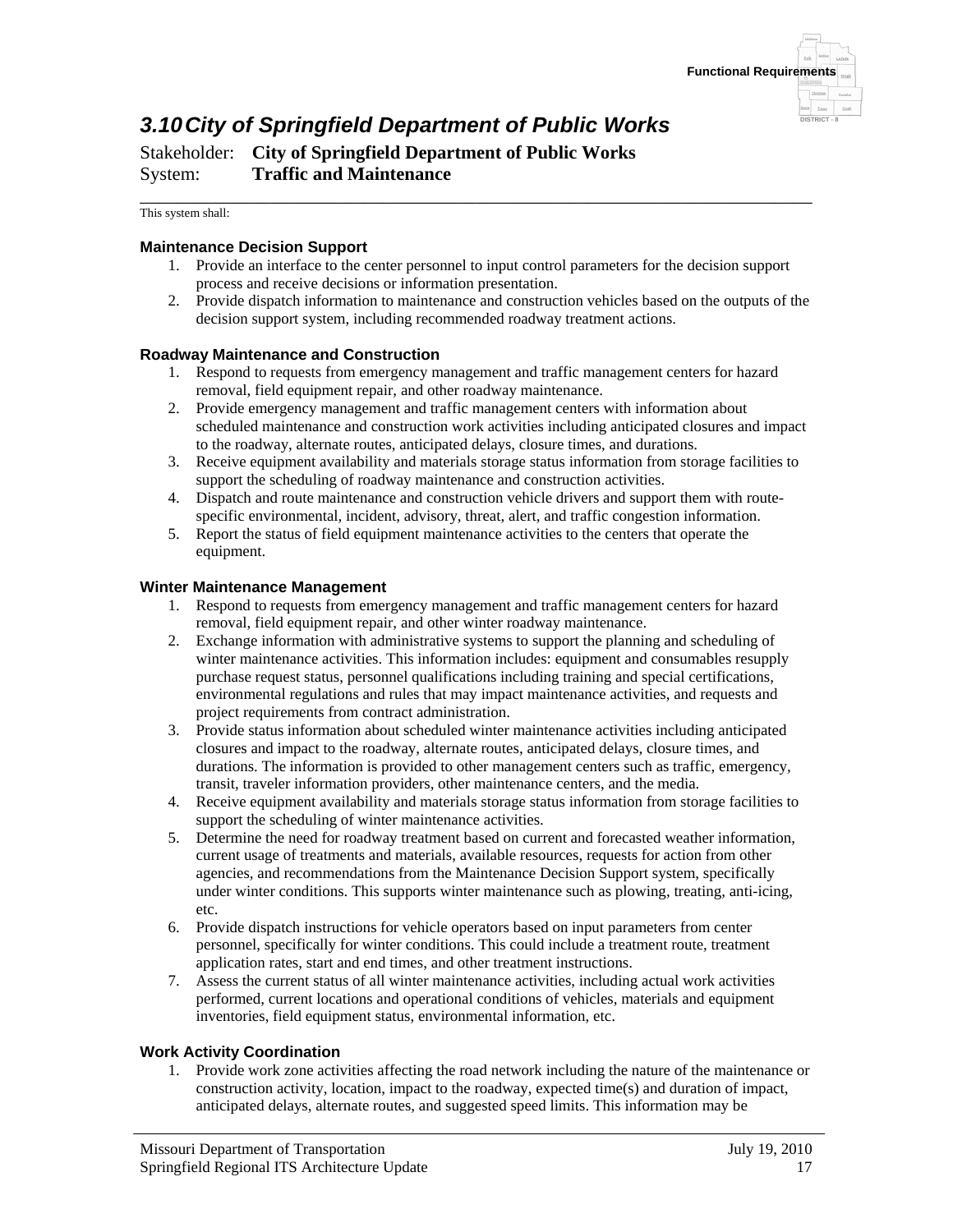augmented with images that provide a visual indication of current work zone status and traffic impacts.

- 2. Provide status information about scheduled maintenance and construction activities including anticipated closures and impact to the roadway, alternate routes, anticipated delays, closure times, and durations. The information is provided to other management centers such as traffic, emergency, transit, traveler information providers, other maintenance centers, multimodal transportation providers, rail operations, and the media.
- 3. Collect and respond to feedback concerning scheduled maintenance and construction activities with other management centers such as traffic, emergency, transit, and rail operations.
- 4. Exchange rail schedules and work plans with rail operation centers.

### **Work Zone Management**

- 1. Generate new work zone activity schedules for use by maintenance and construction vehicles, maintenance and construction operators, and for information coordination purposes.
- 2. Disseminate work zone information to other agencies and centers including traffic, transit, emergency management centers, other maintenance centers, traveler information providers, and the media.
- 3. Exchange information with administrative systems to support the planning and scheduling of work zone activities. This information includes: equipment and consumables resupply purchase request status, personnel qualifications including training and special certifications, environmental regulations and rules that may impact maintenance activities, and requests and project requirements from contract administration.

# *3.11 City (Utilities) of Springfield Transit*

Stakeholder: **City (Utilities) of Springfield Transit** System: **Transit Center**

\_\_\_\_\_\_\_\_\_\_\_\_\_\_\_\_\_\_\_\_\_\_\_\_\_\_\_\_\_\_\_\_\_\_\_\_\_\_\_\_\_\_\_\_\_\_\_\_\_\_\_\_\_\_\_\_\_\_\_\_\_\_\_\_\_\_\_\_\_\_\_\_ This system shall:

### **Transit Center Fixed-Route Operations**

- 1. Able to generate special routes and schedules to support an incident, disaster, evacuation, or other emergency.
- 2. Dispatch fixed route or flexible route transit vehicles.
- 3. Collect transit operational data for use in the generation of routes and schedules.
- 4. Exchange information with Maintenance and Construction Operations concerning work zones, roadway conditions, asset restrictions, and work plans.
- 5. Disseminate up-to-date schedules and route information to other centers for fixed and flexible route services.

### **Transit Center Information Services**

- 1. Provide travelers using public transportation with traffic and advisory information upon request. Such information may include transit routes, schedules, transfer options, fares, real-time schedule adherence, current incidents, weather conditions, and special events.
- 2. Provide transit information to the media including details of deviations from schedule of regular transit services.
- 3. Provide transit service information to traveler information service providers including routes, schedules, schedule adherence, and fare information as well as transit service information during evacuation.

### **Transit Center Security**

1. Send wide-area alert information to travelers (on board transit vehicles or at stations/stops) and transit vehicle operators.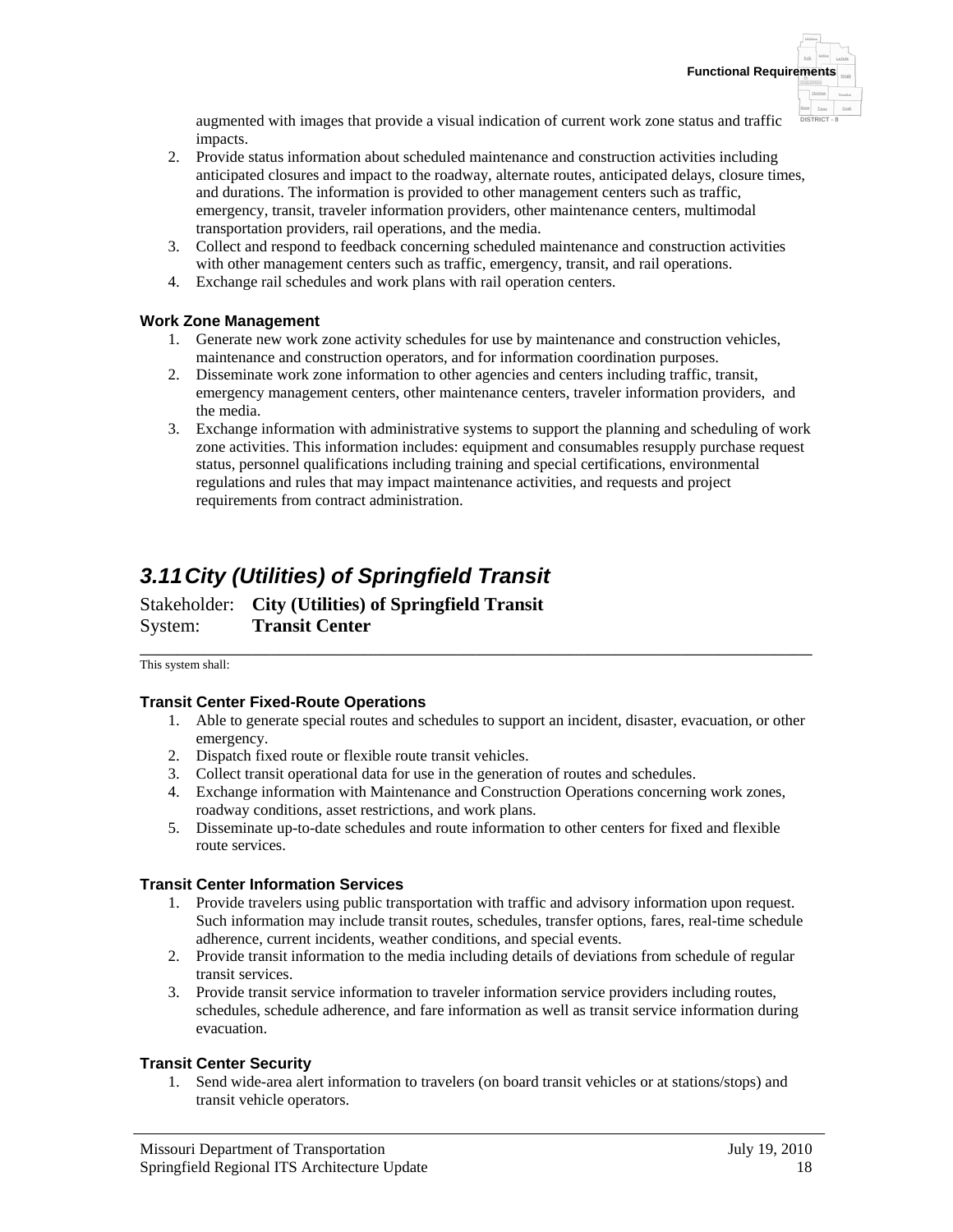**DISTRICT - 8**

2. Coordinate the response to security incidents involving transit with other agencies including Emergency Management, other transit agencies, media, traffic management, and traveler information service providers.

### **Transit Center Vehicle Tracking**

- 1. Monitor the locations of all transit vehicles within its network.
- 2. Determine adherence of transit vehicles to their assigned schedule.
- 3. Provide transit operational data to traveler information service providers.

# *3.12 City of Willard*

Stakeholder: **City of Willard** System: **Maintenance and Construction**

\_\_\_\_\_\_\_\_\_\_\_\_\_\_\_\_\_\_\_\_\_\_\_\_\_\_\_\_\_\_\_\_\_\_\_\_\_\_\_\_\_\_\_\_\_\_\_\_\_\_\_\_\_\_\_\_\_\_\_\_\_\_\_\_\_\_\_\_\_\_\_\_ This system shall:

### **Maintenance Decision Support**

- 1. Provide an interface to the center personnel to input control parameters for the decision support process and receive decisions or information presentation.
- 2. Provide dispatch information to maintenance and construction vehicles based on the outputs of the decision support system, including recommended roadway treatment actions.

### **Roadway Maintenance and Construction**

- 1. Respond to requests from emergency management and traffic management centers for hazard removal, field equipment repair, and other roadway maintenance.
- 2. Provide emergency management and traffic management centers with information about scheduled maintenance and construction work activities including anticipated closures and impact to the roadway, alternate routes, anticipated delays, closure times, and durations.
- 3. Receive equipment availability and materials storage status information from storage facilities to support the scheduling of roadway maintenance and construction activities.
- 4. Dispatch and route maintenance and construction vehicle drivers and support them with routespecific environmental, incident, advisory, threat, alert, and traffic congestion information.
- 5. Report the status of field equipment maintenance activities to the centers that operate the equipment.

### **Winter Maintenance Management**

- 1. Respond to requests from emergency management and traffic management centers for hazard removal, field equipment repair, and other winter roadway maintenance.
- 2. Exchange information with administrative systems to support the planning and scheduling of winter maintenance activities. This information includes: equipment and consumables resupply purchase request status, personnel qualifications including training and special certifications, environmental regulations and rules that may impact maintenance activities, and requests and project requirements from contract administration.
- 3. Provide status information about scheduled winter maintenance activities including anticipated closures and impact to the roadway, alternate routes, anticipated delays, closure times, and durations. The information is provided to other management centers such as traffic, emergency, transit, traveler information providers, other maintenance centers, and the media.
- 4. Receive equipment availability and materials storage status information from storage facilities to support the scheduling of winter maintenance activities.
- 5. Determine the need for roadway treatment based on current and forecasted weather information, current usage of treatments and materials, available resources, requests for action from other agencies, and recommendations from the Maintenance Decision Support system, specifically under winter conditions. This supports winter maintenance such as plowing, treating, anti-icing, etc.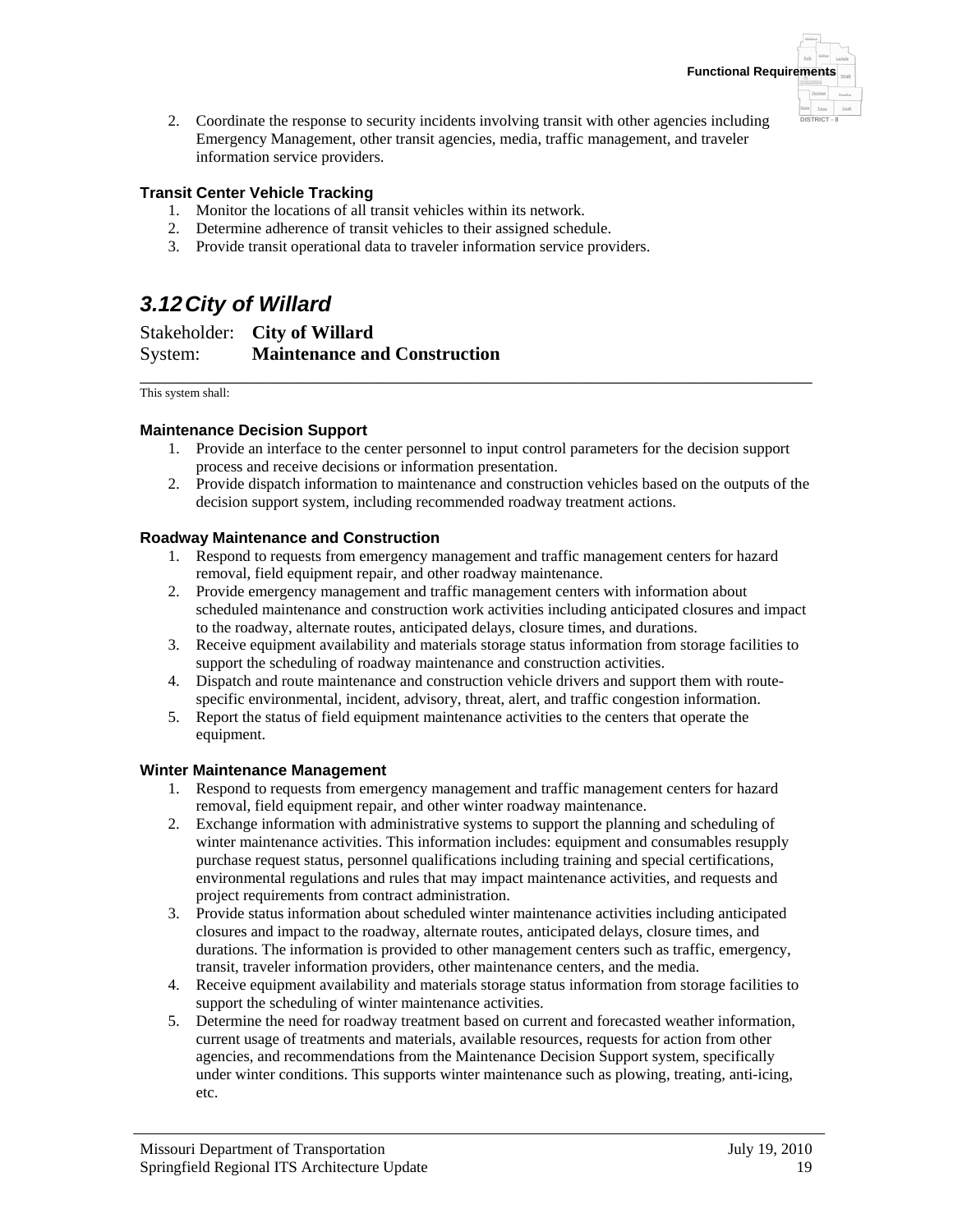- 6. Provide dispatch instructions for vehicle operators based on input parameters from center personnel, specifically for winter conditions. This could include a treatment route, treatment application rates, start and end times, and other treatment instructions.
- 7. Assess the current status of all winter maintenance activities, including actual work activities performed, current locations and operational conditions of vehicles, materials and equipment inventories, field equipment status, environmental information, etc.

### **Work Activity Coordination**

- 1. Provide work zone activities affecting the road network including the nature of the maintenance or construction activity, location, impact to the roadway, expected time(s) and duration of impact, anticipated delays, alternate routes, and suggested speed limits. This information may be augmented with images that provide a visual indication of current work zone status and traffic impacts.
- 2. Provide status information about scheduled maintenance and construction activities including anticipated closures and impact to the roadway, alternate routes, anticipated delays, closure times, and durations. The information is provided to other management centers such as traffic, emergency, transit, traveler information providers, other maintenance centers, multimodal transportation providers, rail operations, and the media.
- 3. Collect and respond to feedback concerning scheduled maintenance and construction activities with other management centers such as traffic, emergency, transit, and rail operations.

### **Work Zone Management**

- 1. Generate new work zone activity schedules for use by maintenance and construction vehicles, maintenance and construction operators, and for information coordination purposes.
- 2. Disseminate work zone information to other agencies and centers including traffic, transit, emergency management centers, other maintenance centers, traveler information providers, and the media.
- 3. Exchange information with administrative systems to support the planning and scheduling of work zone activities. This information includes: equipment and consumables resupply purchase request status, personnel qualifications including training and special certifications, environmental regulations and rules that may impact maintenance activities, and requests and project requirements from contract administration.

# *3.13 CityView*

Stakeholder: **CityView (Government Access Channel)** System: **Information Service Provider**

\_\_\_\_\_\_\_\_\_\_\_\_\_\_\_\_\_\_\_\_\_\_\_\_\_\_\_\_\_\_\_\_\_\_\_\_\_\_\_\_\_\_\_\_\_\_\_\_\_\_\_\_\_\_\_\_\_\_\_\_\_\_\_\_\_\_\_\_\_\_\_\_ This system shall:

### **Basic Information Broadcast**

- 1. Disseminate traffic and highway condition information to travelers, including incident information, detours and road closures, event information, recommended routes, and current speeds on specific routes.
- 2. Disseminate maintenance and construction information to travelers, including scheduled maintenance and construction work activities and work zone activities.
- 3. Disseminate transit routes and schedules, transit transfer options, transit fares, and real-time schedule adherence information to travelers.
- 4. Disseminate event information to travelers.

### **ISP Operational Data Repository**

1. Provide a web site that provides real-time transportation data to transportation system operators in the region.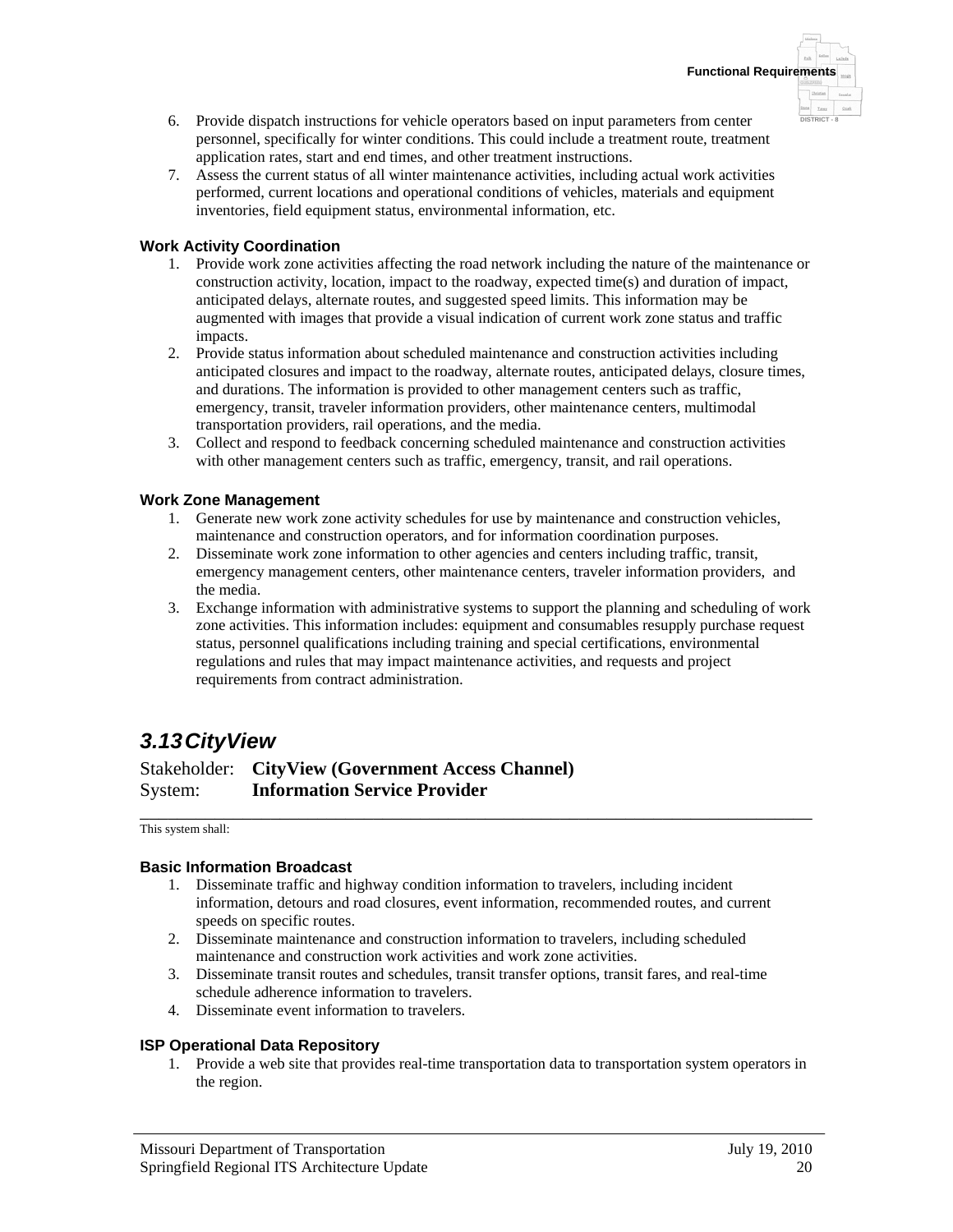

# *3.14 Cox Heath Systems*

Stakeholder: **Cox Health Systems** System: **Emergency Management**

This system shall:

### **Emergency Response Management**

1. Provide the capability to implement response plans and track progress through the incident by exchanging incident information and distributing response status to allied agencies.

\_\_\_\_\_\_\_\_\_\_\_\_\_\_\_\_\_\_\_\_\_\_\_\_\_\_\_\_\_\_\_\_\_\_\_\_\_\_\_\_\_\_\_\_\_\_\_\_\_\_\_\_\_\_\_\_\_\_\_\_\_\_\_\_\_\_\_\_\_\_\_\_

- 2. Develop, coordinate with other agencies, and store emergency response plans.
- 3. Track the availability of resources and coordinate resource sharing with allied agency centers including traffic, maintenance, or other emergency centers.
- 4. Allocate the appropriate emergency services, resources, and vehicle (s) to respond to incidents, and shall provide the capability to override the current allocation to suit the special needs of a current incident.
- 5. Receive event scheduling information from Event Promoters.

## *3.15 Greene County Highway Department*

Stakeholder: **Greene County Highway Department** System: **County Maintenance and Construction**

#### \_\_\_\_\_\_\_\_\_\_\_\_\_\_\_\_\_\_\_\_\_\_\_\_\_\_\_\_\_\_\_\_\_\_\_\_\_\_\_\_\_\_\_\_\_\_\_\_\_\_\_\_\_\_\_\_\_\_\_\_\_\_\_\_\_\_\_\_\_\_\_\_ This system shall:

#### **Maintenance Decision Support**

- 1. Provide an interface to the center personnel to input control parameters for the decision support process and receive decisions or information presentation.
- 2. Provide dispatch information to maintenance and construction vehicles based on the outputs of the decision support system, including recommended roadway treatment actions.

#### **Roadway Maintenance and Construction**

- 1. Respond to requests from emergency management and traffic management centers for hazard removal, field equipment repair, and other roadway maintenance.
- 2. Provide emergency management and traffic management centers with information about scheduled maintenance and construction work activities including anticipated closures and impact to the roadway, alternate routes, anticipated delays, closure times, and durations.
- 3. Receive equipment availability and materials storage status information from storage facilities to support the scheduling of roadway maintenance and construction activities.
- 4. Dispatch and route maintenance and construction vehicle drivers and support them with routespecific environmental, incident, advisory, threat, alert, and traffic congestion information.
- 5. Report the status of field equipment maintenance activities to the centers that operate the equipment.

#### **Winter Maintenance Management**

- 1. Respond to requests from emergency management and traffic management centers for hazard removal, field equipment repair, and other winter roadway maintenance.
- 2. Exchange information with administrative systems to support the planning and scheduling of winter maintenance activities. This information includes: equipment and consumables resupply purchase request status, personnel qualifications including training and special certifications, environmental regulations and rules that may impact maintenance activities, and requests and project requirements from contract administration.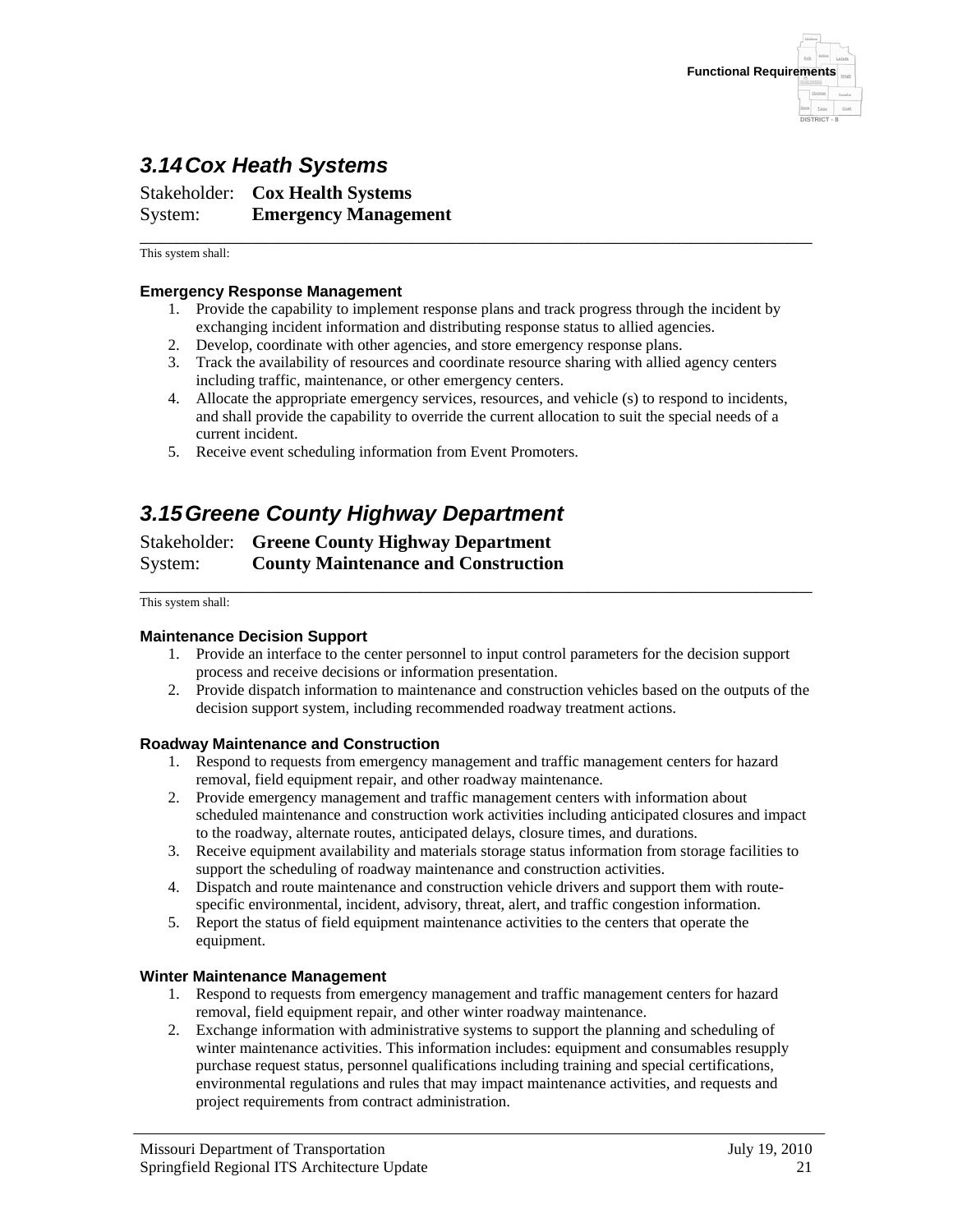- 3. Provide status information about scheduled winter maintenance activities including anticipated closures and impact to the roadway, alternate routes, anticipated delays, closure times, and durations. The information is provided to other management centers such as traffic, emergency, transit, traveler information providers, other maintenance centers, and the media.
- 4. Receive equipment availability and materials storage status information from storage facilities to support the scheduling of winter maintenance activities.
- 5. Determine the need for roadway treatment based on current and forecasted weather information, current usage of treatments and materials, available resources, requests for action from other agencies, and recommendations from the Maintenance Decision Support system, specifically under winter conditions. This supports winter maintenance such as plowing, treating, anti-icing, etc.
- 6. Provide dispatch instructions for vehicle operators based on input parameters from center personnel, specifically for winter conditions. This could include a treatment route, treatment application rates, start and end times, and other treatment instructions.
- 7. Assess the current status of all winter maintenance activities, including actual work activities performed, current locations and operational conditions of vehicles, materials and equipment inventories, field equipment status, environmental information, etc.

### **Work Activity Coordination**

- 1. Provide work zone activities affecting the road network including the nature of the maintenance or construction activity, location, impact to the roadway, expected time(s) and duration of impact, anticipated delays, alternate routes, and suggested speed limits. This information may be augmented with images that provide a visual indication of current work zone status and traffic impacts.
- 2. Provide status information about scheduled maintenance and construction activities including anticipated closures and impact to the roadway, alternate routes, anticipated delays, closure times, and durations. The information is provided to other management centers such as traffic, emergency, transit, traveler information providers, other maintenance centers, multimodal transportation providers, rail operations, and the media.
- 3. Collect and respond to feedback concerning scheduled maintenance and construction activities with other management centers such as traffic, emergency, transit, and rail operations.
- 4. Exchange rail schedules and work plans with rail operation centers.

### **Work Zone Management**

- 1. Generate new work zone activity schedules for use by maintenance and construction vehicles, maintenance and construction operators, and for information coordination purposes.
- 2. Disseminate work zone information to other agencies and centers including traffic, transit, emergency management centers, other maintenance centers, traveler information providers, and the media.
- 3. Exchange information with administrative systems to support the planning and scheduling of work zone activities. This information includes: equipment and consumables resupply purchase request status, personnel qualifications including training and special certifications, environmental regulations and rules that may impact maintenance activities, and requests and project requirements from contract administration.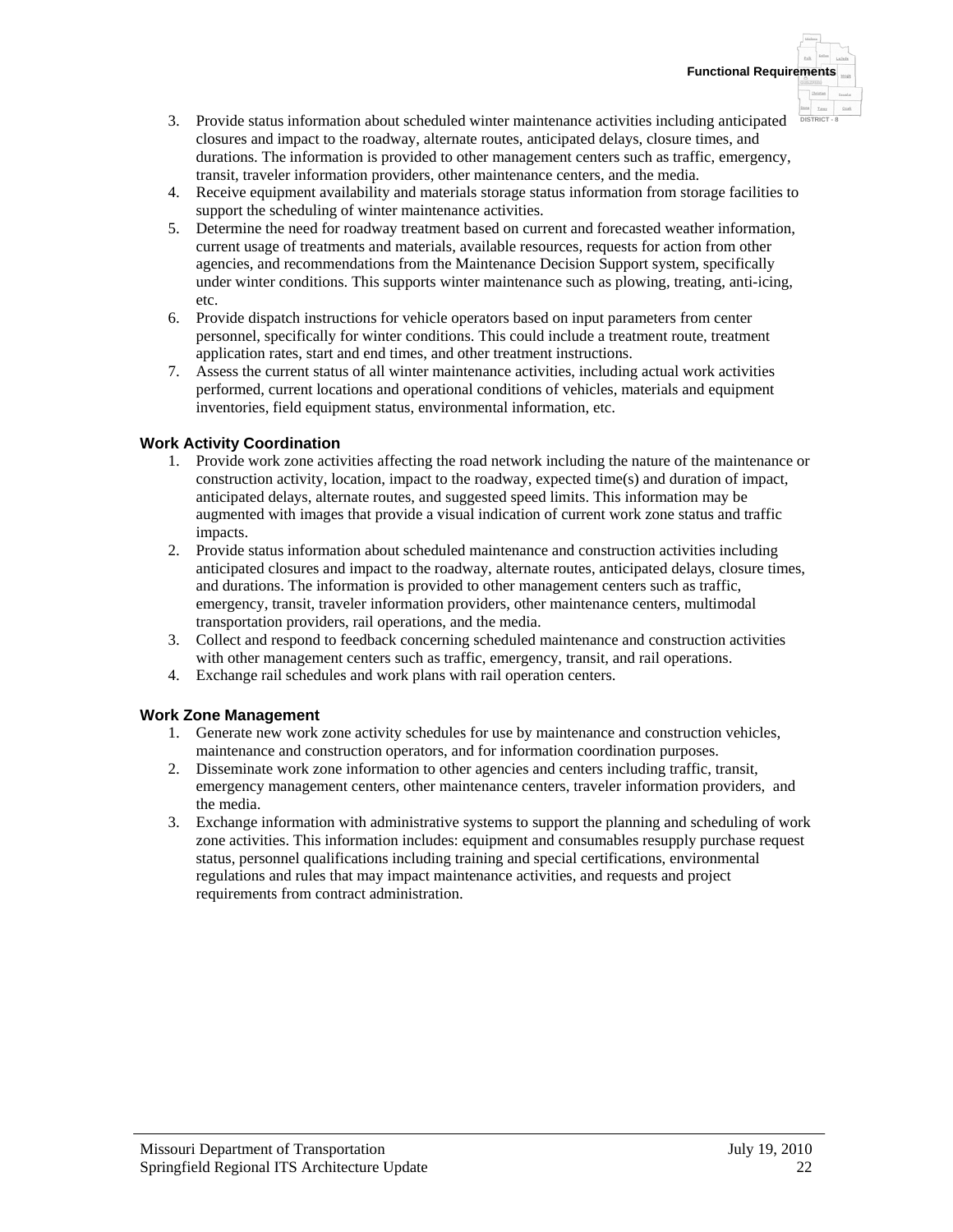

# *3.16 Greene County Sheriff's Office*

Stakeholder: **Greene County Sheriff's Office** System: **Dispatch Center**

\_\_\_\_\_\_\_\_\_\_\_\_\_\_\_\_\_\_\_\_\_\_\_\_\_\_\_\_\_\_\_\_\_\_\_\_\_\_\_\_\_\_\_\_\_\_\_\_\_\_\_\_\_\_\_\_\_\_\_\_\_\_\_\_\_\_\_\_\_\_\_\_ This system shall:

### **Emergency Call-Taking**

- 1. Support the interface to the Emergency Telecommunications System (e.g. 911 or 7-digit call routing) to receive emergency notification information and provide it to the emergency system operator.
- 2. Receive emergency call information from 911 services and present the possible incident information to the emergency system operator.
- 3. Receive emergency notification information from other public safety agencies and present the possible incident information to the emergency system operator.
- 4. Receive emergency notification information from public transit systems and present the possible incident information to the emergency system operator.
- 5. Coordinate, correlate, and verify all emergency inputs, including those identified based on external calls and internal analysis of security sensor and surveillance data, and assign each a level of confidence.
- 6. Forward the verified emergency information to the responding agency based on the location and nature of the emergency.
- 7. Update the incident information log once the emergency system operator has verified the incident.

### **Emergency Dispatch**

- 1. Dispatch emergency vehicles to respond to verified emergencies under center personnel control.
- 2. Relay location and incident details to the responding vehicles.
- 3. Track the location and status of emergency vehicles responding to an emergency based on information from the emergency vehicle.
- 4. Store and maintain the emergency service responses in an action log.
- 5. Receive traffic images to support dispatch of emergency vehicles.
- 6. Coordinate response to incidents with other Emergency Management centers to ensure appropriate resources are dispatched and utilized.

### **Emergency Evacuation Support**

- 1. Manage inter-agency coordination of evacuation operations, from initial planning through the evacuation process and reentry.
- 2. Develop and exchange evacuation plans with allied agencies prior to the occurrence of a disaster.
- 3. Provide evacuation information to traffic, transit, maintenance and construction, rail operations, and other emergency management centers as needed.
- 4. Request traffic management agencies to implement special traffic control strategies and to control evacuation traffic, including traffic on local streets and arterials as well as the major evacuation routes.
- 5. Monitor the progress of the reentry process.

### **Emergency Response Management**

- 1. Provide the capability to implement response plans and track progress through the incident by exchanging incident information and distributing response status to allied agencies.
- 2. Develop, coordinate with other agencies, and store emergency response plans.
- 3. Track the availability of resources and coordinate resource sharing with allied agency centers including traffic, maintenance, or other emergency centers.
- 4. Allocate the appropriate emergency services, resources, and vehicle (s) to respond to incidents, and shall provide the capability to override the current allocation to suit the special needs of a current incident.
- 5. Receive event scheduling information from Event Promoters.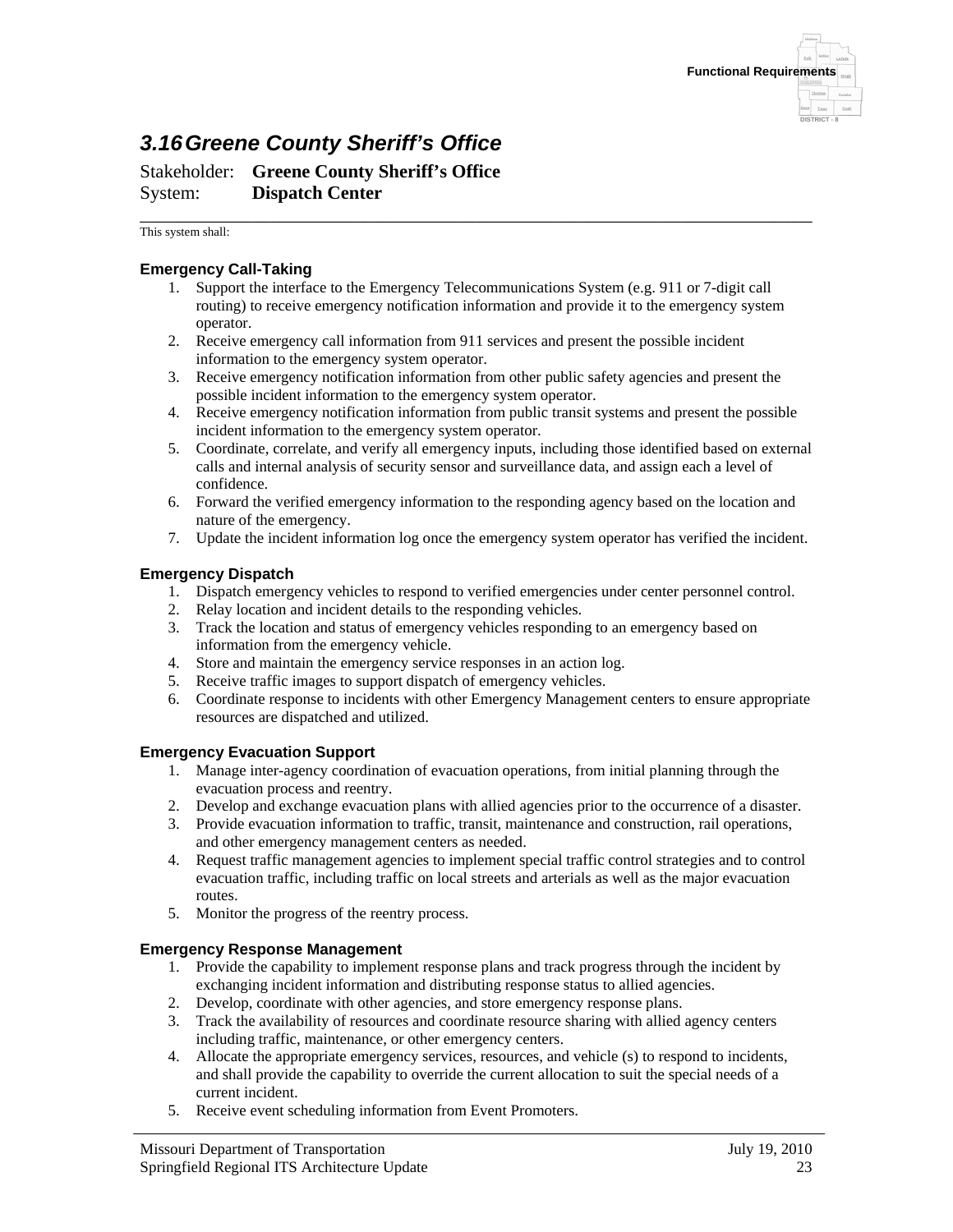6. Provide information to the media concerning the status of an emergency response.

### **Incident Command**

- 1. Provide tactical decision support, resource coordination, and communications integration for Incident Commands that are established by first responders to support local management of an incident.
- 2. Provide incident command communications with public safety, emergency management, transportation, and other allied response agency centers.
- 3. Track and maintain resource information and action plans pertaining to the incident command.
- 4. Share incident command information with other public safety agencies including resource deployment status, hazardous material information, rail incident information, evacuation advice as well as traffic, road, and weather conditions.
- 5. Assess the status of responding emergency vehicles as part of an incident command.

### **Service Patrol Management**

- 1. Dispatch roadway service patrol vehicles to identified incident locations.
- 2. Store the current status of all service patrol vehicles available for dispatch and those that have been dispatched.
- 3. Share incident information collected by the service patrol with traffic, maintenance and construction, and traveler information centers for incident management, incident notification to travelers, and incident cleanup.
- 4. Track the location and status of service patrol vehicles.

# *3.17 KRZK/KOMC*

Stakeholder: **KRZK/KOMC (Local Radio Station)** System: **Information Service Provider**

\_\_\_\_\_\_\_\_\_\_\_\_\_\_\_\_\_\_\_\_\_\_\_\_\_\_\_\_\_\_\_\_\_\_\_\_\_\_\_\_\_\_\_\_\_\_\_\_\_\_\_\_\_\_\_\_\_\_\_\_\_\_\_\_\_\_\_\_\_\_\_\_ This system shall:

### **Basic Information Broadcast**

- 1. Disseminate traffic and highway condition information to travelers, including incident information, detours and road closures, event information, recommended routes, and current speeds on specific routes.
- 2. Disseminate maintenance and construction information to travelers, including scheduled maintenance and construction work activities and work zone activities.
- 3. Disseminate transit routes and schedules, transit transfer options, transit fares, and real-time schedule adherence information to travelers.
- 4. Disseminate parking information to travelers, including location, availability, and fees.
- 5. Disseminate weather information to travelers.
- 6. Disseminate event information to travelers.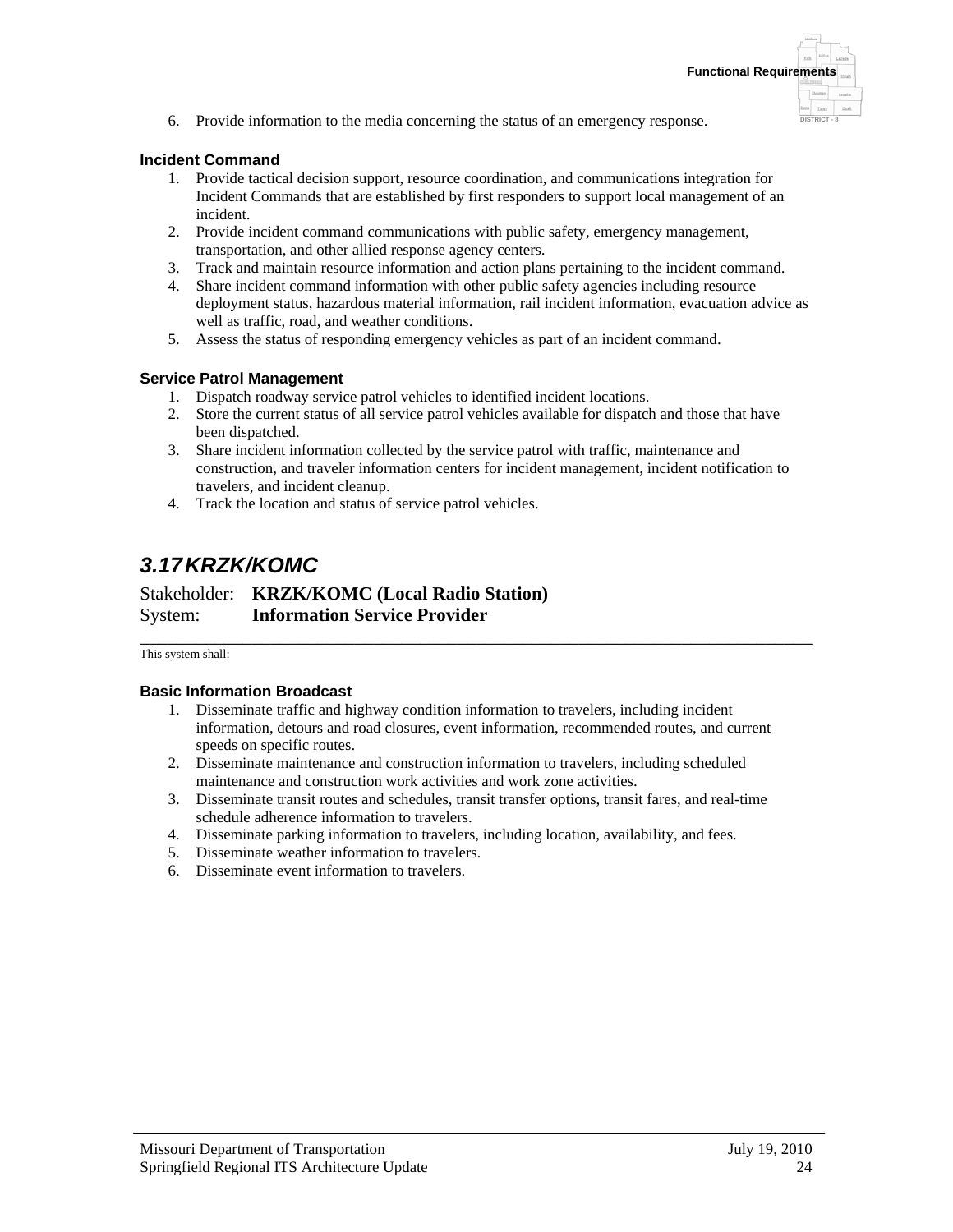

# *3.18 KSPR 33 (ABC)*

Stakeholder: **KSPR 33 (ABC) (Local Television Station)** System: **Information Service Provider**

\_\_\_\_\_\_\_\_\_\_\_\_\_\_\_\_\_\_\_\_\_\_\_\_\_\_\_\_\_\_\_\_\_\_\_\_\_\_\_\_\_\_\_\_\_\_\_\_\_\_\_\_\_\_\_\_\_\_\_\_\_\_\_\_\_\_\_\_\_\_\_\_ This system shall:

### **Basic Information Broadcast**

- 1. Disseminate traffic and highway condition information to travelers, including incident information, detours and road closures, event information, recommended routes, and current speeds on specific routes.
- 2. Disseminate maintenance and construction information to travelers, including scheduled maintenance and construction work activities and work zone activities.
- 3. Disseminate transit routes and schedules, transit transfer options, transit fares, and real-time schedule adherence information to travelers.
- 4. Disseminate parking information to travelers, including location, availability, and fees.
- 5. Disseminate weather information to travelers.
- 6. Disseminate event information to travelers.

## *3.19 KTTS*

### Stakeholder: **KTTS (Local Radio Station)** System: **Information Service Provider**

\_\_\_\_\_\_\_\_\_\_\_\_\_\_\_\_\_\_\_\_\_\_\_\_\_\_\_\_\_\_\_\_\_\_\_\_\_\_\_\_\_\_\_\_\_\_\_\_\_\_\_\_\_\_\_\_\_\_\_\_\_\_\_\_\_\_\_\_\_\_\_\_ This system shall:

#### **Basic Information Broadcast**

- 1. Disseminate traffic and highway condition information to travelers, including incident information, detours and road closures, event information, recommended routes, and current speeds on specific routes.
- 2. Disseminate maintenance and construction information to travelers, including scheduled maintenance and construction work activities and work zone activities.
- 3. Disseminate transit routes and schedules, transit transfer options, transit fares, and real-time schedule adherence information to travelers.
- 4. Disseminate parking information to travelers, including location, availability, and fees.
- 5. Disseminate weather information to travelers.
- 6. Disseminate event information to travelers.

# *3.20 KY 3 (NBC)*

### Stakeholder: **KY 3 (NBC) (Local Television Station)** System: **Information Service Provider**

\_\_\_\_\_\_\_\_\_\_\_\_\_\_\_\_\_\_\_\_\_\_\_\_\_\_\_\_\_\_\_\_\_\_\_\_\_\_\_\_\_\_\_\_\_\_\_\_\_\_\_\_\_\_\_\_\_\_\_\_\_\_\_\_\_\_\_\_\_\_\_\_ This system shall:

#### **Basic Information Broadcast**

- 1. Disseminate traffic and highway condition information to travelers, including incident information, detours and road closures, event information, recommended routes, and current speeds on specific routes.
- 2. Disseminate maintenance and construction information to travelers, including scheduled maintenance and construction work activities and work zone activities.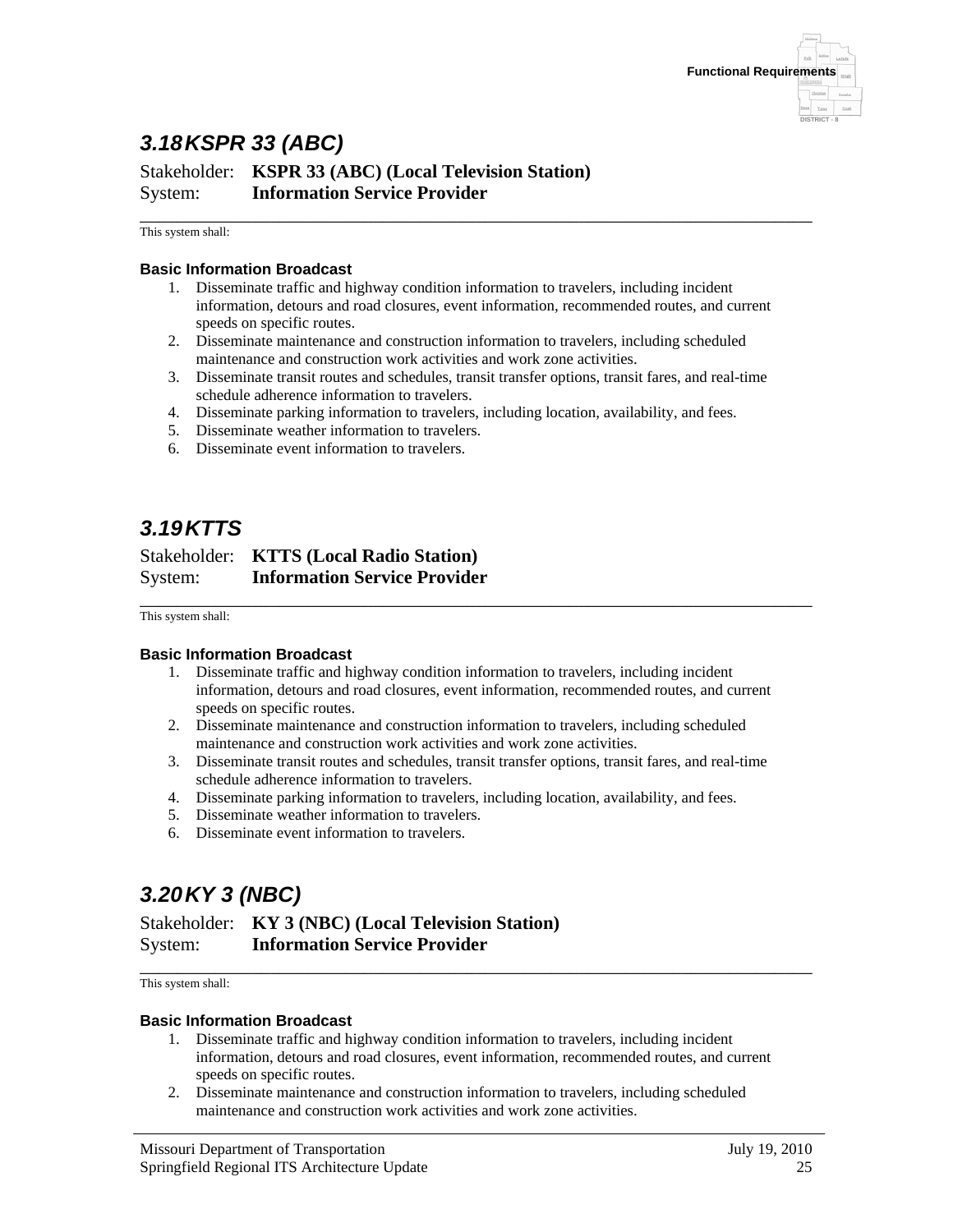

- 3. Disseminate transit routes and schedules, transit transfer options, transit fares, and real-time schedule adherence information to travelers.
- 4. Disseminate parking information to travelers, including location, availability, and fees.
- 5. Disseminate weather information to travelers.
- 6. Disseminate event information to travelers.

# *3.21 Missouri Department of Transportation – District 8*

Stakeholder: **Missouri Department of Transportation –Traffic Division** System: **Traffic and ITS**

\_\_\_\_\_\_\_\_\_\_\_\_\_\_\_\_\_\_\_\_\_\_\_\_\_\_\_\_\_\_\_\_\_\_\_\_\_\_\_\_\_\_\_\_\_\_\_\_\_\_\_\_\_\_\_\_\_\_\_\_\_\_\_\_\_\_\_\_\_\_\_\_ This system shall:

### **Collect Traffic Surveillance**

- 1. Monitor, analyze, and store traffic sensor data (speed, volume, occupancy) collected from field elements under remote control of the center.
- 2. Monitor, analyze and distribute traffic images from CCTV systems under remote control of the center.
- 3. Distribute road network conditions data (raw or processed) based on collected and analyzed traffic sensor and surveillance data to other centers.
- 4. Respond to control data from center personnel regarding sensor and surveillance data collection, analysis, storage, and distribution.

### **Freeway Management**

- 1. Remotely control systems to manage use of the freeways, including ramp meters, mainline metering, and lane controls.
- 2. Collect operational status from ramp meters, mainline metering, and lane controls and compare against the control information sent by the center.
- 3. Collect fault data from ramp meters, mainline metering, and lane controls.
- 4. Implement control strategies, under control of center personnel, on some or all of the freeway network devices (e.g. ramp meters, mainline metering, and lane controls), based on data from sensors monitoring traffic conditions upstream, downstream, and queue data on the ramps themselves.

### **HRI Traffic Management**

- 1. Collect incident information related to a highway-rail intersection (HRI), such as intersection blockages or crashes or equipment malfunctions.
- 2. Implement control plans to coordinate signalized intersections around highway-rail intersection (HRI), under control of center personnel, based on data from sensors and surveillance monitoring traffic conditions, incidents, equipment faults, pedestrian crossings, etc.

### **Incident Detection**

- 1. Receive inputs concerning upcoming events that would affect the traffic network from event promoters, traveler information service providers, and intermodal freight depots.
- 2. Exchange incident and threat information with emergency management centers as well as maintenance and construction centers; including notification of existence of incident and expected severity, location, time and nature of incident.
- 3. Provide road network conditions and traffic images to emergency management centers to support the detection, verification, and classification of incidents.

### **Incident Dispatch Coordination/Communication**

1. Exchange alert information and status with emergency management centers. The information includes notification of a major emergency such as a natural or man-made disaster, civil emergency, or child abduction for distribution to the public.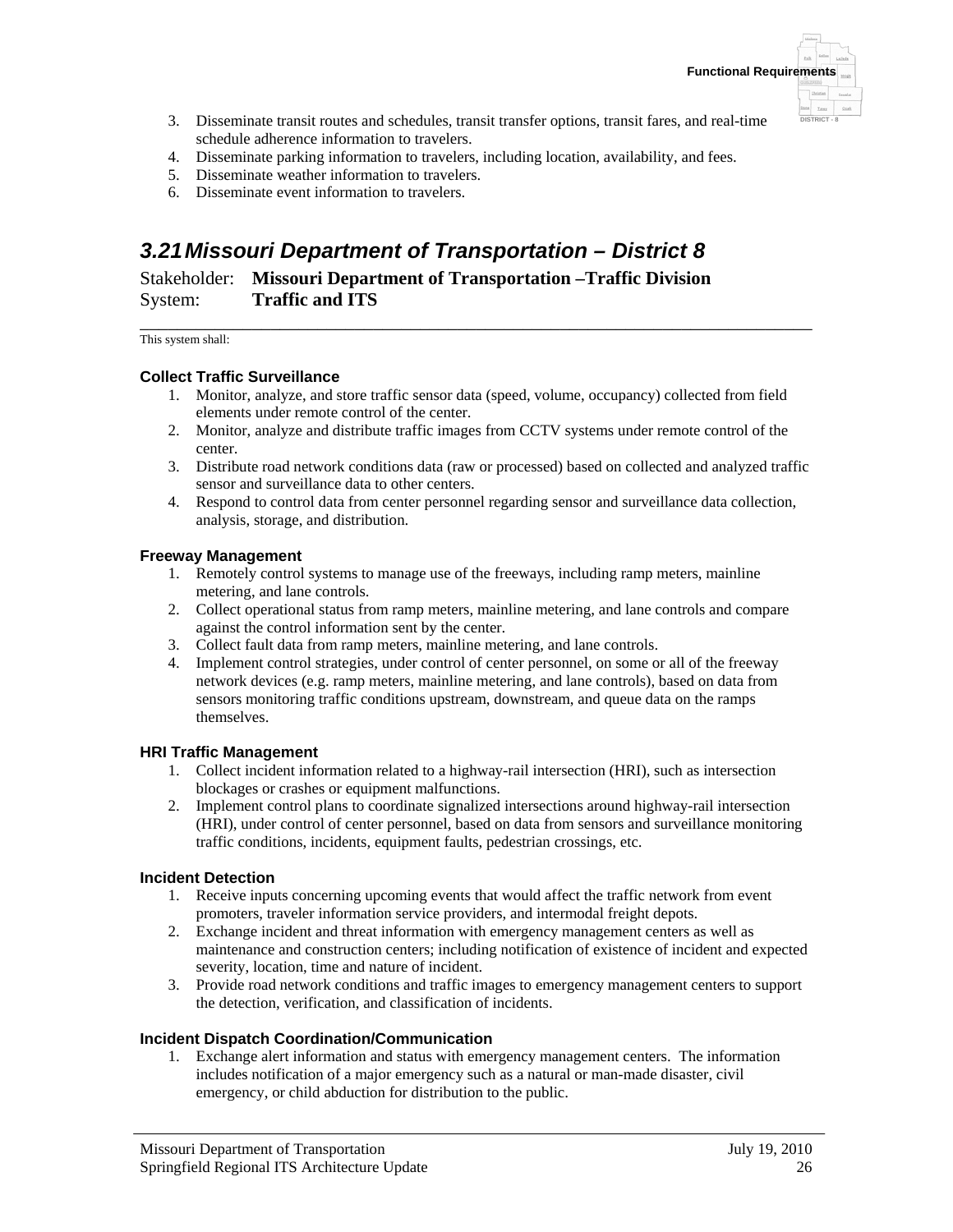- 2. Coordinate planning for incidents with emergency management centers, including pre-planning **DISTRICT-8** activities for disaster response, evacuation, and recovery operations.
- 3. Exchange incident information with emergency management centers, maintenance and construction centers, transit centers, information service providers, and media including description, location, traffic impact, status, expected duration, and response information.
- 4. Share resources with allied agency centers to implement special traffic control measures, assist in clean up, verify an incident, etc. This may also involve coordination with maintenance centers.
- 5. Receive inputs concerning upcoming events that would affect the traffic network from event promoters, traveler information service providers, media, and rail operations centers.
- 6. Provide road network conditions and traffic images to emergency management centers, maintenance and construction centers, and traveler information service providers.

### **Probe Information Collection**

- 1. Assimilate current and forecast travel conditions based on collected probe data and distribute to other centers for dissemination to travelers.
- 2. Collect operational status for the roadside probe data collection equipment.
- 3. Collect fault data for the roadside probe data collection equipment for repair.

### **Regional Traffic Management**

- 1. Exchange traffic information with other traffic management centers, including incident information, congestion data, traffic data, signal timing plans, and real-time signal control information.
- 2. Exchange traffic control information with other traffic management centers, includes remote monitoring and control of traffic management devices (e.g. signs, sensors, signals, cameras, etc.).

### **Signal Control**

- 1. Remotely control traffic signal controllers.
- 2. Collect traffic signal controller fault data from the field.
- 3. Implement control plans to coordinate signalized intersections, under control of center personnel, based on data from sensors and surveillance monitoring traffic conditions, incidents, emergency vehicle preemptions, the passage of commercial vehicles with unusual loads, equipment faults, pedestrian crossings, etc.

### **Traffic Information Dissemination**

- 1. Remotely control dynamic messages signs for dissemination of traffic and other information to drivers.
- 2. Collect operational status for the driver information systems equipment (DMS, HAR, etc.).
- 3. Collect fault data for the driver information systems equipment (DMS, HAR, etc.) for repair. 4. Distribute traffic data to maintenance and construction centers, transit centers, emergency
- management centers, and traveler information providers.
- 5. Distribute traffic data to the media upon request; the capability to provide the information in both data stream and graphical display shall be supported.

### **Traffic Maintenance**

- 1. Collect and store sensor (traffic, pedestrian, multimodal crossing) fault data and send to the maintenance center for repair.
- 2. Collect and store CCTV surveillance system (traffic, pedestrian) fault data send to the maintenance center for repair.
- 3. Collect environmental sensor equipment fault data and send to the maintenance center for repair.
- 4. Exchange data with maintenance centers concerning the reporting of faulty equipment and the schedule/status of their repair. Information exchanged includes details of new equipment faults, and clearances when the faults are cleared.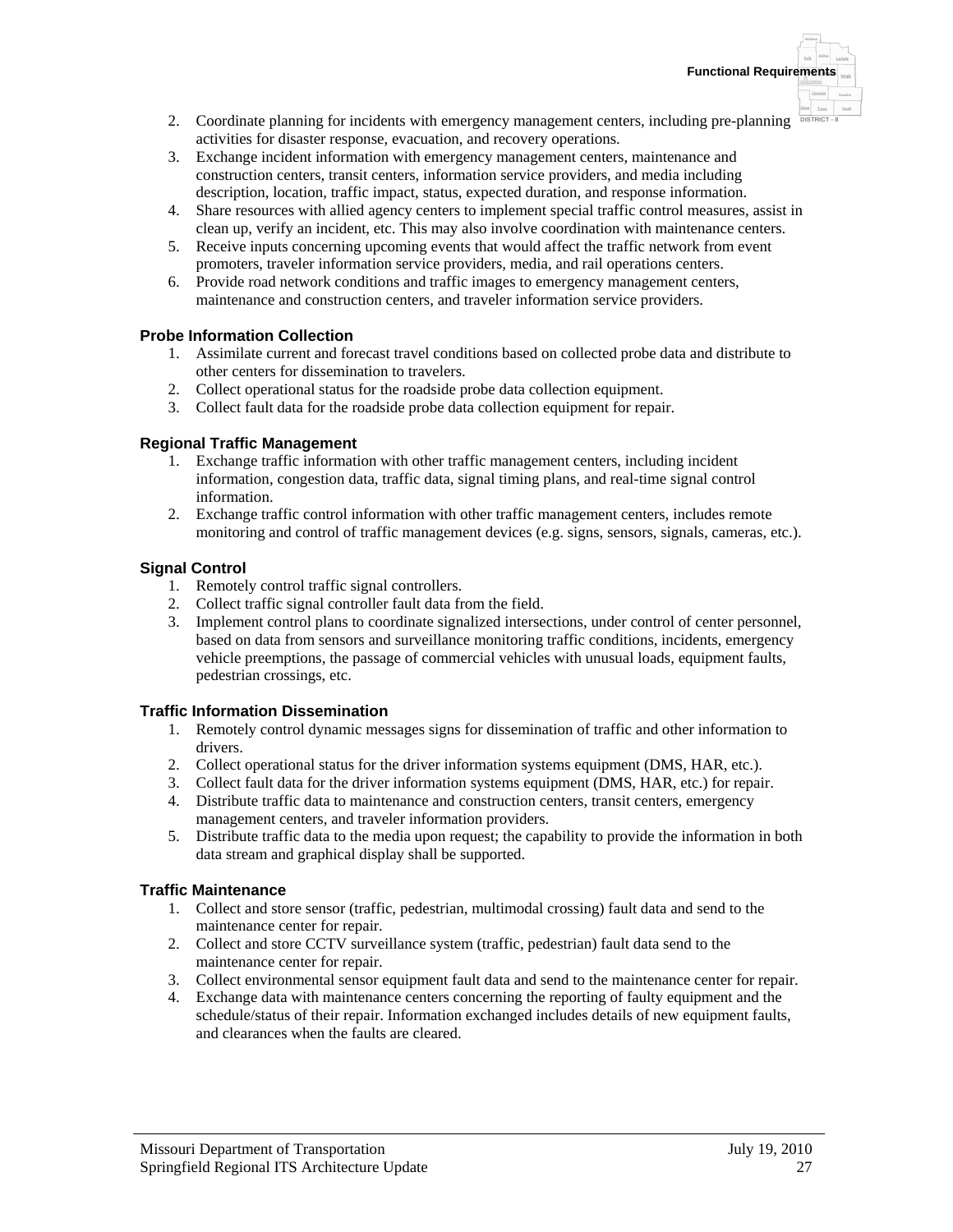

### **Traffic Management and Decision Support**

1. Provide center personnel with an integrated regional view of current and forecast road and traffic conditions including traffic incidents, special events, maintenance activities and other events or conditions that impact capacity or demand.

### **Traffic Network Performance Evaluation**

- 1. Monitor, analyze, and store traffic sensor data (speed, volume, occupancy) collected from field elements under remote control of the center to support overall network performance evaluations.
- 2. Collect and store plans from event promoters for major future events possible impacting traffic to support overall network performance evaluations.
- 3. Exchange traffic information with other traffic management centers, including incidents, congestion data, traffic data, signal timing plans, and real-time signal control information to support overall network performance evaluations.

## *3.22 Missouri Department of Transportation –Highway*

### Stakeholder: **Missouri Department of Transportation – Highway** System: **Maintenance and Construction**

\_\_\_\_\_\_\_\_\_\_\_\_\_\_\_\_\_\_\_\_\_\_\_\_\_\_\_\_\_\_\_\_\_\_\_\_\_\_\_\_\_\_\_\_\_\_\_\_\_\_\_\_\_\_\_\_\_\_\_\_\_\_\_\_\_\_\_\_\_\_\_\_ This system shall:

### **Automated Treatment System Control**

- 1. Remotely control automated roadway treatment systems. Treatments can be in the form of fog dispersion, anti-icing chemicals, etc.
- 2. Collect automated roadway treatment system and associated environmental sensor operational status.
- 3. Collect automated roadway treatment system and associated environmental sensor fault data and request repair.
- 4. Accept requests for automated roadway treatment system activation from center personnel.

### **Environmental Information Collection**

- 1. Provide weather and road condition information to weather service providers and center personnel.
- 2. Collect operational status for the roadside and vehicle-based environmental sensor equipment.
- 3. Collect fault data for the roadside and vehicle-based environmental sensor equipment for repair.

### **Environmental Information Processing**

- 1. Assimilate current and forecast road conditions and surface weather information using a combination of weather service provider information (such as the National Weather Service and value-added sector specific meteorological services) and local environmental sensor data.
- 2. Use the various data inputs of environmental sensors and road weather data to develop a view of current and predicted road weather and road conditions.
- 3. Disseminate current and forecasted road weather and road condition information to weather service providers (such as the National Weather Service and value-added sector specific meteorological services) as well as other agencies including traffic, emergency, and transit management, traveler information providers, rail operations centers, media, and other maintenance management centers.

### **Maintenance Decision Support**

- 1. Provide an interface to the center personnel to input control parameters for the decision support process and receive decisions or information presentation.
- 2. Provide dispatch information to maintenance and construction vehicles based on the outputs of the decision support system, including recommended roadway treatment actions.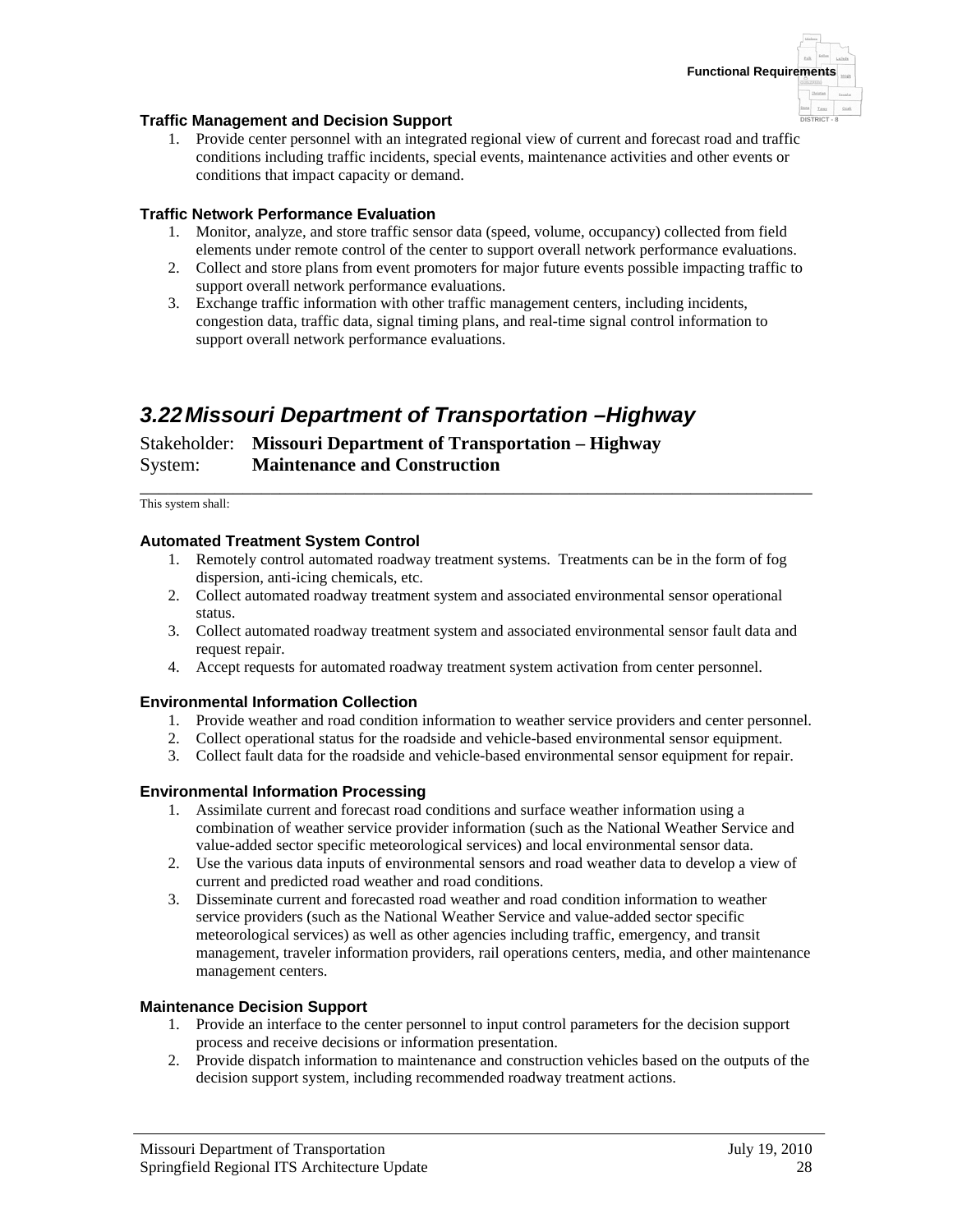

**DISTRICT - 8**

### **Roadway Maintenance and Construction**

- 1. Respond to requests from emergency management and traffic management centers for hazard removal, field equipment repair, and other roadway maintenance.
- 2. Provide emergency management and traffic management centers with information about scheduled maintenance and construction work activities including anticipated closures and impact to the roadway, alternate routes, anticipated delays, closure times, and durations.
- 3. Receive equipment availability and materials storage status information from storage facilities to support the scheduling of roadway maintenance and construction activities.
- 4. Dispatch and route maintenance and construction vehicle drivers and support them with routespecific environmental, incident, advisory, threat, alert, and traffic congestion information.
- 5. Report the status of field equipment maintenance activities to the centers that operate the equipment.

### **Winter Maintenance Management**

- 1. Respond to requests from emergency management and traffic management centers for hazard removal, field equipment repair, and other winter roadway maintenance.
- 2. Exchange information with administrative systems to support the planning and scheduling of winter maintenance activities. This information includes: equipment and consumables resupply purchase request status, personnel qualifications including training and special certifications, environmental regulations and rules that may impact maintenance activities, and requests and project requirements from contract administration.
- 3. Provide status information about scheduled winter maintenance activities including anticipated closures and impact to the roadway, alternate routes, anticipated delays, closure times, and durations. The information is provided to other management centers such as traffic, emergency, transit, traveler information providers, other maintenance centers, and the media.
- 4. Receive equipment availability and materials storage status information from storage facilities to support the scheduling of winter maintenance activities.
- 5. Determine the need for roadway treatment based on current and forecasted weather information, current usage of treatments and materials, available resources, requests for action from other agencies, and recommendations from the Maintenance Decision Support system, specifically under winter conditions. This supports winter maintenance such as plowing, treating, anti-icing, etc.
- 6. Provide dispatch instructions for vehicle operators based on input parameters from center personnel, specifically for winter conditions. This could include a treatment route, treatment application rates, start and end times, and other treatment instructions.
- 7. Assess the current status of all winter maintenance activities, including actual work activities performed, current locations and operational conditions of vehicles, materials and equipment inventories, field equipment status, environmental information, etc.

### **Work Activity Coordination**

- 1. Provide work zone activities affecting the road network including the nature of the maintenance or construction activity, location, impact to the roadway, expected time(s) and duration of impact, anticipated delays, alternate routes, and suggested speed limits. This information may be augmented with images that provide a visual indication of current work zone status and traffic impacts.
- 2. Provide status information about scheduled maintenance and construction activities including anticipated closures and impact to the roadway, alternate routes, anticipated delays, closure times, and durations. The information is provided to other management centers such as traffic, emergency, transit, traveler information providers, other maintenance centers, multimodal transportation providers, rail operations, and the media.
- 3. Collect and respond to feedback concerning scheduled maintenance and construction activities with other management centers such as traffic, emergency, transit, and rail operations.
- 4. Exchange rail schedules and work plans with rail operation centers.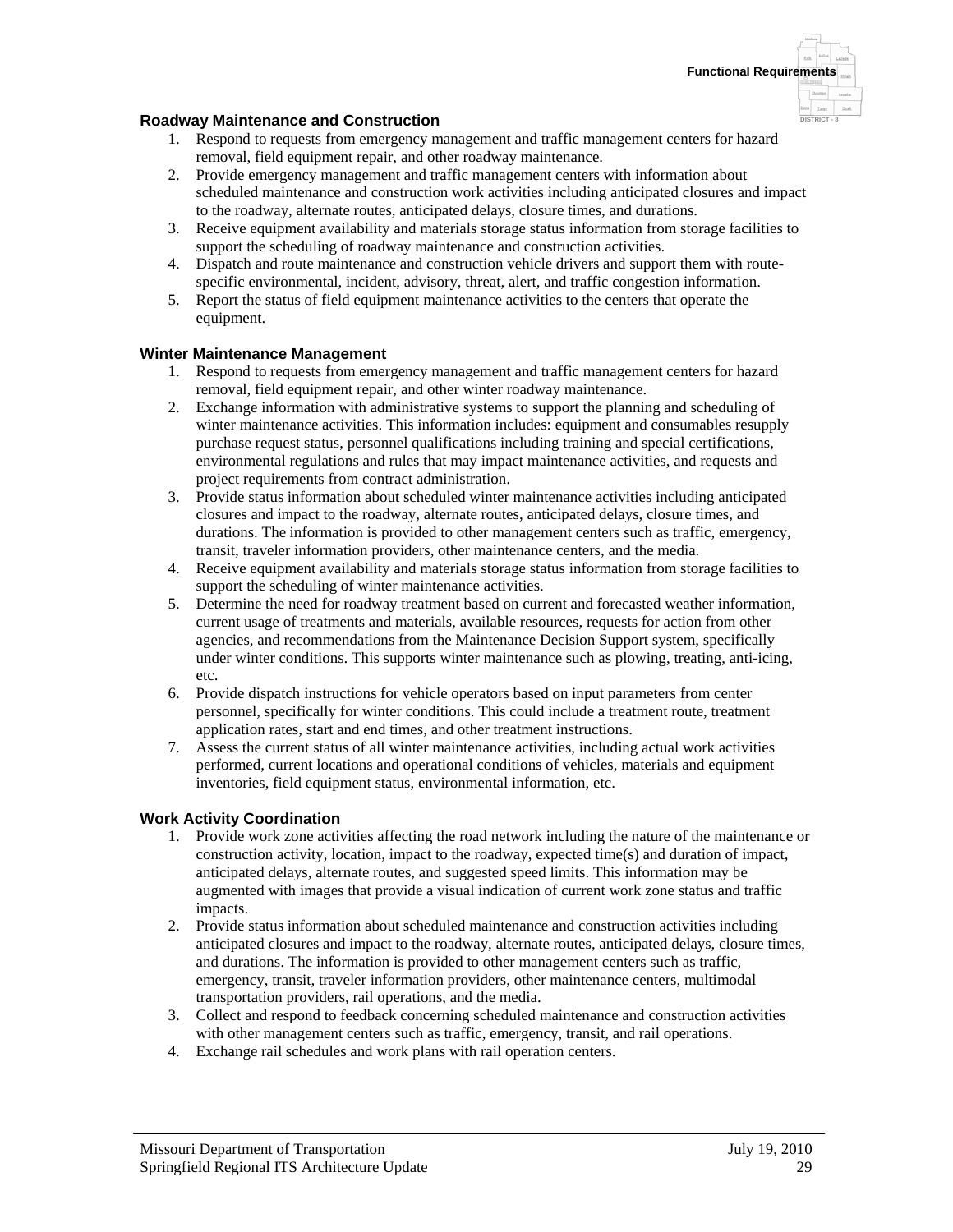### **Work Zone Management**

- 1. Generate new work zone activity schedules for use by maintenance and construction vehicles, maintenance and construction operators, and for information coordination purposes.
- 2. Disseminate work zone information to other agencies and centers including traffic, transit, emergency management centers, other maintenance centers, traveler information providers, and the media.
- 3. Exchange information with administrative systems to support the planning and scheduling of work zone activities. This information includes: equipment and consumables resupply purchase request status, personnel qualifications including training and special certifications, environmental regulations and rules that may impact maintenance activities, and requests and project requirements from contract administration.

## *3.23 Missouri State Highway Patrol – Troop G*

Stakeholder: **Missouri State Highway Patrol Troop G** System: **Dispatch Center**

\_\_\_\_\_\_\_\_\_\_\_\_\_\_\_\_\_\_\_\_\_\_\_\_\_\_\_\_\_\_\_\_\_\_\_\_\_\_\_\_\_\_\_\_\_\_\_\_\_\_\_\_\_\_\_\_\_\_\_\_\_\_\_\_\_\_\_\_\_\_\_\_ This system shall:

### **Emergency Call-Taking**

- 1. Support the interface to the Emergency Telecommunications System (e.g. 911 or 7-digit call routing) to receive emergency notification information and provide it to the emergency system operator.
- 2. Receive emergency call information from 911 services and present the possible incident information to the emergency system operator.
- 3. Receive emergency notification information from other public safety agencies and present the possible incident information to the emergency system operator.
- 4. Receive emergency notification information from public transit systems and present the possible incident information to the emergency system operator.
- 5. Coordinate, correlate, and verify all emergency inputs, including those identified based on external calls and internal analysis of security sensor and surveillance data, and assign each a level of confidence.
- 6. Forward the verified emergency information to the responding agency based on the location and nature of the emergency.
- 7. Update the incident information log once the emergency system operator has verified the incident.

#### **Emergency Dispatch**

- 1. Dispatch emergency vehicles to respond to verified emergencies under center personnel control.
- 2. Relay location and incident details to the responding vehicles.
- 3. Track the location and status of emergency vehicles responding to an emergency based on information from the emergency vehicle.
- 4. Store and maintain the emergency service responses in an action log.
- 5. Receive traffic images to support dispatch of emergency vehicles.
- 6. Coordinate response to incidents with other Emergency Management centers to ensure appropriate resources are dispatched and utilized.

#### **Emergency Early Warning System**

1. Monitor information from Alerting and Advisory Systems such as the Information Sharing and Analysis Centers (ISACs), the National Infrastructure Protection Center (NIPC), the Homeland Security Advisory System (HSAS), etc. The information may include assessments (general incident and vulnerability awareness information), advisories (identification of threats or recommendations to increase preparedness levels), or alerts (information on imminent or inprogress emergencies).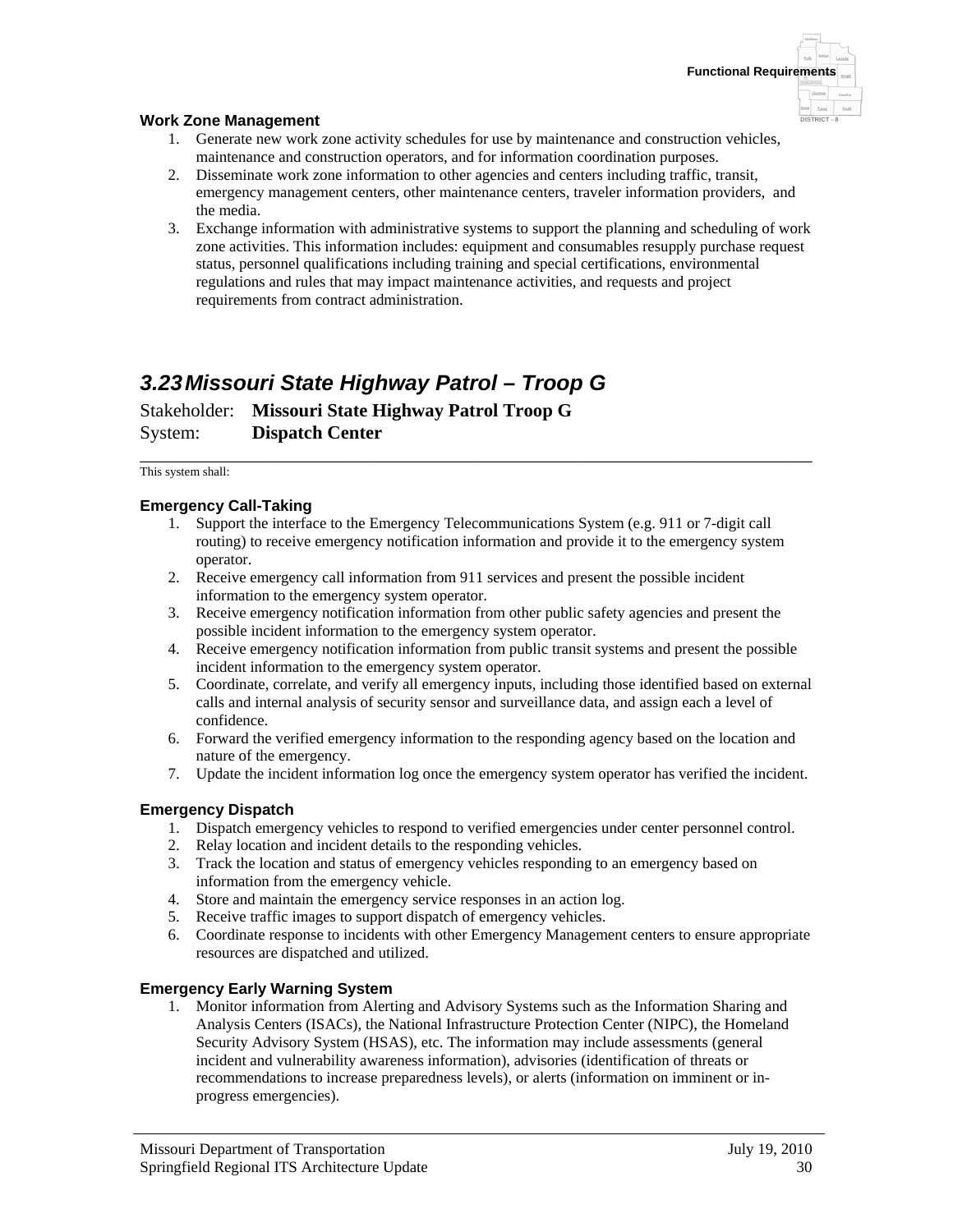- 2. Coordinate the broadcast of wide-area alerts and advisories with other emergency management centers.
- 3. Receive incident information from other transportation management centers to support the early warning system.
- 4. Present the alert and advisory information and the status of the actions taken in response to the alert by the other centers to the emergency system operator as received from other system inputs.

### **Emergency Evacuation Support**

- 1. Manage inter-agency coordination of evacuation operations, from initial planning through the evacuation process and reentry.
- 2. Develop and exchange evacuation plans with allied agencies prior to the occurrence of a disaster.
- 3. Provide evacuation information to traffic, transit, maintenance and construction, rail operations, and other emergency management centers as needed.
- 4. Request traffic management agencies to implement special traffic control strategies and to control evacuation traffic, including traffic on local streets and arterials as well as the major evacuation routes.
- 5. Monitor the progress of the reentry process.

### **Emergency Response Management**

- 1. Provide the capability to implement response plans and track progress through the incident by exchanging incident information and distributing response status to allied agencies.
- 2. Develop, coordinate with other agencies, and store emergency response plans.
- 3. Track the availability of resources and coordinate resource sharing with allied agency centers including traffic, maintenance, or other emergency centers.
- 4. Allocate the appropriate emergency services, resources, and vehicle (s) to respond to incidents, and shall provide the capability to override the current allocation to suit the special needs of a current incident.
- 5. Receive event scheduling information from Event Promoters.
- 6. Provide information to the media concerning the status of an emergency response.

### **Emergency Routing**

- 1. Collect current traffic and road condition information for emergency vehicle route calculation.
- 2. Receive information on the location and status of traffic control equipment and work zones along potential emergency routes.
- 3. Calculate emergency vehicle routes, under center personnel control, based on the collected traffic and road conditions information.
- 4. Request and receive ingress and egress routes or other specialized emergency access routes from the traffic management center.

### **Incident Command**

- 1. Provide tactical decision support, resource coordination, and communications integration for Incident Commands that are established by first responders to support local management of an incident.
- 2. Provide incident command communications with public safety, emergency management, transportation, and other allied response agency centers.
- 3. Track and maintain resource information and action plans pertaining to the incident command.
- 4. Share incident command information with other public safety agencies including resource deployment status, hazardous material information, rail incident information, evacuation advice as well as traffic, road, and weather conditions.
- 5. Assess the status of responding emergency vehicles as part of an incident command.

### **Service Patrol Management**

- 1. Dispatch roadway service patrol vehicles to identified incident locations.
- 2. Store the current status of all service patrol vehicles available for dispatch and those that have been dispatched.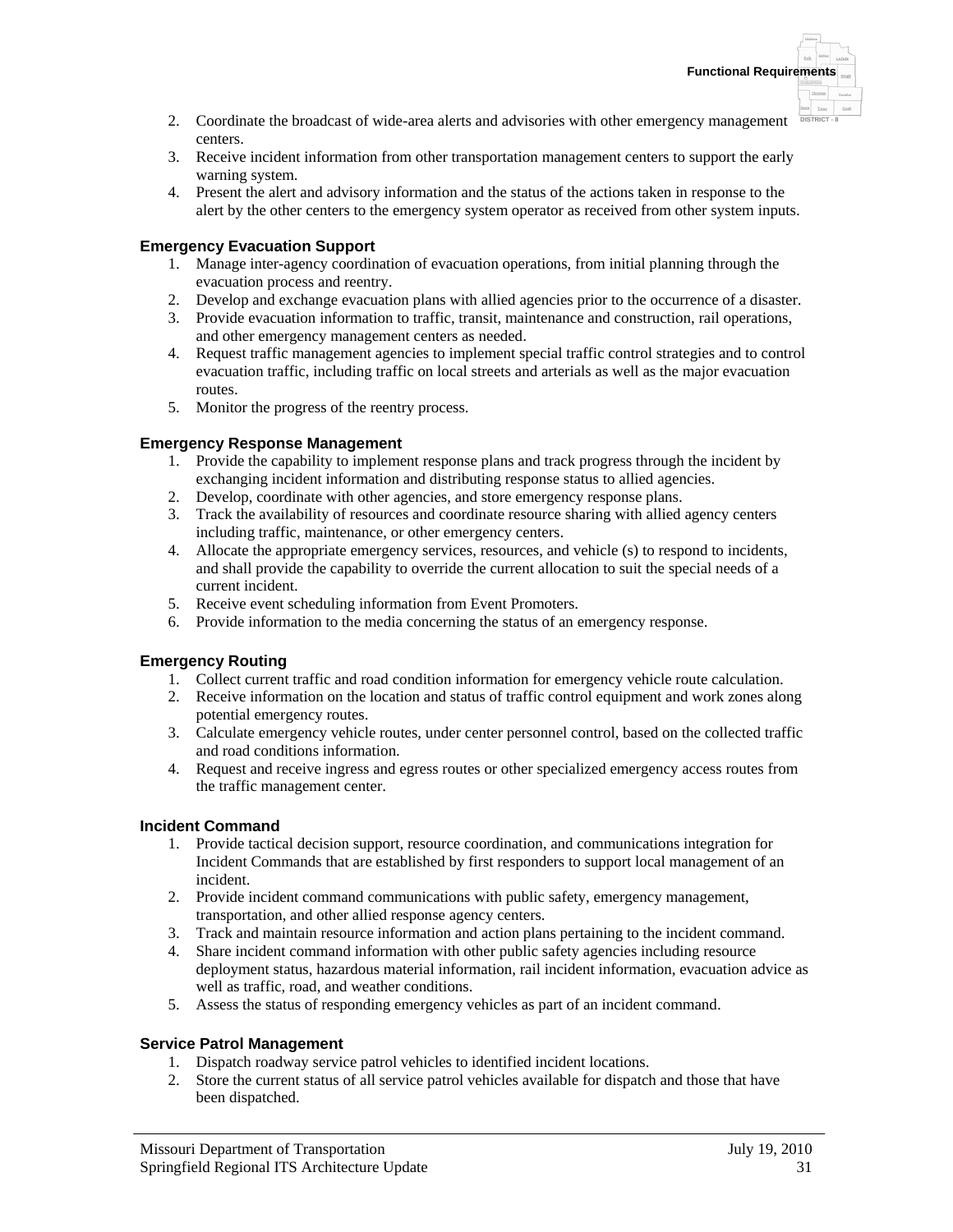

- 3. Share incident information collected by the service patrol with traffic, maintenance and construction, and traveler information centers for incident management, incident notification to travelers, and incident cleanup.
- 4. Track the location and status of service patrol vehicles.

# *3.24 Missouri State University Transit*

Stakeholder: **Missouri State University Transit** System: **Transit Center**

\_\_\_\_\_\_\_\_\_\_\_\_\_\_\_\_\_\_\_\_\_\_\_\_\_\_\_\_\_\_\_\_\_\_\_\_\_\_\_\_\_\_\_\_\_\_\_\_\_\_\_\_\_\_\_\_\_\_\_\_\_\_\_\_\_\_\_\_\_\_\_\_ This system shall:

### **Transit Center Fixed-Route Operations**

- 1. Able to generate special routes and schedules to support an incident, disaster, evacuation, or other emergency.
- 2. Dispatch fixed route or flexible route transit vehicles.
- 3. Collect transit operational data for use in the generation of routes and schedules.
- 4. Exchange information with Maintenance and Construction Operations concerning work zones, roadway conditions, asset restrictions, and work plans.

### **Transit Center Security**

- 1. Exchange transit incident information along with other service data with other transit agencies.
- 2. Send wide-area alert information to travelers (on board transit vehicles or at stations/stops) and transit vehicle operators.
- 3. Coordinate the response to security incidents involving transit with other agencies including Emergency Management, other transit agencies, media, traffic management, and traveler information service providers.

#### **Transit Center Vehicle Tracking**

- 1. Monitor the locations of all transit vehicles within its network.
- 2. Determine adherence of transit vehicles to their assigned schedule.
- 3. Provide transit operational data to traveler information service providers.

### *3.25 Ozark Transportation Organization*

Stakeholder: **Ozark Transportation Organization (MPO)** System: **Archived Data**

\_\_\_\_\_\_\_\_\_\_\_\_\_\_\_\_\_\_\_\_\_\_\_\_\_\_\_\_\_\_\_\_\_\_\_\_\_\_\_\_\_\_\_\_\_\_\_\_\_\_\_\_\_\_\_\_\_\_\_\_\_\_\_\_\_\_\_\_\_\_\_\_ This system shall:

#### **Government Reporting Systems Support**

- 1. Provide data from an ITS archive to federal, state, or local government reporting systems.
- 2. Provide the capability to select data from an ITS archive for use in government reports.
- 3. Provide the capability to format data from an ITS archive suitable for input into government reports.
- 4. Support requests for ITS archived data from Government Reporting Systems.

#### **ITS Data Repository**

- 1. Collect data to be archived from one or more data sources.
- 2. Collect data catalogs from one or more data sources.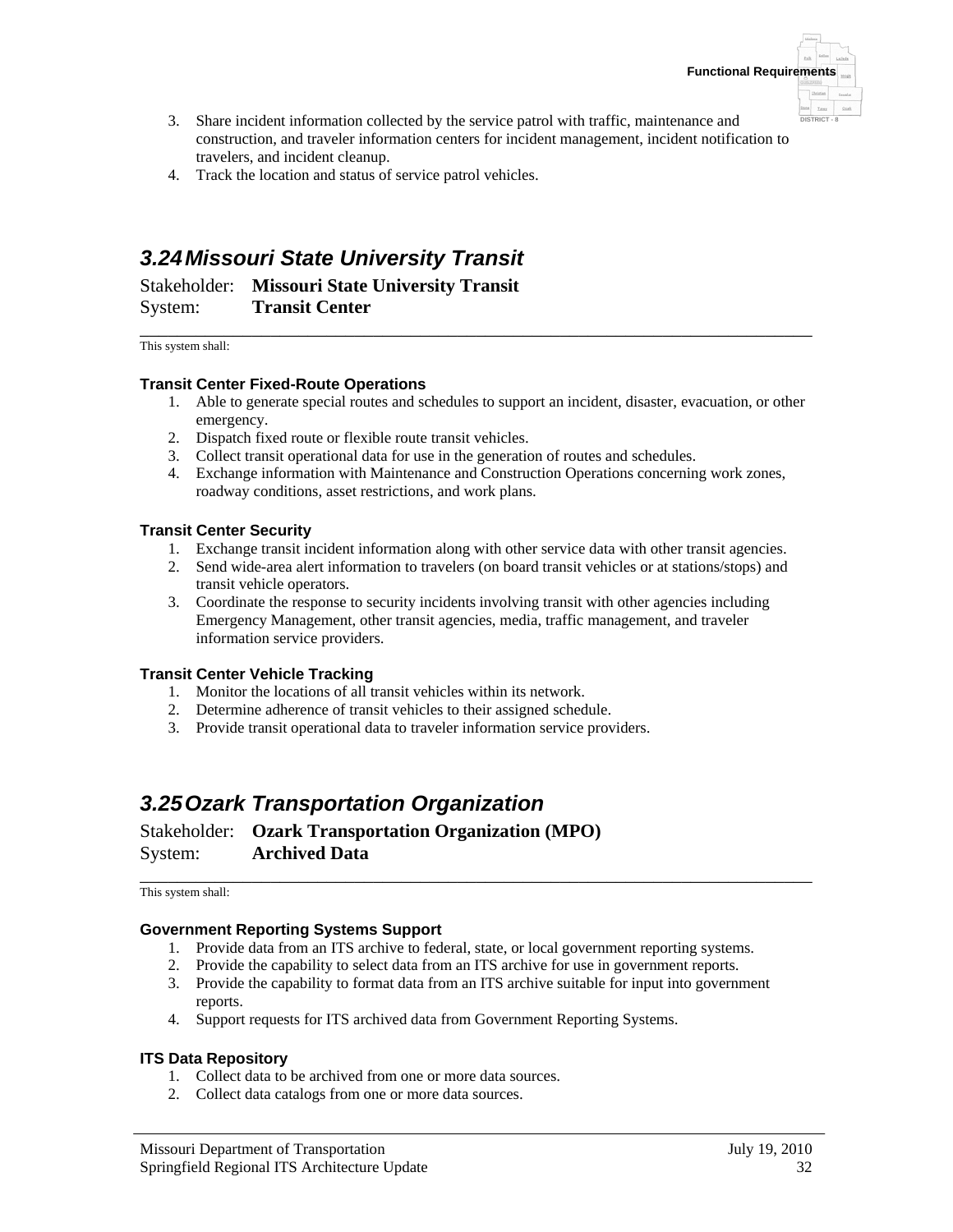

- 3. Store the archived data in a focused repository that is suited to a particular set of ITS data users.
- 4. Include capabilities for performing quality checks on the incoming archived data.
- 5. Include capabilities for error notification on the incoming archived data.
- 6. Include capabilities for archive-to-archive coordination.
- 7. Perform quality checks on received data.
- 8. Respond to requests from the administrator interface function to maintain the archive data.

# *3.26 St. John's Regional Health Systems (EMS)*

Stakeholder: **St. John's Regional Health Systems (EMS)** System: **Emergency Management**

\_\_\_\_\_\_\_\_\_\_\_\_\_\_\_\_\_\_\_\_\_\_\_\_\_\_\_\_\_\_\_\_\_\_\_\_\_\_\_\_\_\_\_\_\_\_\_\_\_\_\_\_\_\_\_\_\_\_\_\_\_\_\_\_\_\_\_\_\_\_\_\_ This system shall:

### **Emergency Response Management**

- 1. Provide the capability to implement response plans and track progress through the incident by exchanging incident information and distributing response status to allied agencies.
- 2. Develop, coordinate with other agencies, and store emergency response plans.
- 3. Track the availability of resources and coordinate resource sharing with allied agency centers including traffic, maintenance, or other emergency centers.
- 4. Allocate the appropriate emergency services, resources, and vehicle (s) to respond to incidents, and shall provide the capability to override the current allocation to suit the special needs of a current incident.
- 5. Receive event-scheduling information from Event Promoters.

# *3.27 Southwest Missouri Council of Governments (SMCOG)*

Stakeholder: **Southwest Missouri Council of Governments (SMCOG)** System: **Archived Data**

\_\_\_\_\_\_\_\_\_\_\_\_\_\_\_\_\_\_\_\_\_\_\_\_\_\_\_\_\_\_\_\_\_\_\_\_\_\_\_\_\_\_\_\_\_\_\_\_\_\_\_\_\_\_\_\_\_\_\_\_\_\_\_\_\_\_\_\_\_\_\_\_ This system shall:

### **Government Reporting Systems Support**

- 1. Provide data from an ITS archive to federal, state, or local government reporting systems.
- 2. Provide the capability to select data from an ITS archive for use in government reports.
- 3. Provide the capability to format data from an ITS archive suitable for input into government reports.
- 4. Support requests for ITS archived data from Government Reporting Systems.

### **ITS Data Repository**

- 1. Collect data to be archived form one or more data sources.
- 2. Collect data catalogs from one or more data sources.
- 3. Store the archived data in a focused repository that is suited to a particular set of ITS data users.
- 4. Include capabilities for performing quality checks on the incoming archived data.
- 5. Include capabilities for error notification on the incoming archived data.
- 6. Include capabilities for archive to archive coordination.
- 7. Perform quality checks on received data.
- 8. Respond to requests from the administrator interface function to maintain the archive data.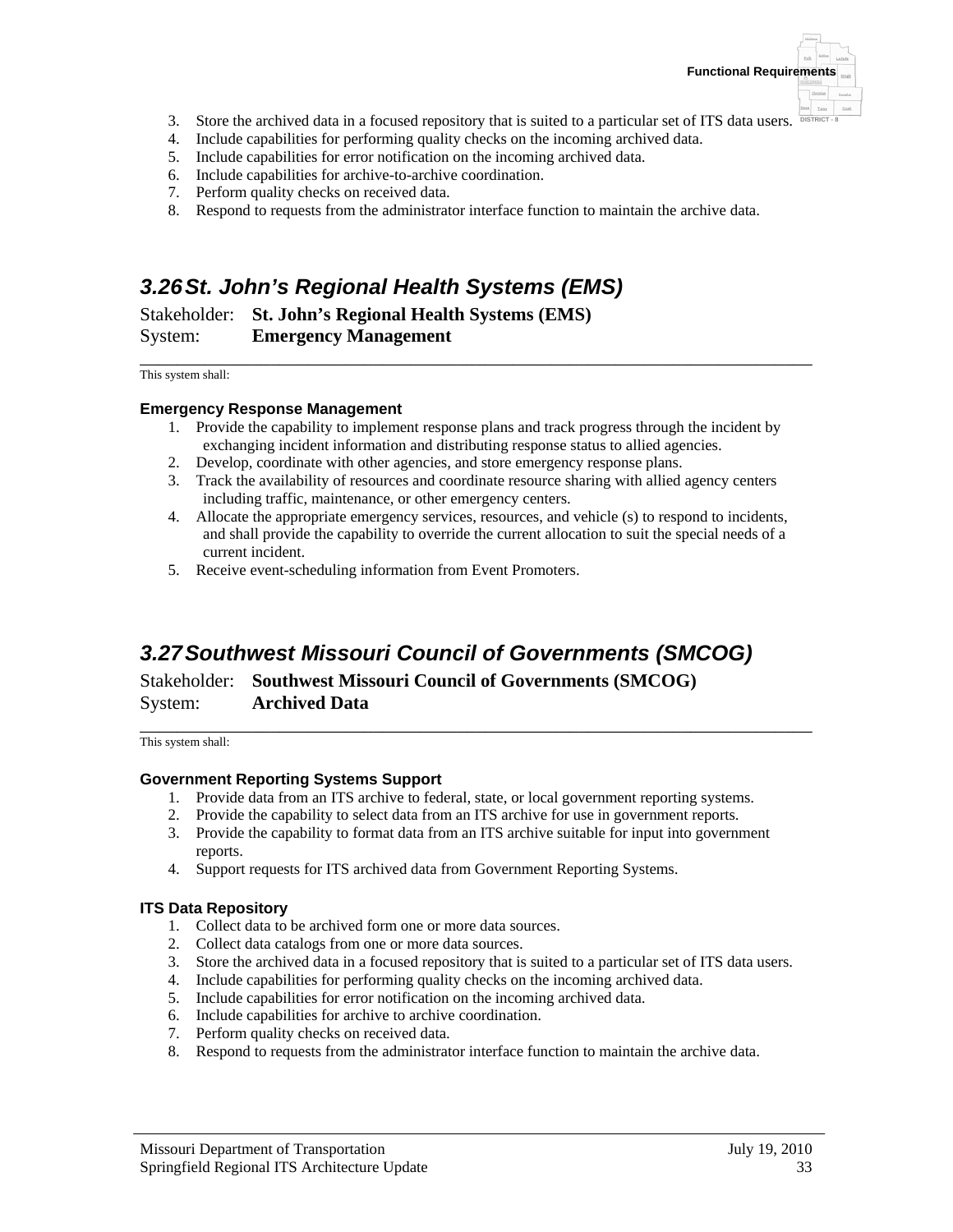

## *3.28 Springfield Business Journal*

Stakeholder: **Springfield Business Journal (Local Press)** System: **Information Service Provider**

\_\_\_\_\_\_\_\_\_\_\_\_\_\_\_\_\_\_\_\_\_\_\_\_\_\_\_\_\_\_\_\_\_\_\_\_\_\_\_\_\_\_\_\_\_\_\_\_\_\_\_\_\_\_\_\_\_\_\_\_\_\_\_\_\_\_\_\_\_\_\_\_ This system shall:

#### **Basic Information Broadcast**

1. Disseminate event information to travelers.

### *3.29 Springfield Fire Department*

Stakeholder: **Springfield Fire Department** System: **Emergency Response**

\_\_\_\_\_\_\_\_\_\_\_\_\_\_\_\_\_\_\_\_\_\_\_\_\_\_\_\_\_\_\_\_\_\_\_\_\_\_\_\_\_\_\_\_\_\_\_\_\_\_\_\_\_\_\_\_\_\_\_\_\_\_\_\_\_\_\_\_\_\_\_\_ This system shall:

#### **Emergency Evacuation Support**

1. Request traffic management agencies to implement special traffic control strategies and to control evacuation traffic, including traffic on local streets and arterials as well as the major evacuation routes.

### **Emergency Response Management**

- 1. Provide the capability to implement response plans and track progress through the incident by exchanging incident information and distributing response status to allied agencies.
- 2. Develop, coordinate with other agencies, and store emergency response plans.
- 3. Track the availability of resources and coordinate resource sharing with allied agency centers including traffic, maintenance, or other emergency centers.
- 4. Allocate the appropriate emergency services, resources, and vehicle (s) to respond to incidents, and shall provide the capability to override the current allocation to suit the special needs of a current incident.
- 5. Receive event scheduling information from Event Promoters.
- 6. Provide information to the media concerning the status of an emergency response.

#### **Incident Command**

- 1. Provide tactical decision support, resource coordination, and communications integration for Incident Commands that are established by first responders to support local management of an incident.
- 2. Provide incident command communications with public safety, emergency management, transportation, and other allied response agency centers.
- 3. Track and maintain resource information and action plans pertaining to the incident command.
- 4. Share incident command information with other public safety agencies including resource deployment status, hazardous material information, rail incident information, evacuation advice as well as traffic, road, and weather conditions.
- 5. Assess the status of responding emergency vehicles as part of an incident command.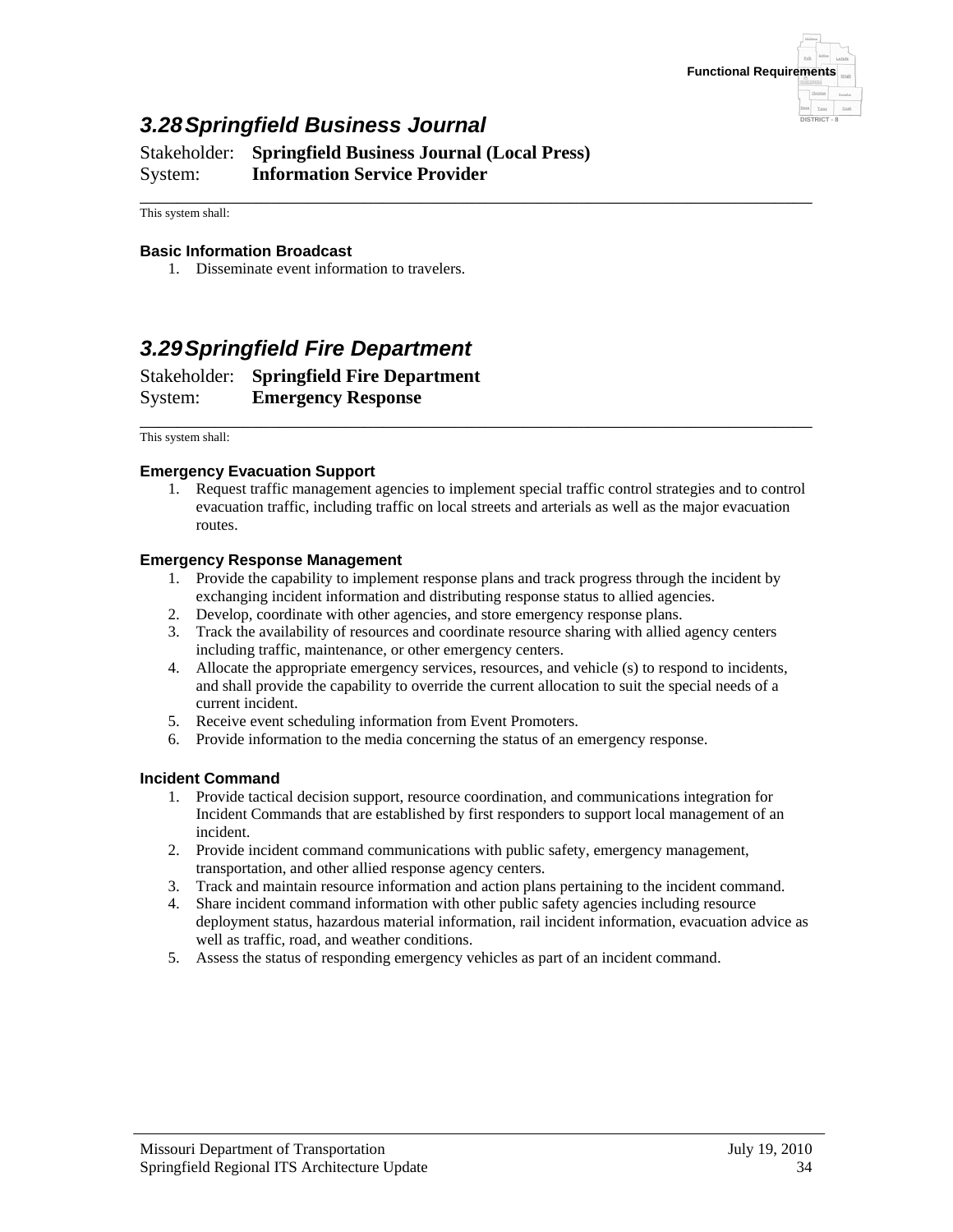

# *3.30 Springfield News Leader*

Stakeholder: **Springfield News Journal (Local Press)** System: **Information Service Provider**

\_\_\_\_\_\_\_\_\_\_\_\_\_\_\_\_\_\_\_\_\_\_\_\_\_\_\_\_\_\_\_\_\_\_\_\_\_\_\_\_\_\_\_\_\_\_\_\_\_\_\_\_\_\_\_\_\_\_\_\_\_\_\_\_\_\_\_\_\_\_\_\_ This system shall:

#### **Basic Information Broadcast**

- 1. Disseminate maintenance and construction information to travelers, including scheduled maintenance and construction work activities and work zone activities.
- 2. Disseminate event information to travelers.

## *3.31 Springfield Police Department*

Stakeholder: **Springfield Police Department** System: **Dispatch Center**

\_\_\_\_\_\_\_\_\_\_\_\_\_\_\_\_\_\_\_\_\_\_\_\_\_\_\_\_\_\_\_\_\_\_\_\_\_\_\_\_\_\_\_\_\_\_\_\_\_\_\_\_\_\_\_\_\_\_\_\_\_\_\_\_\_\_\_\_\_\_\_\_ This system shall:

### **Emergency Call-Taking**

- 1. Support the interface to the Emergency Telecommunications System (e.g. 911 or 7-digit call routing) to receive emergency notification information and provide it to the emergency system operator.
- 2. Receive emergency call information from 911 services and present the possible incident information to the emergency system operator.
- 3. Receive emergency notification information from other public safety agencies and present the possible incident information to the emergency system operator.
- 4. Receive emergency notification information from public transit systems and present the possible incident information to the emergency system operator.
- 5. Coordinate, correlate, and verify all emergency inputs, including those identified based on external calls and internal analysis of security sensor and surveillance data, and assign each a level of confidence.
- 6. Forward the verified emergency information to the responding agency based on the location and nature of the emergency.
- 7. Update the incident information log once the emergency system operator has verified the incident.

#### **Emergency Dispatch**

- 1. Dispatch emergency vehicles to respond to verified emergencies under center personnel control.
- 2. Relay location and incident details to the responding vehicles.
- 3. Track the location and status of emergency vehicles responding to an emergency based on information from the emergency vehicle.
- 4. Store and maintain the emergency service responses in an action log.
- 5. Receive traffic images to support dispatch of emergency vehicles.
- 6. Coordinate response to incidents with other Emergency Management centers to ensure appropriate resources are dispatched and utilized.

#### **Emergency Evacuation Support**

- 1. Manage inter-agency coordination of evacuation operations, from initial planning through the evacuation process and reentry.
- 2. Develop and exchange evacuation plans with allied agencies prior to the occurrence of a disaster.
- 3. Provide evacuation information to traffic, transit, maintenance and construction, rail operations, and other emergency management centers as needed.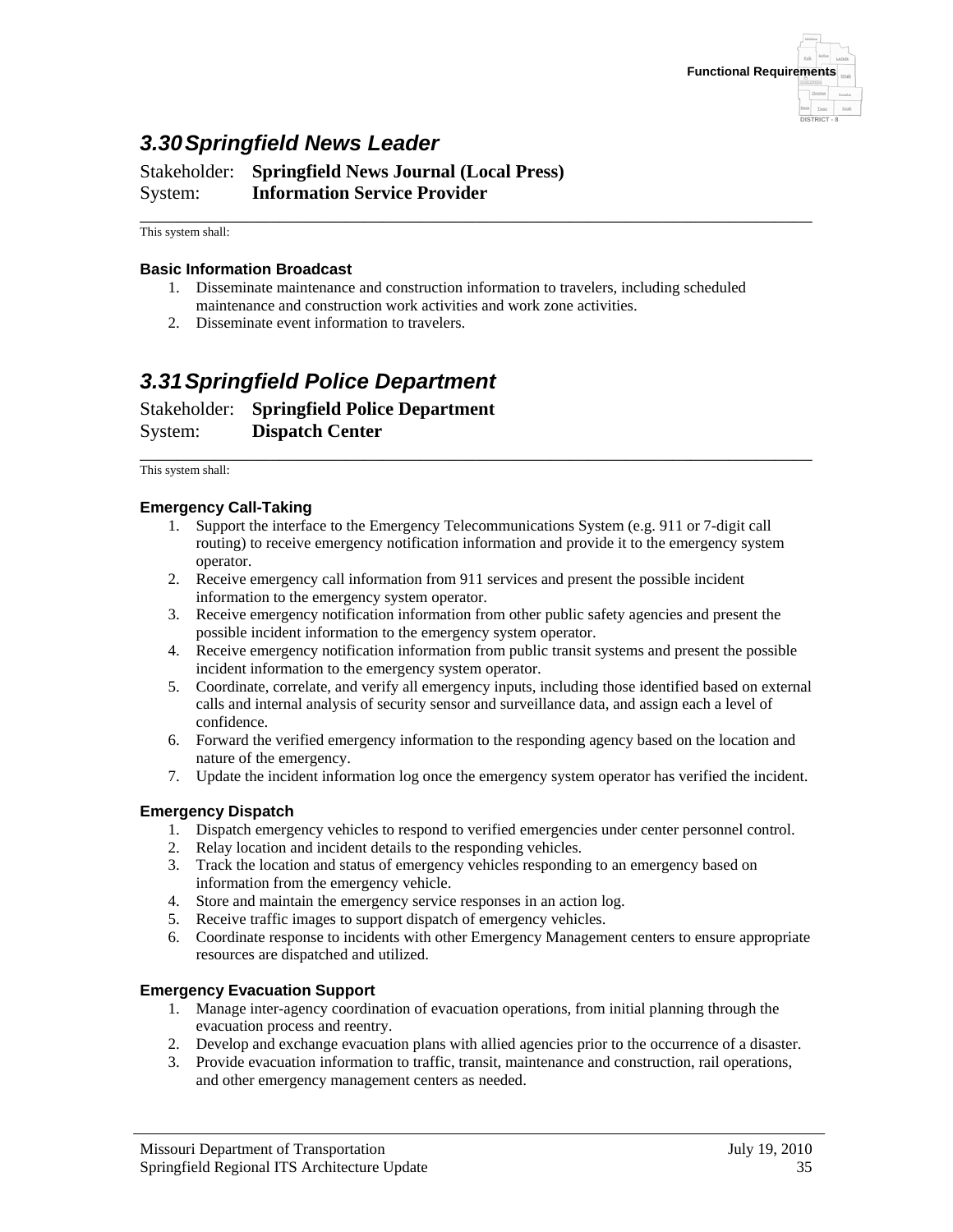

- 4. Request traffic management agencies to implement special traffic control strategies and to control<sup>s relection</sup> evacuation traffic, including traffic on local streets and arterials as well as the major evacuation routes.
- 5. Monitor the progress of the reentry process.

### **Emergency Response Management**

- 1. Provide the capability to implement response plans and track progress through the incident by exchanging incident information and distributing response status to allied agencies.
- 2. Develop, coordinate with other agencies, and store emergency response plans.
- 3. Track the availability of resources and coordinate resource sharing with allied agency centers including traffic, maintenance, or other emergency centers.
- 4. Allocate the appropriate emergency services, resources, and vehicle (s) to respond to incidents, and shall provide the capability to override the current allocation to suit the special needs of a current incident.
- 5. Receive event scheduling information from Event Promoters.
- 6. Provide information to the media concerning the status of an emergency response.

### **Incident Command**

- 1. Provide tactical decision support, resource coordination, and communications integration for Incident Commands that are established by first responders to support local management of an incident.
- 2. Provide incident command communications with public safety, emergency management, transportation, and other allied response agency centers.
- 3. Track and maintain resource information and action plans pertaining to the incident command.
- 4. Share incident command information with other public safety agencies including resource deployment status, hazardous material information, rail incident information, evacuation advice as well as traffic, road, and weather conditions.
- 5. Assess the status of responding emergency vehicles as part of an incident command.

### **Service Patrol Management**

- 1. Dispatch roadway service patrol vehicles to identified incident locations.
- 2. Store the current status of all service patrol vehicles available for dispatch and those that have been dispatched.
- 3. Share incident information collected by the service patrol with traffic, maintenance and construction, and traveler information centers for incident management, incident notification to travelers, and incident cleanup.
- 4. Track the location and status of service patrol vehicles.

## *3.32 Springfield/OzarkTraffic Traffic Management Center*

### Stakeholder: **Springfield/OzarkTraffic Traffic Management Center** System: **Transportation Management Center**

\_\_\_\_\_\_\_\_\_\_\_\_\_\_\_\_\_\_\_\_\_\_\_\_\_\_\_\_\_\_\_\_\_\_\_\_\_\_\_\_\_\_\_\_\_\_\_\_\_\_\_\_\_\_\_\_\_\_\_\_\_\_\_\_\_\_\_\_\_\_\_\_ This system shall:

### **Collect Traffic Surveillance**

- 1. Monitor, analyze, and store traffic sensor data (speed, volume, occupancy) collected from field elements under remote control of the center.
- 2. Monitor, analyze and distribute traffic images from CCTV systems under remote control of the center.
- 3. Distribute road network conditions data (raw or processed) based on collected and analyzed traffic sensor and surveillance data to other centers.
- 4. Respond to control data from center personnel regarding sensor and surveillance data collection, analysis, storage, and distribution.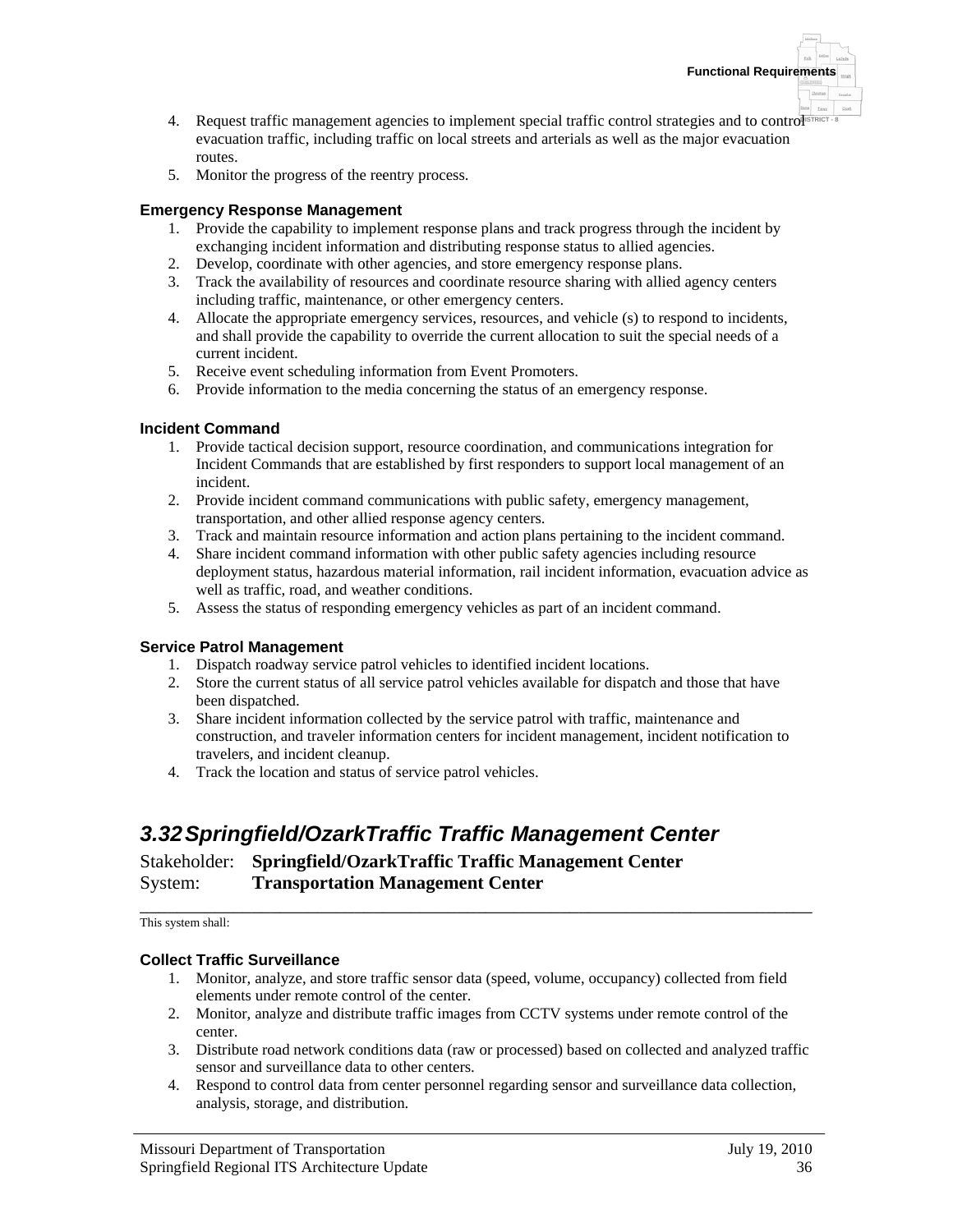### **Freeway Management**

- 1. Remotely control systems to manage use of the freeways, including ramp meters, mainline metering, and lane controls.
- 2. Collect operational status from ramp meters, mainline metering, and lane controls and compare against the control information sent by the center.
- 3. Collect fault data from ramp meters, mainline metering, and lane controls.
- 4. Implement control strategies, under control of center personnel, on some or all of the freeway network devices (e.g. ramp meters, mainline metering, and lane controls), based on data from sensors monitoring traffic conditions upstream, downstream, and queue data on the ramps themselves.

### **HRI Traffic Management**

- 1. Accept collect highway-rail intersection (HRI) advisory or alert data from rail operation centers.
- 2. Collect incident information related to a highway-rail intersection (HRI), such as intersection blockages or crashes or equipment malfunctions.
- 3. Implement control plans to coordinate signalized intersections around highway-rail intersection (HRI), under control of center personnel, based on data from sensors and surveillance monitoring traffic conditions, incidents, equipment faults, pedestrian crossings, etc.

### **Incident Detection**

- 1. Receive inputs concerning upcoming events that would affect the traffic network from event promoters, traveler information service providers, and intermodal freight depots.
- 2. Exchange incident and threat information with emergency management centers as well as maintenance and construction centers; including notification of existence of incident and expected severity, location, time and nature of incident.
- 3. Provide road network conditions and traffic images to emergency management centers to support the detection, verification, and classification of incidents.

### **Incident Dispatch Coordination/Communication**

- 1. Exchange alert information and status with emergency management centers. The information includes notification of a major emergency such as a natural or man-made disaster, civil emergency, or child abduction for distribution to the public.
- 2. Coordinate planning for incidents with emergency management centers, including pre-planning activities for disaster response, evacuation, and recovery operations.
- 3. Exchange incident information with emergency management centers, maintenance and construction centers, transit centers, information service providers, and media including description, location, traffic impact, status, expected duration, and response information.
- 4. Share resources with allied agency centers to implement special traffic control measures, assist in clean up, verify an incident, etc. This may also involve coordination with maintenance centers.
- 5. Receive inputs concerning upcoming events that would affect the traffic network from event promoters, traveler information service providers, media, and rail operations centers.
- 6. Provide road network conditions and traffic images to emergency management centers, maintenance and construction centers, and traveler information service providers.

#### **Regional Traffic Management**

- 1. Exchange traffic information with other traffic management centers, including incident information, congestion data, traffic data, signal timing plans, and real-time signal control information.
- 2. Exchange traffic control information with other traffic management centers, includes remote monitoring and control of traffic management devices (e.g. signs, sensors, signals, cameras, etc.).

#### **Signal Control**

- 1. Remotely control traffic signal controllers.
- 2. Collect traffic signal controller fault data from the field.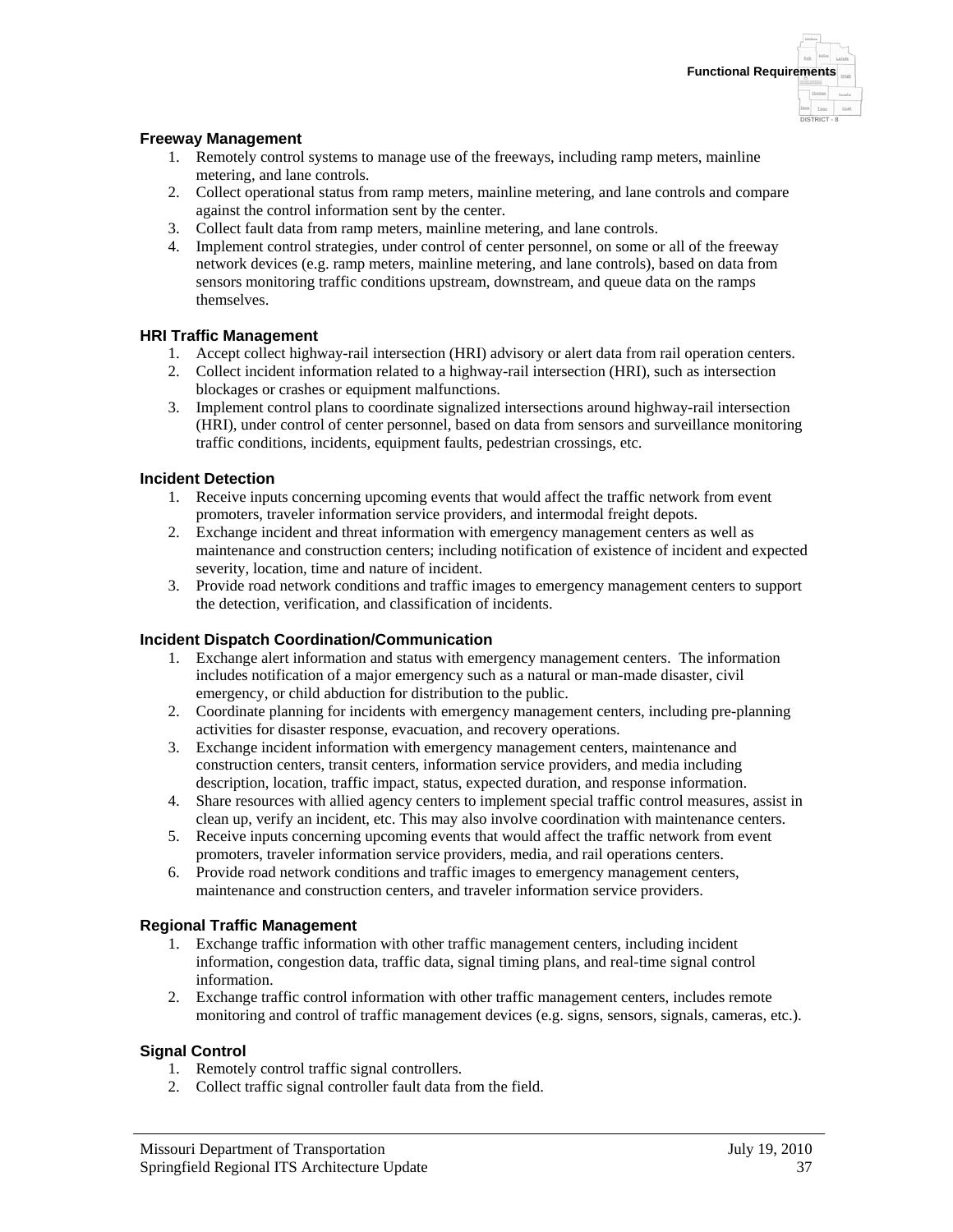3. Implement control plans to coordinate signalized intersections, under control of center personnel, **DISTRICT - 8** based on data from sensors and surveillance monitoring traffic conditions, incidents, emergency vehicle preemptions, the passage of commercial vehicles with unusual loads, equipment faults, pedestrian crossings, etc.

### **Traffic Information Dissemination**

- 1. Remotely control dynamic messages signs for dissemination of traffic and other information to drivers.
- 2. Collect operational status for the driver information systems equipment (DMS, HAR, etc.).
- 3. Collect fault data for the driver information systems equipment (DMS, HAR, etc.) for repair.
- 4. Distribute traffic data to maintenance and construction centers, transit centers, emergency management centers, and traveler information providers.
- 5. Distribute traffic data to the media upon request; the capability to provide the information in both data stream and graphical display shall be supported.

### **Traffic Maintenance**

- 1. Collect and store sensor (traffic, pedestrian, multimodal crossing) fault data and send to the maintenance center for repair.
- 2. Collect and store CCTV surveillance system (traffic, pedestrian) fault data send to the maintenance center for repair.
- 3. Exchange data with maintenance centers concerning the reporting of faulty equipment and the schedule/status of their repair. Information exchanged includes details of new equipment faults, and clearances when the faults are cleared.

### **Traffic Management and Decision Support**

1. Provide center personnel with an integrated regional view of current and forecast road and traffic conditions including traffic incidents, special events, maintenance activities and other events or conditions that impact capacity or demand.

### **Traffic Network Performance Evaluation**

- 1. Monitor, analyze, and store traffic sensor data (speed, volume, occupancy) collected from field elements under remote control of the center to support overall network performance evaluations.
- 2. Collect and store plans from event promoters for major future events possible impacting traffic to support overall network performance evaluations.
- 3. Exchange traffic information with other traffic management centers, including incidents, congestion data, traffic data, signal timing plans, and real-time signal control information to support overall network performance evaluations.

# *3.33 Springfield/Greene County 911*

Stakeholder: **Springfield/Greene County 911** System: **Emergency Management**

\_\_\_\_\_\_\_\_\_\_\_\_\_\_\_\_\_\_\_\_\_\_\_\_\_\_\_\_\_\_\_\_\_\_\_\_\_\_\_\_\_\_\_\_\_\_\_\_\_\_\_\_\_\_\_\_\_\_\_\_\_\_\_\_\_\_\_\_\_\_\_\_ This system shall:

### **Emergency Call-Taking**

- 1. Support the interface to the Emergency Telecommunications System (e.g. 911 or 7-digit call routing) to receive emergency notification information and provide it to the emergency system operator.
- 2. Receive emergency call information from 911 services and present the possible incident information to the emergency system operator.
- 3. Receive emergency notification information from other public safety agencies and present the possible incident information to the emergency system operator.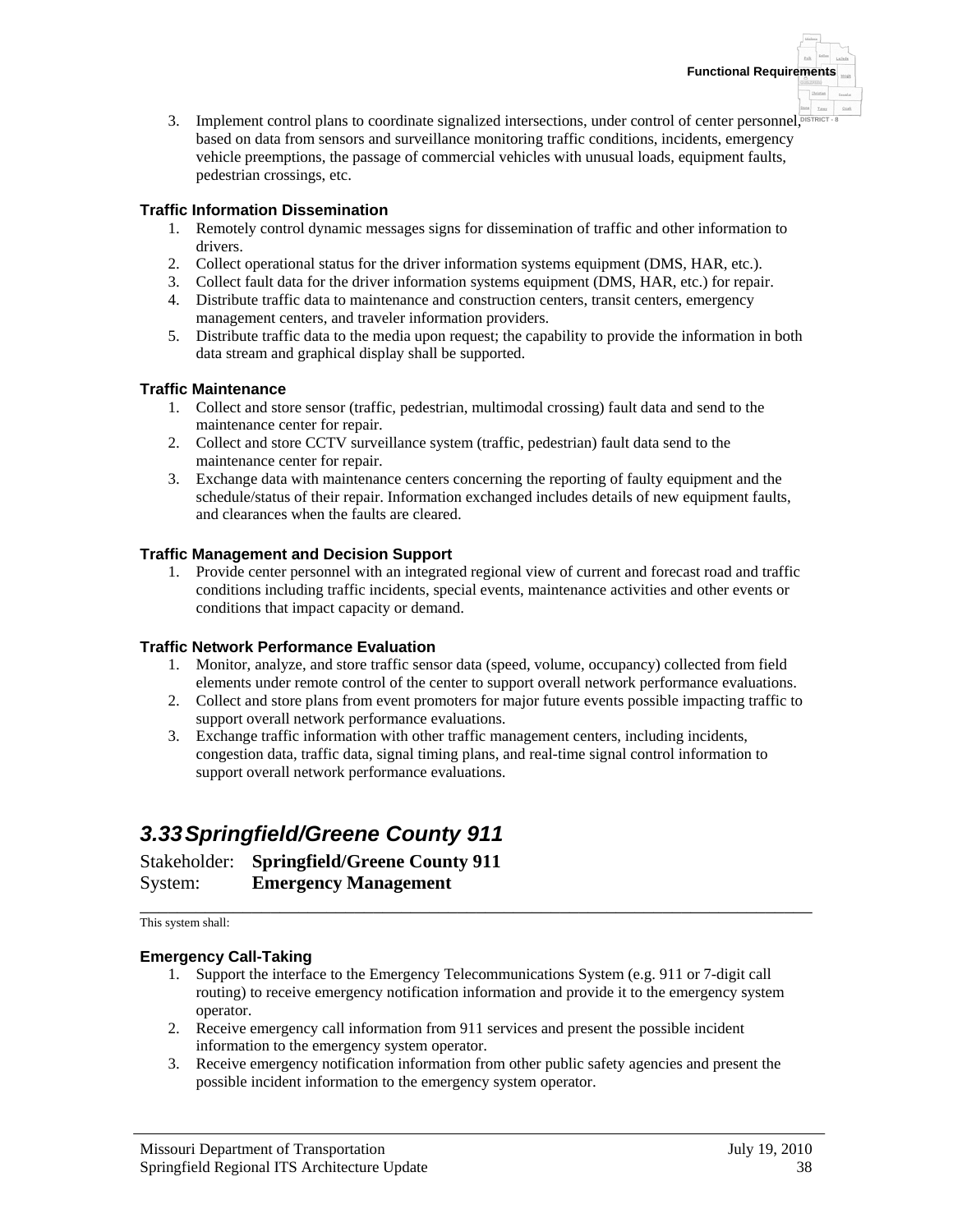- 4. Receive emergency notification information from public transit systems and present the possible **DISTRICT 8** incident information to the emergency system operator.
- 5. Coordinate, correlate, and verify all emergency inputs, including those identified based on external calls and internal analysis of security sensor and surveillance data, and assign each a level of confidence.
- 6. Forward the verified emergency information to the responding agency based on the location and nature of the emergency.
- 7. Update the incident information log once the emergency system operator has verified the incident.

### **Emergency Dispatch**

- 1. Dispatch emergency vehicles to respond to verified emergencies under center personnel control.
- 2. Relay location and incident details to the responding vehicles.
- 3. Track the location and status of emergency vehicles responding to an emergency based on information from the emergency vehicle.
- 4. Store and maintain the emergency service responses in an action log.
- 5. Receive traffic images to support dispatch of emergency vehicles.
- 6. Coordinate response to incidents with other Emergency Management centers to ensure appropriate resources are dispatched and utilized.

### **Emergency Evacuation Support**

- 1. Manage inter-agency coordination of evacuation operations, from initial planning through the evacuation process and reentry.
- 2. Provide evacuation information to traffic, transit, maintenance and construction, rail operations, and other emergency management centers as needed.
- 3. Request traffic management agencies to implement special traffic control strategies and to control evacuation traffic, including traffic on local streets and arterials as well as the major evacuation routes.
- 4. Monitor the progress of the reentry process.

### **Emergency Response Management**

- 1. Provide the capability to implement response plans and track progress through the incident by exchanging incident information and distributing response status to allied agencies.
- 2. Develop, coordinate with other agencies, and store emergency response plans.
- 3. Track the availability of resources and coordinate resource sharing with allied agency centers including traffic, maintenance, or other emergency centers.
- 4. Allocate the appropriate emergency services, resources, and vehicle (s) to respond to incidents, and shall provide the capability to override the current allocation to suit the special needs of a current incident.
- 5. Receive event-scheduling information from Event Promoters.
- 6. Provide information to the media concerning the status of an emergency response.

### **Emergency Routing**

- 1. Collect current traffic and road condition information for emergency vehicle route calculation.
- 2. Receive information on the location and status of traffic control equipment and work zones along potential emergency routes.
- 3. Calculate emergency vehicle routes, under center personnel control, based on the collected traffic and road conditions information.
- 4. Request and receive ingress and egress routes or other specialized emergency access routes from the traffic management center.

### **Incident Command**

1. Provide tactical decision support, resource coordination, and communications integration for Incident Commands that are established by first responders to support local management of an incident.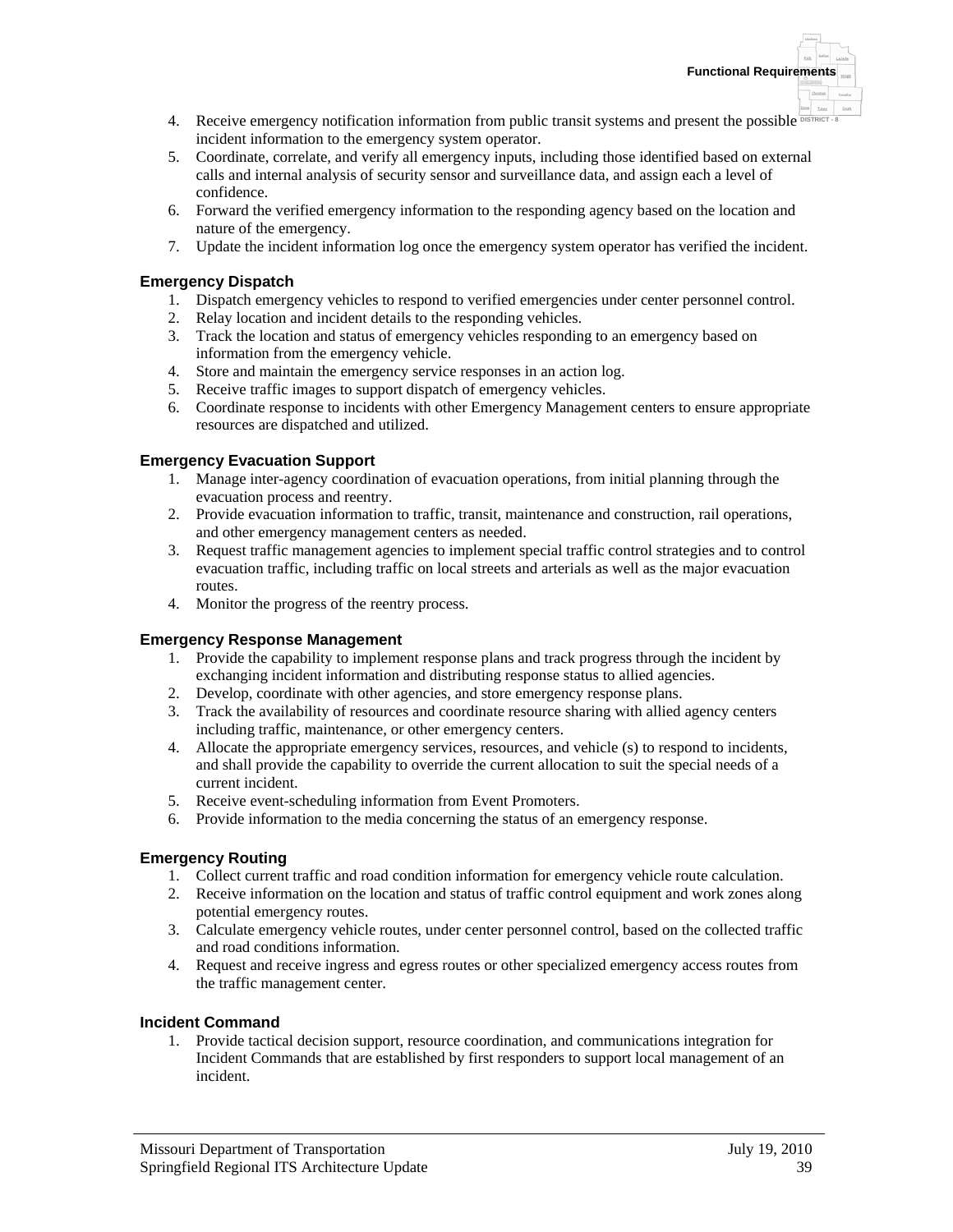- 2. Provide incident command communications with public safety, emergency management, transportation, and other allied response agency centers.
- 3. Track and maintain resource information and action plans pertaining to the incident command.
- 4. Share incident command information with other public safety agencies including resource deployment status, hazardous material information, rail incident information, evacuation advice as well as traffic, road, and weather conditions.
- 5. Assess the status of responding emergency vehicles as part of an incident command.

### **Service Patrol Management**

- 1. Dispatch roadway service patrol vehicles to identified incident locations.
- 2. Store the current status of all service patrol vehicles available for dispatch and those that have been dispatched.
- 3. Share incident information collected by the service patrol with traffic, maintenance and construction, and traveler information centers for incident management, incident notification to travelers, and incident cleanup.
- 4. Track the location and status of service patrol vehicles.

# *3.34 Springfield/Greene County Office of Emergency Management*

### Stakeholder: **Springfield/Greene County Office of Emergency Management** System: **Emergency Management**

\_\_\_\_\_\_\_\_\_\_\_\_\_\_\_\_\_\_\_\_\_\_\_\_\_\_\_\_\_\_\_\_\_\_\_\_\_\_\_\_\_\_\_\_\_\_\_\_\_\_\_\_\_\_\_\_\_\_\_\_\_\_\_\_\_\_\_\_\_\_\_\_ This system shall:

### **Center Secure Area Surveillance**

- 1. Exchange surveillance data with other emergency centers.
- 2. Remotely control security surveillance devices in secure areas including facilities (e.g. transit yards) and transportation infrastructure (e.g. bridges, tunnels, interchanges, roadway infrastructure, and transit railways or guideways).

### **Emergency Early Warning System**

- 1. Monitor information from Alerting and Advisory Systems such as the Information Sharing and Analysis Centers (ISACs), the National Infrastructure Protection Center (NIPC), the Homeland Security Advisory System (HSAS), etc. The information may include assessments (general incident and vulnerability awareness information), advisories (identification of threats or recommendations to increase preparedness levels), or alerts (information on imminent or inprogress emergencies).
- 2. Coordinate the broadcast of wide-area alerts and advisories with other emergency management centers.
- 3. Receive incident information from other transportation management centers to support the early warning system.
- 4. Present the alert and advisory information and the status of the actions taken in response to the alert by the other centers to the emergency system operator as received from other system inputs.

### **Emergency Evacuation Support**

- 1. Manage inter-agency coordination of evacuation operations, from initial planning through the evacuation process and reentry.
- 2. Develop and exchange evacuation plans with allied agencies prior to the occurrence of a disaster.
- 3. Provide evacuation information to traffic, transit, maintenance and construction, rail operations, and other emergency management centers as needed.
- 4. Request traffic management agencies to implement special traffic control strategies and to control evacuation traffic, including traffic on local streets and arterials as well as the major evacuation routes.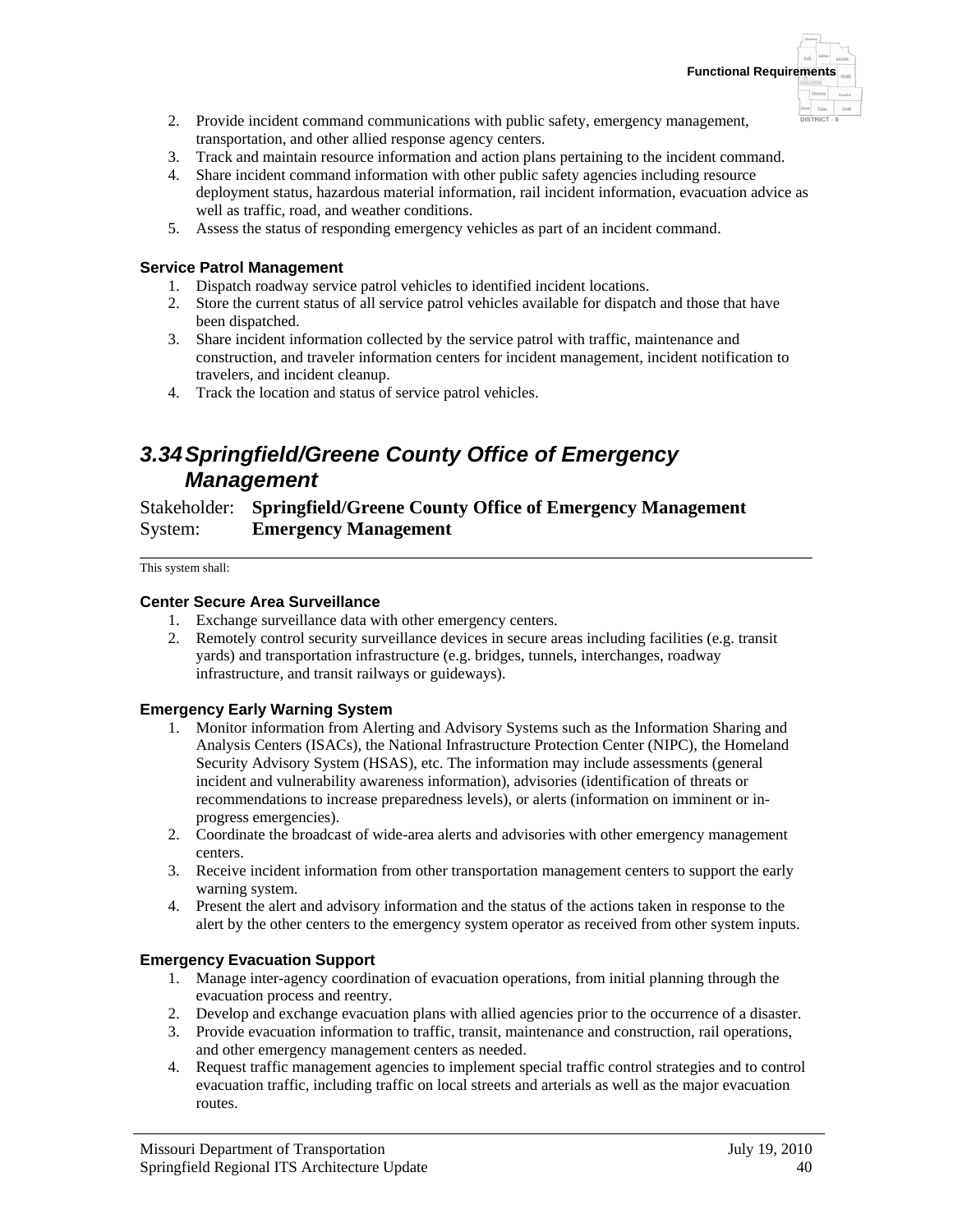

5. Monitor the progress of the reentry process.

#### **Emergency Response Management**

- 1. Provide the capability to implement response plans and track progress through the incident by exchanging incident information and distributing response status to allied agencies.
- 2. Develop, coordinate with other agencies, and store emergency response plans.
- 3. Track the availability of resources and coordinate resource sharing with allied agency centers including traffic, maintenance, or other emergency centers.
- 4. Allocate the appropriate emergency services, resources, and vehicle (s) to respond to incidents, and shall provide the capability to override the current allocation to suit the special needs of a current incident.
- 5. Receive event scheduling information from Event Promoters.
- 6. Provide information to the media concerning the status of an emergency response.

### **Incident Command**

- 1. Provide tactical decision support, resource coordination, and communications integration for Incident Commands that are established by first responders to support local management of an incident.
- 2. Provide incident command communications with public safety, emergency management, transportation, and other allied response agency centers.
- 3. Track and maintain resource information and action plans pertaining to the incident command.
- 4. Share incident command information with other public safety agencies including resource deployment status, hazardous material information, rail incident information, evacuation advice as well as traffic, road, and weather conditions.
- 5. Assess the status of responding emergency vehicles as part of an incident command.

# *3.35 Stone County Emergency Services 911*

Stakeholder: **Stone County Emergency Services 911** System: **Emergency Management**

\_\_\_\_\_\_\_\_\_\_\_\_\_\_\_\_\_\_\_\_\_\_\_\_\_\_\_\_\_\_\_\_\_\_\_\_\_\_\_\_\_\_\_\_\_\_\_\_\_\_\_\_\_\_\_\_\_\_\_\_\_\_\_\_\_\_\_\_\_\_\_\_ This system shall:

### **Emergency Call-Taking**

- 1. Support the interface to the Emergency Telecommunications System (e.g. 911 or 7-digit call routing) to receive emergency notification information and provide it to the emergency system operator.
- 2. Receive emergency call information from 911 services and present the possible incident information to the emergency system operator.
- 3. Receive emergency notification information from other public safety agencies and present the possible incident information to the emergency system operator.
- 4. Receive emergency notification information from public transit systems and present the possible incident information to the emergency system operator.
- 5. Coordinate, correlate, and verify all emergency inputs, including those identified based on external calls and internal analysis of security sensor and surveillance data, and assign each a level of confidence.
- 6. Forward the verified emergency information to the responding agency based on the location and nature of the emergency.
- 7. Update the incident information log once the emergency system operator has verified the incident.

### **Emergency Dispatch**

- 1. Dispatch emergency vehicles to respond to verified emergencies under center personnel control.
- 2. Relay location and incident details to the responding vehicles.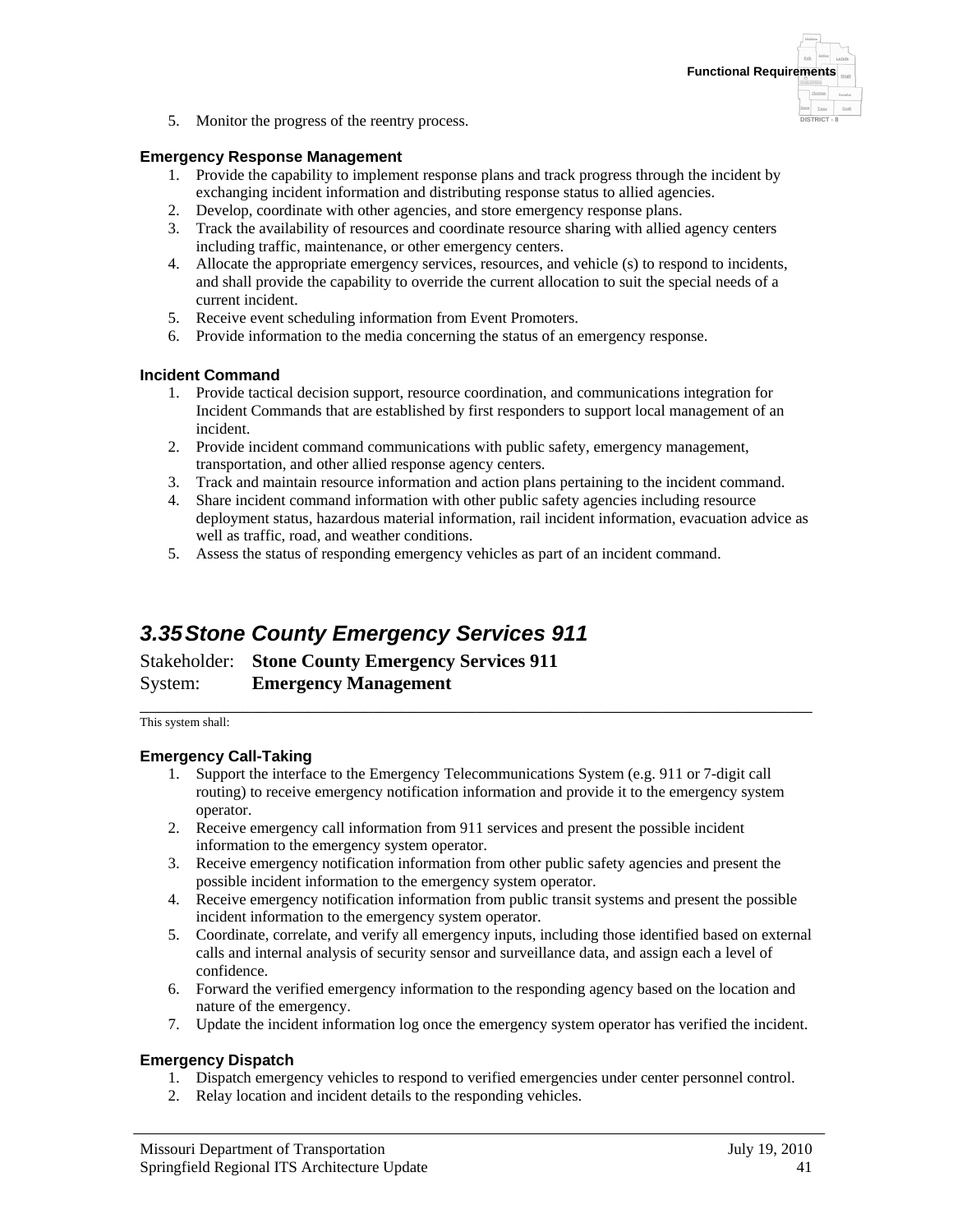- 3. Track the location and status of emergency vehicles responding to an emergency based on information from the emergency vehicle.
- 4. Store and maintain the emergency service responses in an action log.
- 5. Receive traffic images to support dispatch of emergency vehicles.
- 6. Coordinate response to incidents with other Emergency Management centers to ensure appropriate resources are dispatched and utilized.

### **Emergency Evacuation Support**

- 1. Manage inter-agency coordination of evacuation operations, from initial planning through the evacuation process and reentry.
- 2. Develop and exchange evacuation plans with allied agencies prior to the occurrence of a disaster.
- 3. Provide evacuation information to traffic, transit, maintenance and construction, rail operations, and other emergency management centers as needed.
- 4. Request traffic management agencies to implement special traffic control strategies and to control evacuation traffic, including traffic on local streets and arterials as well as the major evacuation routes.
- 5. Monitor the progress of the reentry process.

### **Emergency Response Management**

- 1. Provide the capability to implement response plans and track progress through the incident by exchanging incident information and distributing response status to allied agencies.
- 2. Develop, coordinate with other agencies, and store emergency response plans.
- 3. Track the availability of resources and coordinate resource sharing with allied agency centers including traffic, maintenance, or other emergency centers.
- 4. Allocate the appropriate emergency services, resources, and vehicle (s) to respond to incidents, and shall provide the capability to override the current allocation to suit the special needs of a current incident.
- 5. Receive event scheduling information from Event Promoters.
- 6. Provide information to the media concerning the status of an emergency response.

### **Incident Command**

- 1. Provide tactical decision support, resource coordination, and communications integration for Incident Commands that are established by first responders to support local management of an incident.
- 2. Provide incident command communications with public safety, emergency management, transportation, and other allied response agency centers.
- 3. Track and maintain resource information and action plans pertaining to the incident command.
- 4. Share incident command information with other public safety agencies including resource deployment status, hazardous material information, rail incident information, evacuation advice as well as traffic, road, and weather conditions.
- 5. Assess the status of responding emergency vehicles as part of an incident command.

### **Service Patrol Management**

- 1. Dispatch roadway service patrol vehicles to identified incident locations.
- 2. Store the current status of all service patrol vehicles available for dispatch and those that have been dispatched.
- 3. Share incident information collected by the service patrol with traffic, maintenance and construction, and traveler information centers for incident management, incident notification to travelers, and incident cleanup.
- 4. Track the location and status of service patrol vehicles.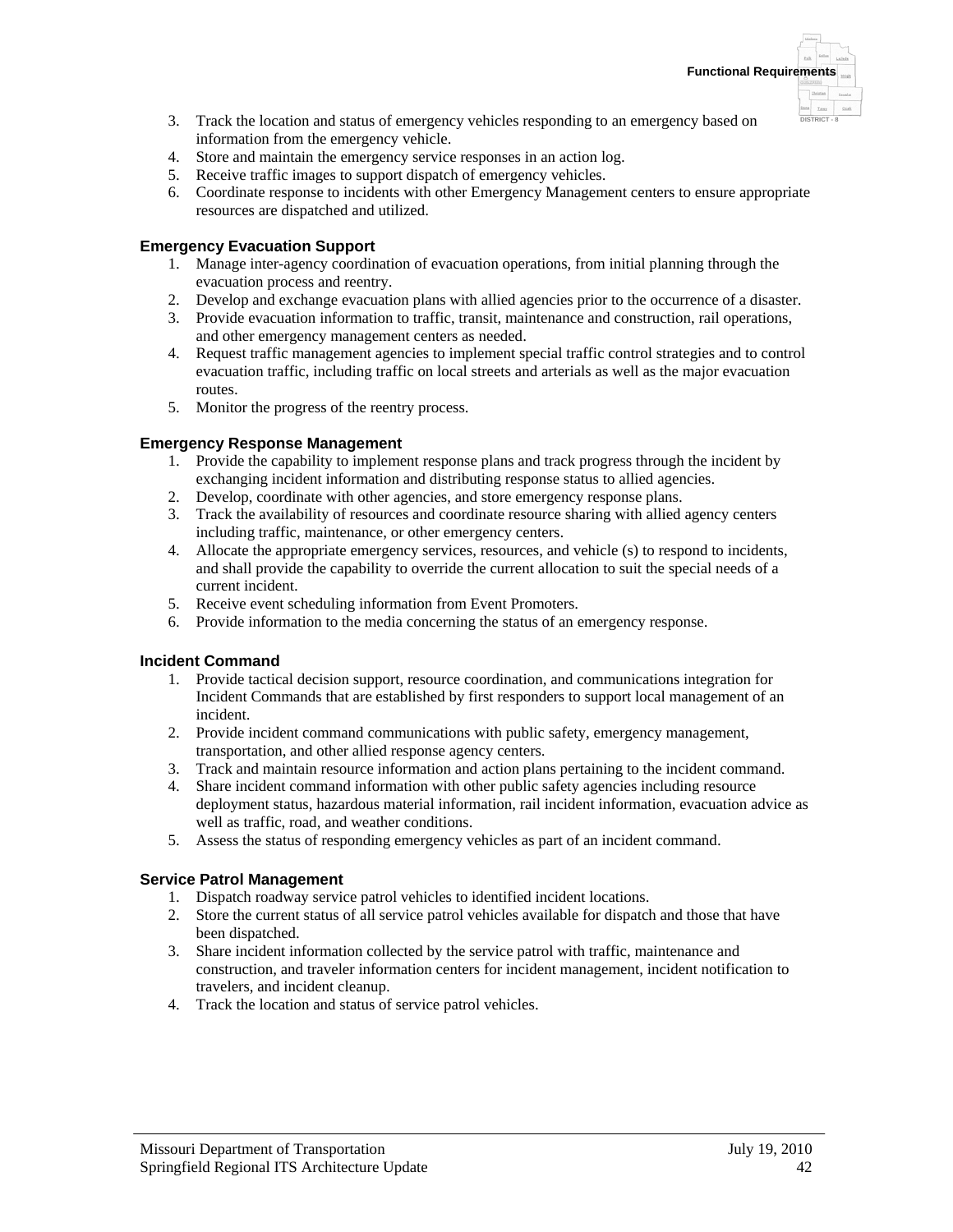

# *3.36 Taney County 911 Administration*

Stakeholder: **Taney County 911 Administration** System: **Emergency Management**

\_\_\_\_\_\_\_\_\_\_\_\_\_\_\_\_\_\_\_\_\_\_\_\_\_\_\_\_\_\_\_\_\_\_\_\_\_\_\_\_\_\_\_\_\_\_\_\_\_\_\_\_\_\_\_\_\_\_\_\_\_\_\_\_\_\_\_\_\_\_\_\_ This system shall:

### **Emergency Call-Taking**

- 1. Support the interface to the Emergency Telecommunications System (e.g. 911 or 7-digit call routing) to receive emergency notification information and provide it to the emergency system operator.
- 2. Receive emergency call information from 911 services and present the possible incident information to the emergency system operator.
- 3. Receive emergency notification information from other public safety agencies and present the possible incident information to the emergency system operator.
- 4. Receive emergency notification information from public transit systems and present the possible incident information to the emergency system operator.
- 5. Coordinate, correlate, and verify all emergency inputs, including those identified based on external calls and internal analysis of security sensor and surveillance data, and assign each a level of confidence.
- 6. Forward the verified emergency information to the responding agency based on the location and nature of the emergency.
- 7. Update the incident information log once the emergency system operator has verified the incident.

### **Emergency Dispatch**

- 1. Dispatch emergency vehicles to respond to verified emergencies under center personnel control.
- 2. Relay location and incident details to the responding vehicles.
- 3. Track the location and status of emergency vehicles responding to an emergency based on information from the emergency vehicle.
- 4. Store and maintain the emergency service responses in an action log.
- 5. Receive traffic images to support dispatch of emergency vehicles.
- 6. Coordinate response to incidents with other Emergency Management centers to ensure appropriate resources are dispatched and utilized.

#### **Emergency Evacuation Support**

- 1. Manage inter-agency coordination of evacuation operations, from initial planning through the evacuation process and reentry.
- 2. Develop and exchange evacuation plans with allied agencies prior to the occurrence of a disaster.
- 3. Provide evacuation information to traffic, transit, maintenance and construction, rail operations, and other emergency management centers as needed.
- 4. Request traffic management agencies to implement special traffic control strategies and to control evacuation traffic, including traffic on local streets and arterials as well as the major evacuation routes.
- 5. Monitor the progress of the reentry process.

#### **Emergency Response Management**

- 1. Provide the capability to implement response plans and track progress through the incident by exchanging incident information and distributing response status to allied agencies.
- 2. Develop, coordinate with other agencies, and store emergency response plans.
- 3. Track the availability of resources and coordinate resource sharing with allied agency centers including traffic, maintenance, or other emergency centers.
- 4. Allocate the appropriate emergency services, resources, and vehicle (s) to respond to incidents, and shall provide the capability to override the current allocation to suit the special needs of a current incident.
- 5. Receive event scheduling information from Event Promoters.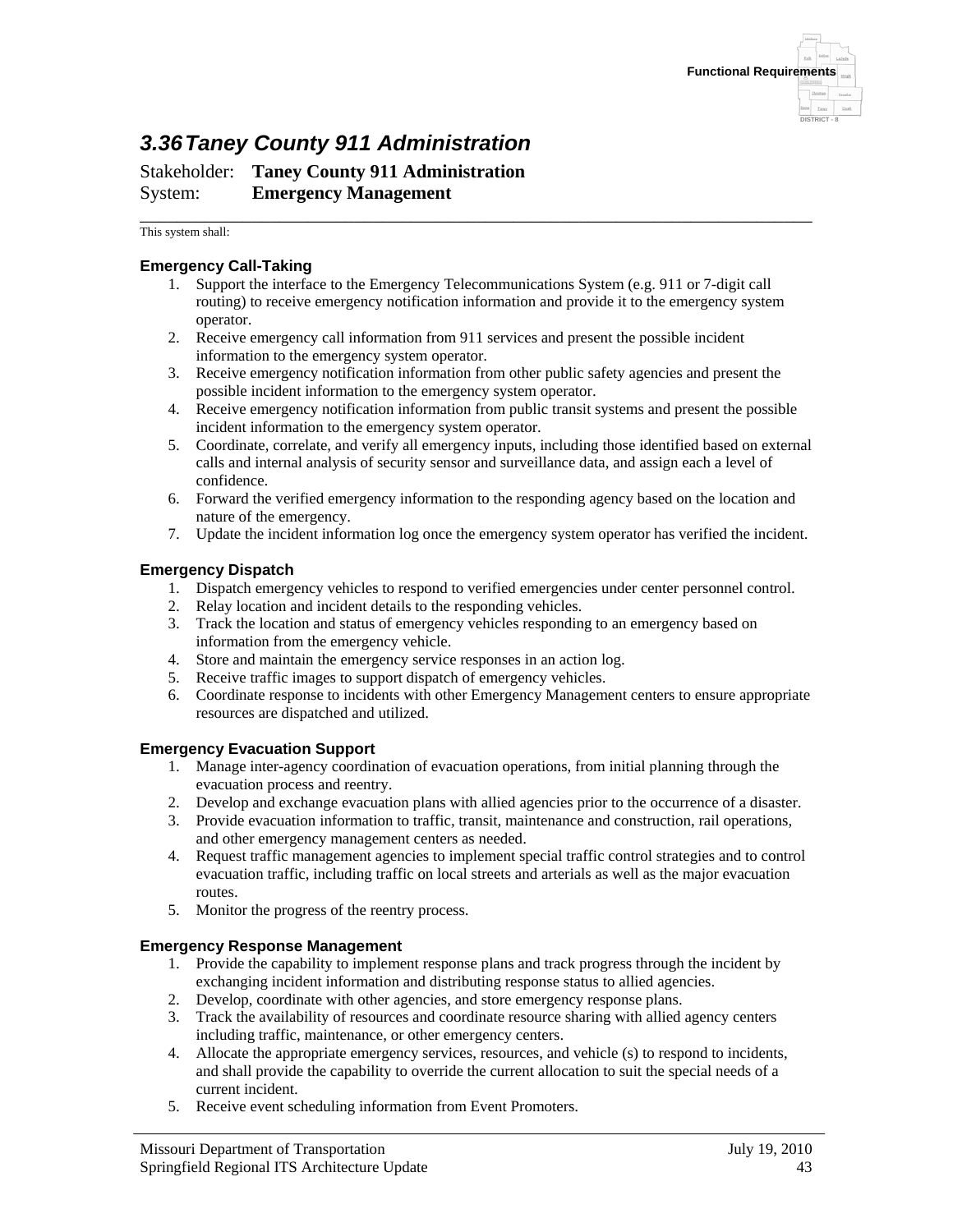6. Provide information to the media concerning the status of an emergency response.

### **Emergency Routing**

- 1. Collect current traffic and road condition information for emergency vehicle route calculation.
- 2. Receive information on the location and status of traffic control equipment and work zones along potential emergency routes.
- 3. Calculate emergency vehicle routes, under center personnel control, based on the collected traffic and road conditions information.
- 4. Request and receive ingress and egress routes or other specialized emergency access routes from the traffic management center.

### **Incident Command**

- 1. Provide tactical decision support, resource coordination, and communications integration for Incident Commands that are established by first responders to support local management of an incident.
- 2. Provide incident command communications with public safety, emergency management, transportation, and other allied response agency centers.
- 3. Track and maintain resource information and action plans pertaining to the incident command.
- 4. Share incident command information with other public safety agencies including resource deployment status, hazardous material information, rail incident information, evacuation advice as well as traffic, road, and weather conditions.
- 5. Assess the status of responding emergency vehicles as part of an incident command.

### **Service Patrol Management**

- 1. Dispatch roadway service patrol vehicles to identified incident locations.
- 2. Store the current status of all service patrol vehicles available for dispatch and those that have been dispatched.
- 3. Share incident information collected by the service patrol with traffic, maintenance and construction, and traveler information centers for incident management, incident notification to travelers, and incident cleanup.
- 4. Track the location and status of service patrol vehicles.

## *3.37 Western Taney County Fire Department*

Stakeholder: **Western Taney County Fire Department** System: **Emergency Response**

\_\_\_\_\_\_\_\_\_\_\_\_\_\_\_\_\_\_\_\_\_\_\_\_\_\_\_\_\_\_\_\_\_\_\_\_\_\_\_\_\_\_\_\_\_\_\_\_\_\_\_\_\_\_\_\_\_\_\_\_\_\_\_\_\_\_\_\_\_\_\_\_ This system shall:

### **Emergency Dispatch**

- 1. Dispatch emergency vehicles to respond to verified emergencies under center personnel control.
- 2. Relay location and incident details to the responding vehicles.
- 3. Track the location and status of emergency vehicles responding to an emergency based on information from the emergency vehicle.
- 4. Store and maintain the emergency service responses in an action log.
- 5. Receive traffic images to support dispatch of emergency vehicles.
- 6. Coordinate response to incidents with other Emergency Management centers to ensure appropriate resources are dispatched and utilized.

#### **Emergency Evacuation Support**

1. Request traffic management agencies to implement special traffic control strategies and to control evacuation traffic, including traffic on local streets and arterials as well as the major evacuation routes.